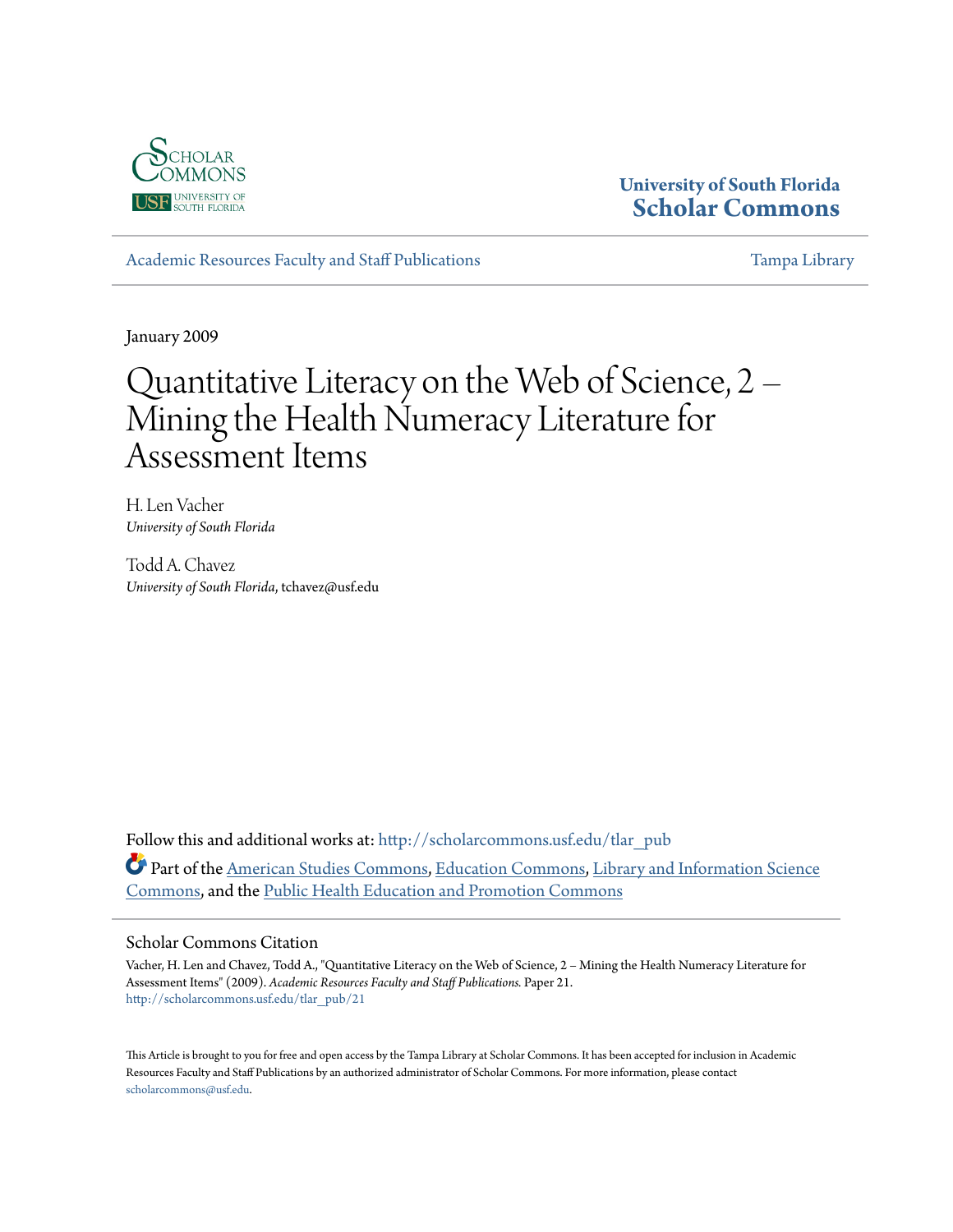# Numeracy

| Volume 2, Issue 1 | 2009 | Article 5 |
|-------------------|------|-----------|
|-------------------|------|-----------|

# Quantitative Literacy on the Web of Science, 2 – Mining the Health Numeracy Literature for Assessment Items

H L. Vacher<sup>∗</sup> Todd Chavez†

<sup>∗</sup>Department of Geology, University of South Florida, vacher@usf.edu †University of South Florida, tchavez@usf.edu

DOI: 10.5038/1936-4660.2.1.5 Copyright ©2009 University of South Florida Libraries. All rights reserved.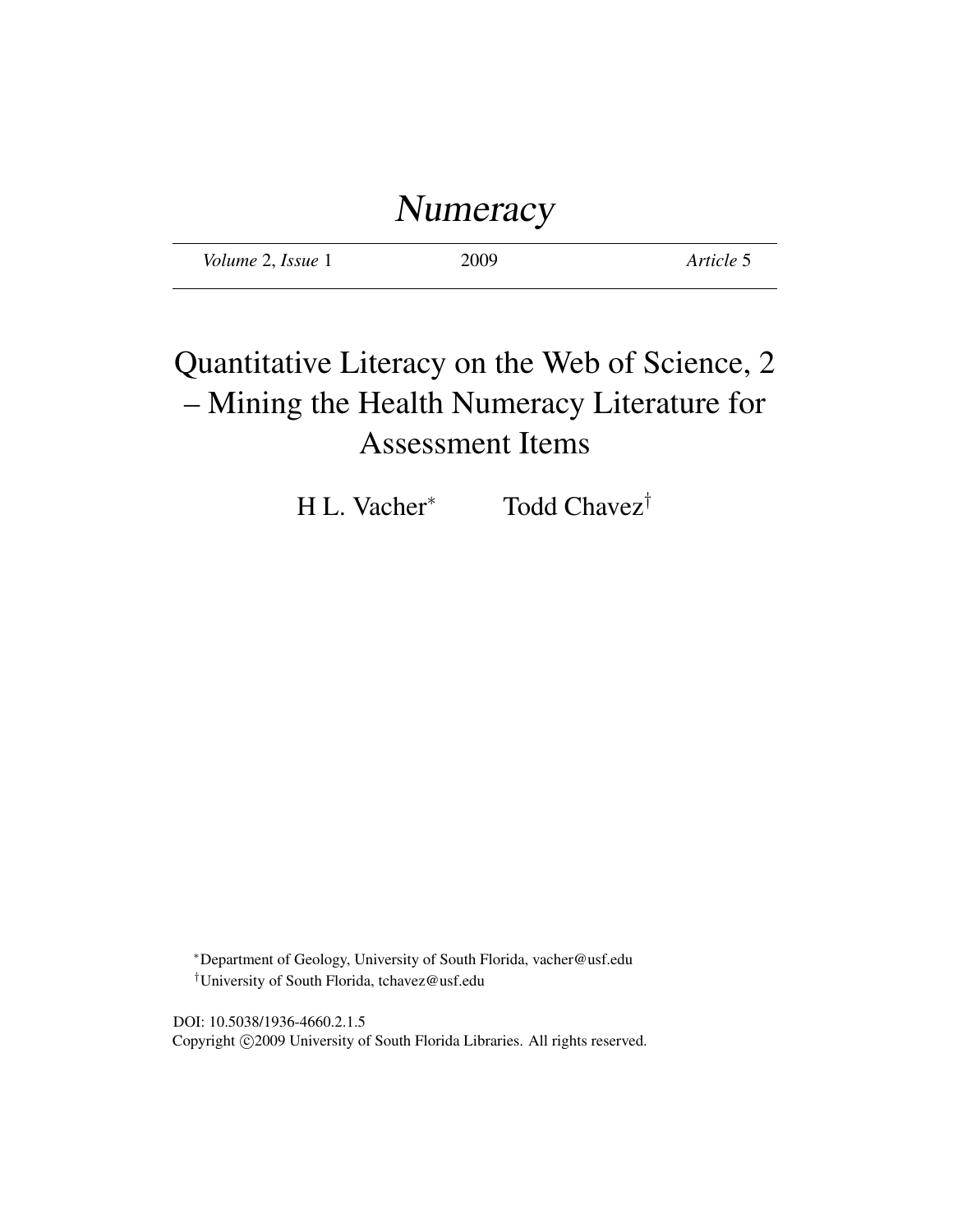# Quantitative Literacy on the Web of Science, 2 – Mining the Health Numeracy Literature for Assessment Items

H L. Vacher and Todd Chavez

#### Abstract

A topic search of the Web of Science (WoS) database using the term "numeracy" produced a bibliography of 293 articles, reviews and editorial commentaries (Oct 2008). The citation graph of the bibliography clearly identifies five benchmark papers (1995-2001), four of which developed numeracy assessment instruments. Starting with the 80 papers that cite these benchmarks, we identified a set of 25 papers (1995-2008) in which the medical research community reports the development and/or application of health-numeracy assessments. In all we found 10 assessment instruments from which we have compiled a total of 48 assessment items. There are both general and context-specific tests, with the wide range in the latter illustrated by names such as the Diabetes Numeracy Test and the Asthma Numeracy Questionnaire. There is also a Medical Data Interpretation Test and a Subjective Numeracy Scale. Much of this literature discusses the validity and reliability of the test, and many papers include item-by-item results of the tests from when they were applied in the research reported in the papers. The research that used the tests was directed at exploring such subjects as the patients' ability to evaluate risks and benefits in order to make informed decisions; to understand and carry out instructions in order to self-manage their medical conditions; and, in research settings, to understand what the researchers were asking in their assessments (e.g., quantified quality of life) that require comparison of numerical information. We present the collection of items as a potential resource for educators interested in numeracy assessments in context.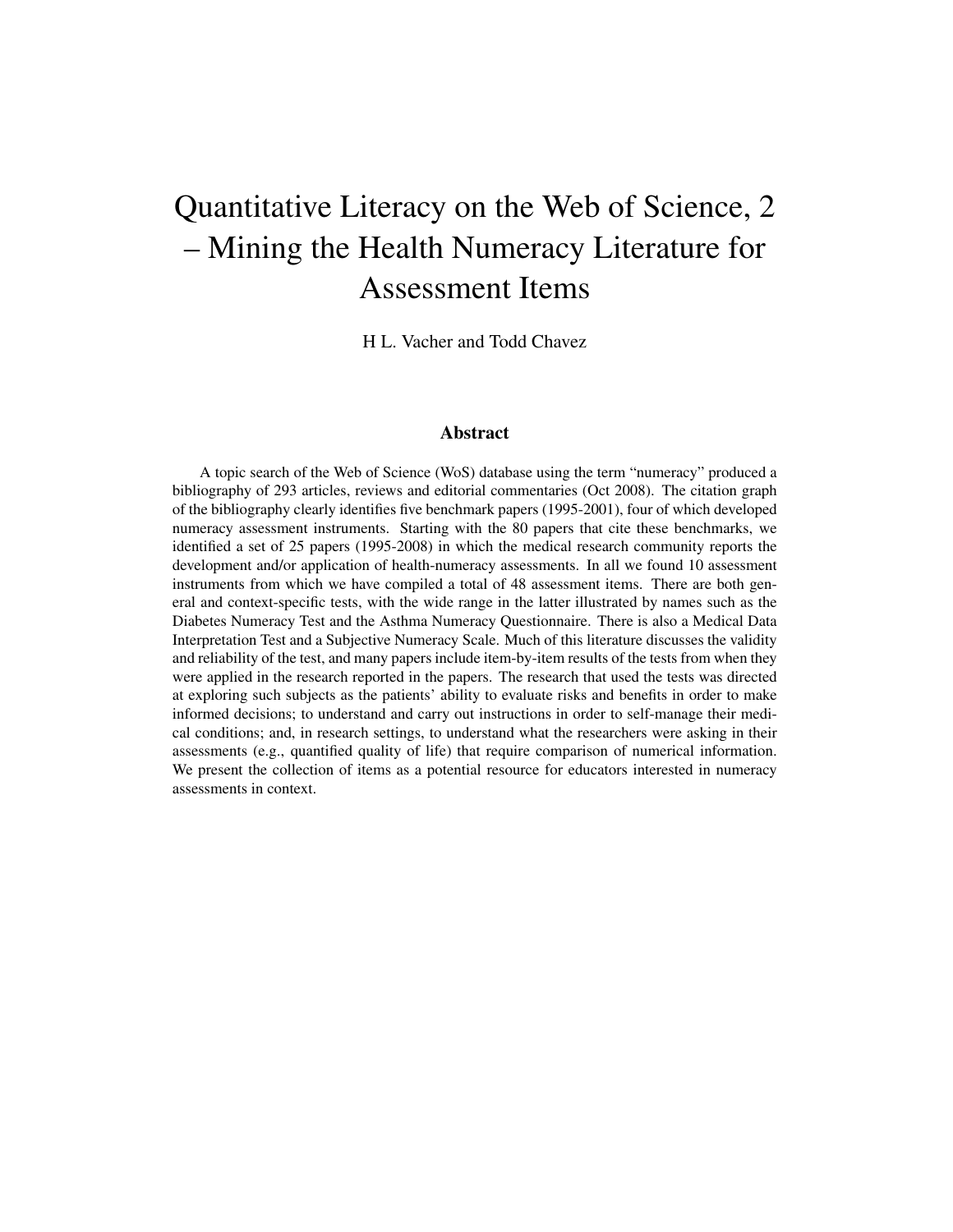# **Introduction**

In the previous issue of this journal, we presented the results of a keyword search of the *Web of Science* (*WoS*) 1 database (search date 1 March 2008) for numeracy, quantitative literacy and statistical literacy (Vacher and Chavez, 2008). That search produced a bibliography consisting of 338 records.<sup>2</sup> About 32% of the bibliography (109 records) was from the field of medical and health sciences. Most of those papers (70) were linked by citations (Fig. 1). The terms *health literacy* and *health numeracy* were conspicuous in the collection, and so was the use of assessment instruments.

The purpose of the study reported here was to explore this collection of health numeracy papers in the *WoS* database. We looked specifically for answers to two types of questions. First, what do users of the term "health numeracy" mean by "numeracy?" Second, what questions do they use to assess numeracy? Our perspective is entirely from the outside looking in at the health numeracy literature. We were interested in definitions and assessment items to take beyond the field of medical and health sciences to the broader numeracy community. In the process, we became fascinated to read how the assessment instruments are being used in research in the medical sciences and how these scientists established the reliability and validity of the tests.

# **Search Methodology**

The topic search of our earlier study used the multiple disjunction "quantitative literacy" OR "numeracy" OR "statistical literacy." We learned in that project that the term of choice for papers in the health and medical sciences is *numeracy*; therefore, we simply used the term "numeracy" for the topic search of this study. That search (most recently 29 October 2008) produced a total of 293 articles, reviews and editorials.<sup>3</sup> We exported them to HistCite<sup>4</sup> to mine for papers involving numeracy assessments.

We refined the 293-paper numeracy bibliography in a variety of ways. First we used the word tool in HistCite to search for the following keywords: "assessing" (producing 9 papers), "assessment" (5), "test" (13) and "testing" (1). These four refinements produced a total of 25 unique references, 15 of which we judged from the titles might include or have used assessment items. From reading

 $\overline{a}$ 

<sup>&</sup>lt;sup>1</sup> http://www.thomsonreuters.com/products\_services/scientific/Web\_of\_Science, accessed 12/29/08 <sup>2</sup> http://www.lib.usf.edu/Numeracy/V-C\_2008-07/, accessed 12/29/08: 338 records consisting of articles (301), reviews (16), editorial material (18), and notes (3).

<sup>&</sup>lt;sup>3</sup> Latest before press: http://www.lib.usf.edu/Numeracy/V-C\_2008-12/. Created 12/29/08: 303 records consisting of articles (268), reviews (20), editorial material (13), and notes (2)

<sup>4</sup> http://www.histcite.com/, accessed 12/29/08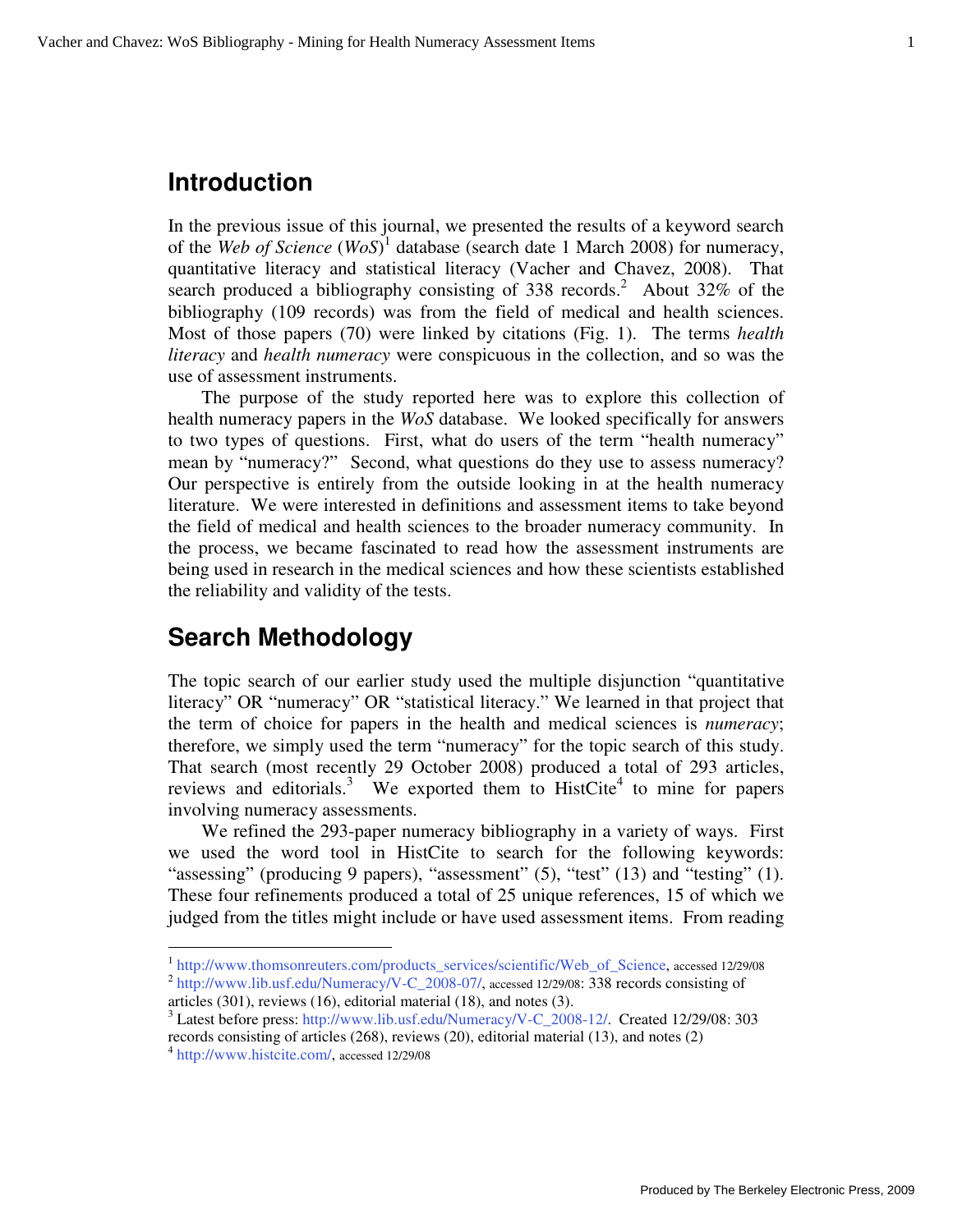the 15 selected references, we found some studies that indeed developed and/or applied assessment instruments that were included in the paper, but it also became evident that there were earlier assessments of health numeracy in the 293-paper numeracy bibliography. From the citations, we added the earlier papers to our reference list and compared it to the HistCite-generated citation graph of the numeracy bibliography. Five of the six most evident hub papers in the citation graph (Fig. 1) were on our reference list. We used those five papers in a second refinement of the 293-paper numeracy bibliography: using HistCite, we found the papers in the numeracy bibliography that cite the five benchmarks:

- Williams et al. (1995): 13 papers
- Schwartz et al. (1997): 49 papers
- Baker et al. (1999): 12 papers
- Lipkus et al. (2001): 41 papers
- Woloshin et al.(2001): 13 papers

This refinement produced a list of 80 references that cited one or more of the early health-numeracy assessments papers.



**Figure 1. Citation graph of the numeracy-quantitative literacy-statistical literacy bibliography, July 2008, with the five benchmark papers used in this paper to search the** *WoS* **health numeracy bibliography (adapted from Vacher and Chavez 2008).** 

Reading the abstracts or, where necessary, browsing the full text of the 80 references and chasing down new references cited in them produced a final list for further consideration in our survey of health numeracy assessment items. In the end, our mining operation produced 25 papers that developed and/or applied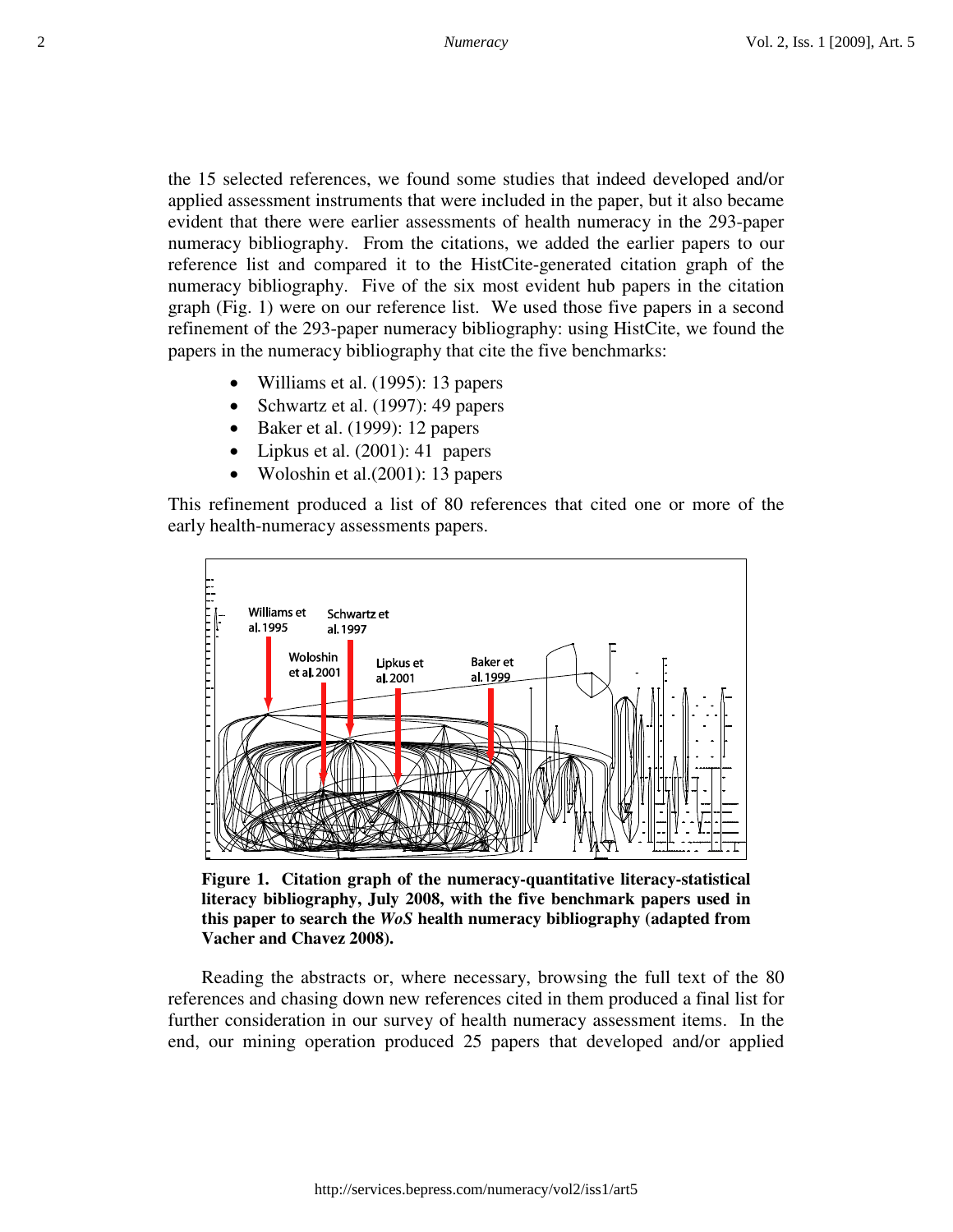health numeracy assessment items to measure the numeracy of subjects (generally patients). In all, we found ten assessment instruments.

Pushing the mining analogy, one can say that the numeracy bibliography of 293 papers was the ore deposit. The first 15-item list was an exploratory bore hole that allowed us to locate health numeracy-assessment ore. We dug out ore amongst the 80 references, separating 25 ore papers from 55 papers that went into tailings. We sent the 25 ore papers to the mill to extract assessment items.

Extending the mining analogy further, we refer to the structure of a metalliferous ore deposit (e.g., copper, lead, zinc) of the kind that occurs in geologically young mountain provinces (e.g., western North and South America). The so-called primary<sup>5</sup> (i.e., early formed) ore lies deep underground having been formed in association with igneous intrusions that accompanied the mountain building; the primary ore features massive, dense sulfide minerals. Closer to the surface is the secondary, weathered zone where the primary minerals have reacted with oxygenated, meteoric (atmosphere-derived) groundwater charged with carbon dioxide. At places, exquisite museum-quality crystals of secondary carbonate and sulfate ore minerals line cavities and vugs in the upper zone of the ore deposit. Miners often collect such specimens for mineral displays.

With such an ore deposit in mind, we organize our presentation as follows. First we introduce some of the papers of the secondary zone—e.g., what is health numeracy?—and display some of the good specimens we collected (our "mineral crystals"). Then we come to the massive, dense literature of the primary ore, which contains the assessment instruments we sought in association with the research by which and for which they were developed. We end with a description of the extracted product, the assessment items.

# **Definitions and Commentary (SECONDARY ORE MINERALS)**

#### **What is Health Literacy?**

<u>.</u>

The paper by Speros (1995), "Health literacy: Concept analysis," can serve to introduce the subject. The author writes (p. 635):

The concept of health literacy is used in health science literature and discussions as a variable that relates to health outcomes. Health literacy level has emerged as an outcome related to adherence to prescribed health care recommendations and patient empowerment….

<sup>&</sup>lt;sup>5</sup> From Bateman (1950, p. 20): "Ore minerals are also classed as primary ... and secondary.... The former were deposited during the original period or periods of metallization; the latter are alteration products of the former as a result of weathering or other surficial processes resulting from descending surface waters.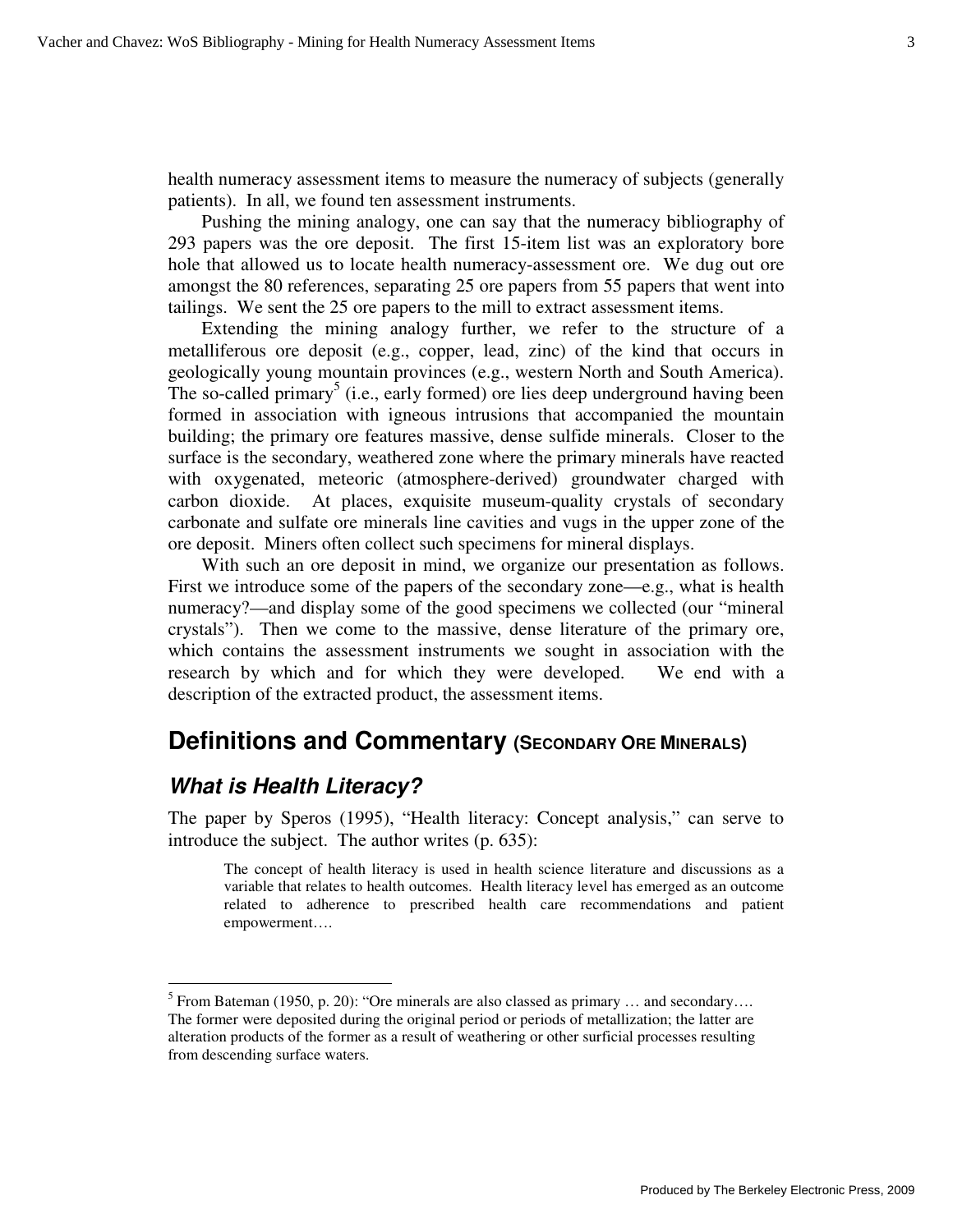Continuing, Speros gives three definitions as prominent ones in the literature (p. 635):

- "a constellation of skills, including the ability to perform basic reading and numerical tasks required to function in the health care environment" (American Medical Association Ad Hoc Committee on Health Literacy for the Council on Scientific Affairs 1999, p. 553)
- "the degree to which individuals have the capacity to obtain, process, and understand basic health information and services needed to make appropriate health decisions" (U.S. Department of Health and Human Services 2000 p. 11−20.
- "… the cognitive and social skills which determine the motivation and ability of individuals to gain access to, understand, and use information in ways that promote and maintain good health" (World Health Organization 1998, p. 10).

Under "Defining attributes," she lists the following five as ones that appear consistently in the literature: (1) reading skills, (2) numeracy skills, (3) comprehension, (4) capacity to use information in health care decision-making, and (5) successful functioning in the role of health care consumer. Regarding the second attribute, she writes (p. 636):

The ability to read and understand numbers and perform basic mathematical computations is referred to as 'numeracy' skill.

She goes on to say numeracy is defined by experts as "the knowledge and skills required to apply arithmetic operations, either alone or sequentially, to numbers embedded in printed material" and cites the Human Resources Development Canada (HRDC 1997, p. 14) for the definition. In the next sentence she references a publication of the National Academies Press (Nielson-Bohlman et al. 2004) for the statement that "numeracy, or quantitative literacy, may be the most important element of health literacy."

The references from the AMA Committee, Health and Human Services, WHO, HRDC, and Nielson Bohlman et al. are not indexed by the *Web of Science* and, therefore, are not included in our 293-paper numeracy bibliography. Other broad treatments of health literacy that are in the bibliography include "Health literacy: Implications for family medicine" (Davis and Wolf 2004), "Understanding health literacy: an expanded model" (Zarcadoolas et al. 2005), and "The meaning and measure of health literacy" (Baker 2006).

### **What is Health Numeracy?**

One of the papers in our bibliography is an editorial by Montori and Rothman (2005), "Weakness in numbers: the challenge of numeracy in health care." It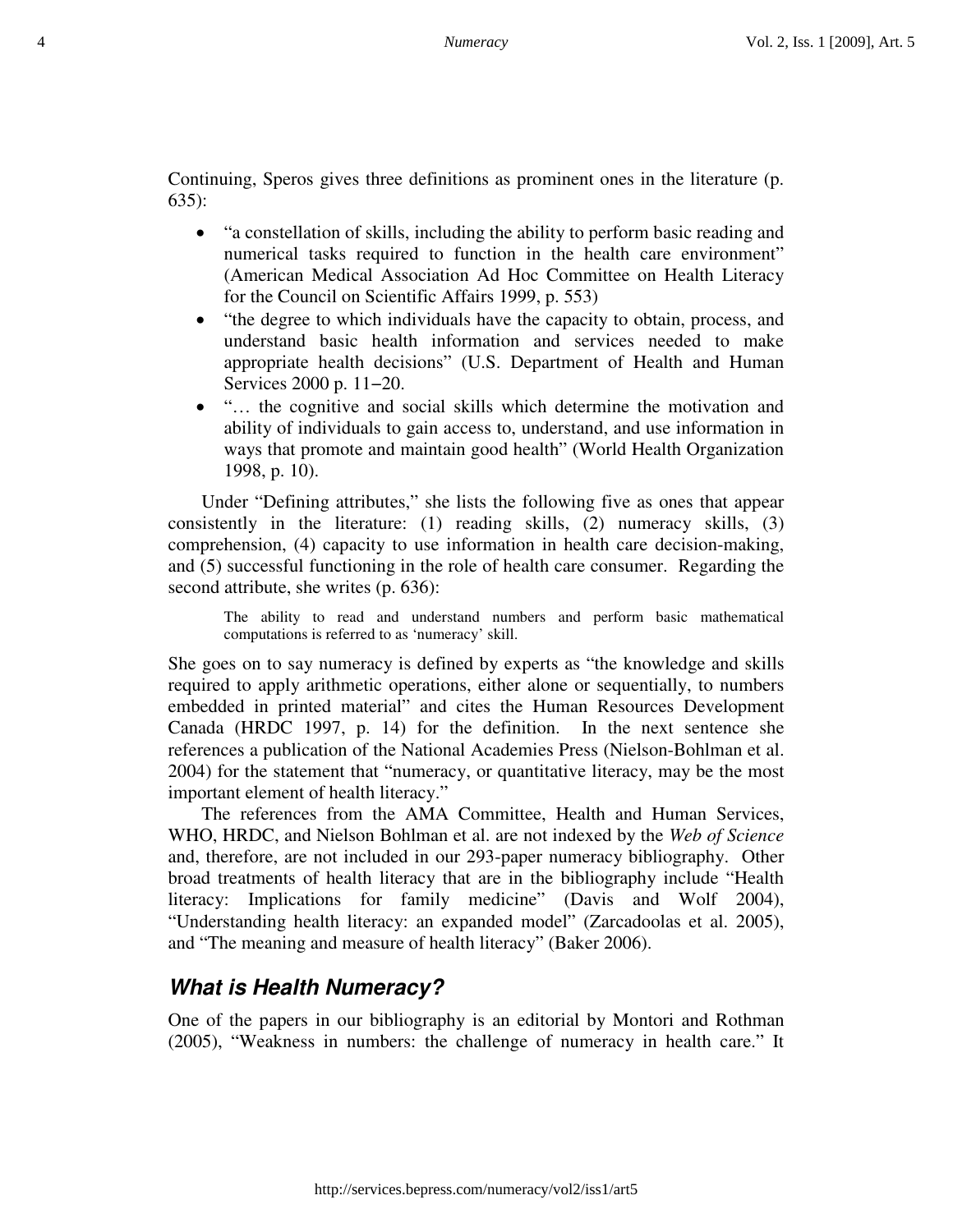includes the following short statement connecting health literacy and numeracy (p. 1071):

Health literacy is the ability to complete basic reading and numerical tasks required to perform in the health care environment. The specific aspect of literacy that involves solving problems requiring understanding and use of quantitative information is sometimes called numeracy. Numeracy skills include understanding basic calculations, time and money, measurement, estimation, logic and performing multistep operations. Most importantly, numeracy also involves the ability to infer what mathematical concepts need to be applied when interpreting specific situations, and to use this information to problem solve.

The statement does not contain the term health numeracy, although it would not be difficult to construct a definition from those four sentences.

The paper by Golbeck et al. (2005), "A definition and operational framework for health numeracy," contains the definition that is quoted in many papers (e.g., Donelle et al. 2007; Ancker and Kaufman 2007; Lu et al. 2008; Nelson et al. 2008):

Health numeracy is the degree to which individuals have the capacity to access, process, interpret, communicate, and act on numerical, quantitative, graphical, biostatistical, and probabilistic health information needed to make effective health decisions.

The authors then go on to define four, somewhat overlapping categories of health numeracy:

- *Basic health numeracy*, involving the "sufficient basic skills to identify numbers, and make sense of quantitative data requiring no manipulation of numbers." Their examples include using a phone book and identifying the time and date of an appointment.
- *Computational health numeracy*, involving "the ability to count, quantify, compute and otherwise use simple manipulation of numbers, quantities, items or visual elements in a health context so as to function in everyday health situations." Their examples include determining net carbohydrates from a nutritional label.
- *Analytical health numeracy*, a higher-level literacy, involving "concepts such as inference, estimation, proportions, percentages, frequencies, and equivalent situations" as well as pulling information from multiple sources and in multiple formats. Their examples include determining whether cholesterol levels are within the normal range and understanding basic graphs.
- *Statistical health numeracy*, involving "probability statements, skills to compare information presented on different scales (probability, proportion, percent), the ability to critically analyze quantitative health information such as life expectancy and risk, and an understanding of statistical concepts such a randomization and "blind" study." Their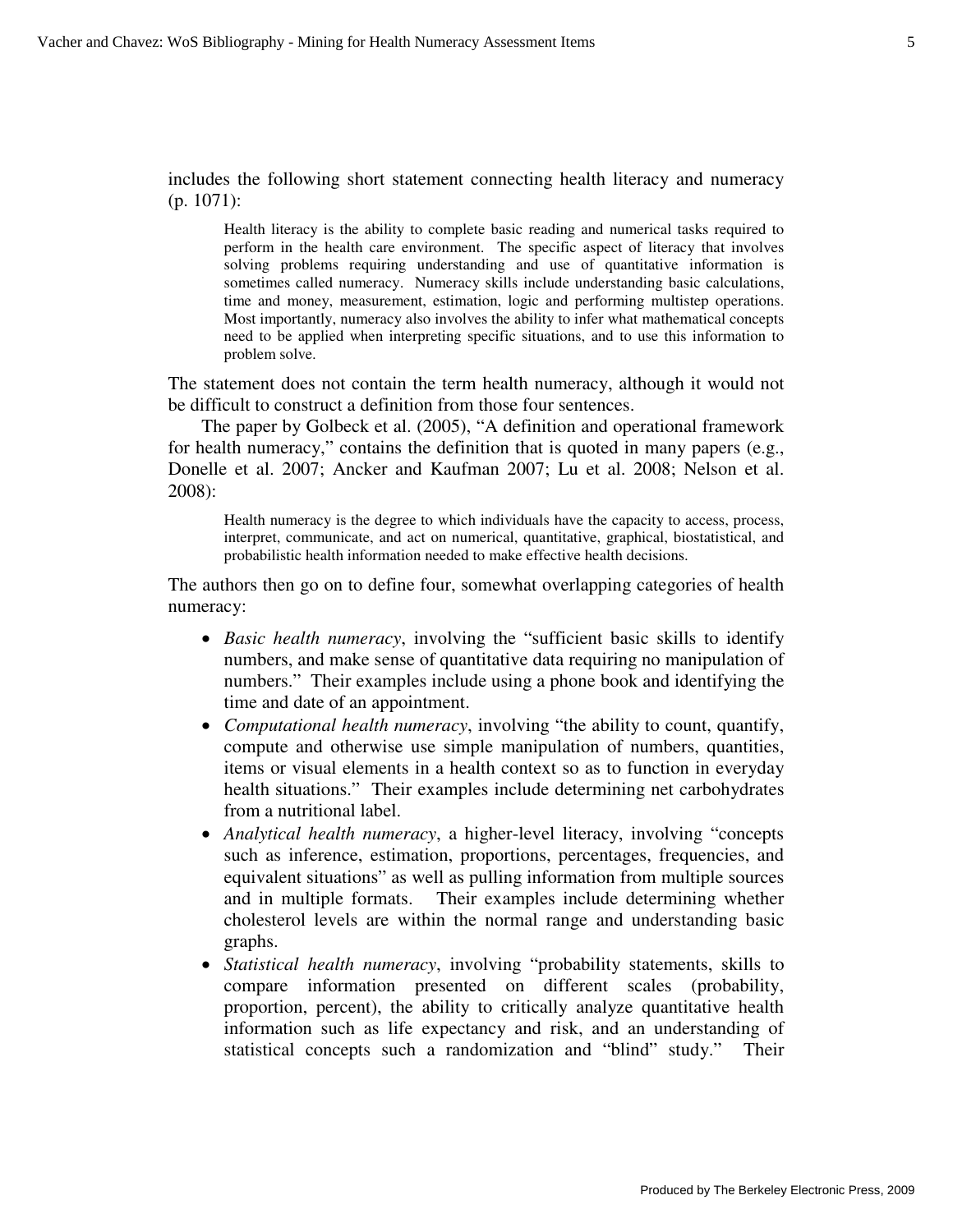examples involve working with probabilities of treatment efficacy and side effects, complex graphs, and relative vs. absolute risk.

In "A framework for health numeracy: How patients use quantitative skills in health care," Schapira et al. (2008) took an empirical approach. They analyzed six audio- and videotaped focus groups in which a total of 50 participants randomly selected from three primary care facilities associated with an academic medical center discussed how numbers are used in the health care setting. Their research resulted in a triangular hierarchical health-numeracy framework. The framework consists of three domains: primary numeracy skills at the base; applied health numeracy at an intermediate level; and interpretive health numeracy at the apex. Definitions and subcategories of these domains are listed in Table 1.

#### **Table 1. Domains and subcategories of health numeracy (reformatted from Table 2 of Schapira et al. 2008)**

| Primary numeric skills: Ability to use basic arithmetic functions and graphs as well as     |  |  |  |  |  |
|---------------------------------------------------------------------------------------------|--|--|--|--|--|
| apply numbers to concept of dates and time—Counting; basic math functions; estimating       |  |  |  |  |  |
| and projecting; dates and time; scales and graphs.                                          |  |  |  |  |  |
| <b>Applied numeracy</b>                                                                     |  |  |  |  |  |
| Basic tasks: The use of numbers in day-to-day health care tasks such as taking<br>$\bullet$ |  |  |  |  |  |
| medications as prescribed—Interpretation of lab values; medication adherence;               |  |  |  |  |  |
| symptom scale (pain); scheduling appointments; paying bills.                                |  |  |  |  |  |
| Risk communication tasks: The use of numbers to communicate probabilistic<br>$\bullet$      |  |  |  |  |  |
| information about health outcomes including risk, severity, and outcomes of                 |  |  |  |  |  |
| disease—Disease incidence; modification of incidence by risk factors or health              |  |  |  |  |  |
| behaviors; prognosis, survival; adverse outcome of intervention; efficacy of                |  |  |  |  |  |
| intervention; results of diagnostic tests; measures of disease severity.                    |  |  |  |  |  |
| Decision-making tasks: The use of numbers to help consider the risks and<br>$\bullet$       |  |  |  |  |  |
| benefits of a given medical decision: Information seeking; balancing risks and              |  |  |  |  |  |
| benefits; assessment of evidence.                                                           |  |  |  |  |  |
| <b>Interpretive numeracy:</b> The ability to understand the strengths and limitations of    |  |  |  |  |  |
| numbers to represent health or disease states, the efficacy of an intervention, or other    |  |  |  |  |  |
| expected health outcomes—Probability and chance; principles of scientific method;           |  |  |  |  |  |
| concept of uncertainty; representative nature of numbers; graphic and verbal formats;       |  |  |  |  |  |
| individual and biologic variation in expected outcomes.                                     |  |  |  |  |  |

Ancker and Kaufman (2007) took an informatics approach. Their research started with keyword searches ("health literacy" and "numeracy") of MEDLINE, CINAHL, and PsychINFO databases and built on results from a prior study (Ancker et al. 2006) on how graphs are used to communicate health risk. The goal was to use the literature to categorize quantitative skills and characteristics that contribute to patients' "*productive use of quantitative health information*, i.e., the effective use of quantitative information to guide health behavior and make health decisions" (p. 713, emphasis authors'). They state (p. 713-714):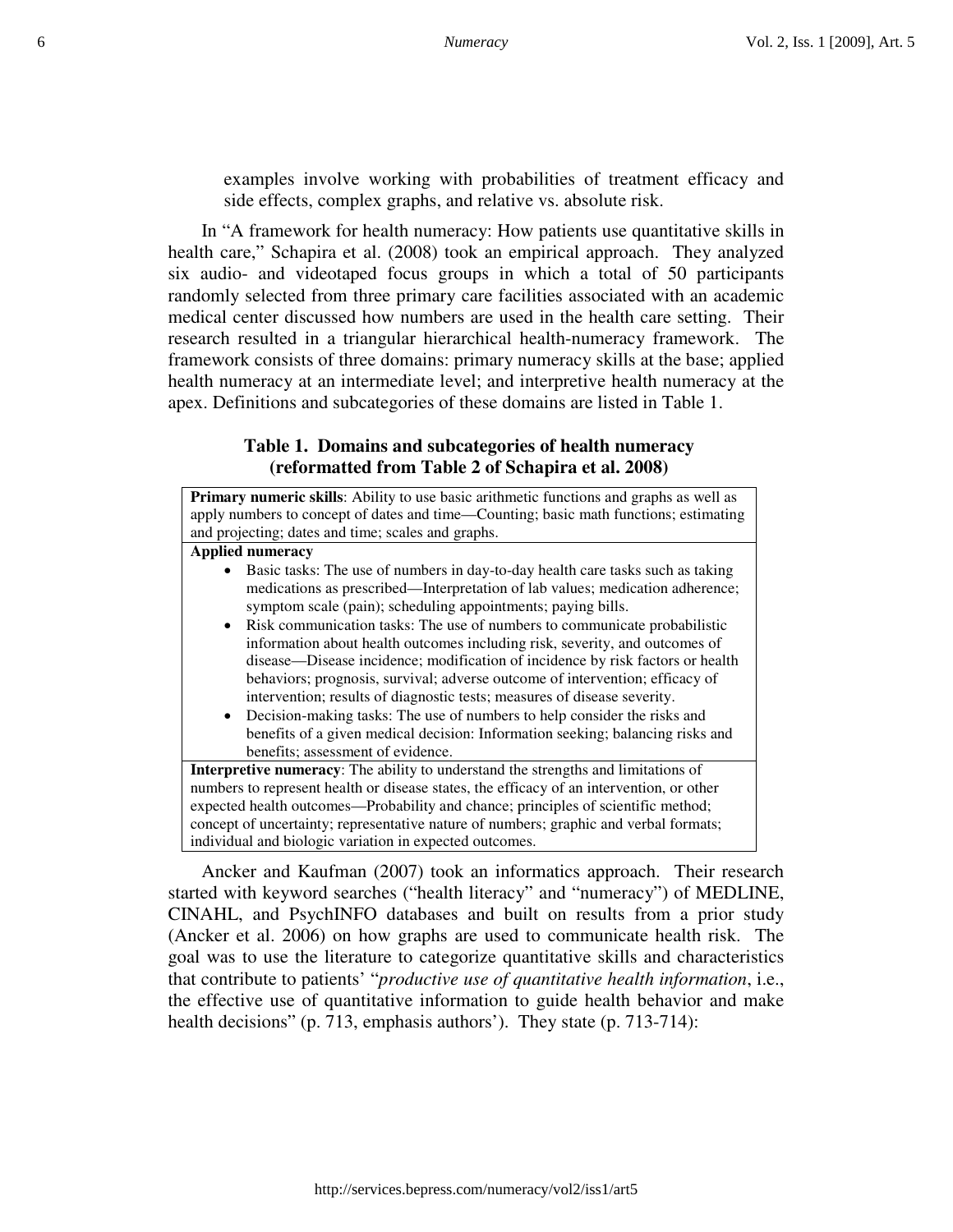Productive information use (for example, a patient's successful completion of a medication regimen) depends only in part on health numeracy, the individual-level skills to obtain, interpret, and process quantitative information….It also depends upon the ability of the expert or the information artifact to provide appropriate and cognitively manageable information. Even consumers with advanced math skills may perform poorly when trying to use poorly explained information; conversely, good design of information artifacts can compensate for weak individual-level skills. Thus, the productive use of the information can be considered a result of the entire system of health communication, not solely of the individual patient's skills.

With respect to the individual-level skills, Ancker and Kaufman identified three factors that contribute to patients' productive use of quantitative health information (Table 2).

#### **Table 2. Factors contributing to a patient's ability to use quantitative information for health: individual-level skills (reformatted from Table 1 of Ancker and Kaufman 2007)**

| Patients' quantitative skills                                                             |
|-------------------------------------------------------------------------------------------|
| Definition: Basic computational skills (e.g., addition, multiplication, and use of simple |
| formulas), estimation, and statistical literacy.                                          |
| Examples: Computing calorie content; comparing a computation to an estimate to            |
| determine whether it is correct; understanding concept of randomization in a clinical     |
| trial.                                                                                    |
| Patients' ability to use information artifacts                                            |
| Definition: Ability to navigate documents, interpret graphs, and translate between        |
| different representations of the same information                                         |
| Examples: Obtaining nutrient information from a nutrition label; comparing personal       |
| health data as displayed on different meters or devices.                                  |
| <b>Patients' oral communication skills</b>                                                |
| Definition: Ability to speak clearly about quantities and understand spoken information.  |
| Examples: Reporting a previous medication regimen accurately to a new physician.          |

Notably, the authors reached beyond the numeracy of individual patients and took the perspective of distributed cognition embracing the entire system of health communication. Their study included health numeracy papers focusing, for example, on the effects of changing representation (e.g., the design of graphs; the format of numbers) and the skills of the health-care provider. Thus they went beyond the three individual-numeracy skills in their table of factors affecting patients' ability to use quantitative information for health; they added five more (Table 3). These factors illustrate that the field of health numeracy also intersects with information design and the quantitative literacy of providers.

### **Where is the Cutting Edge?**

That much is known about health numeracy is evidenced by a big review paper, "Clinical Implications of Numeracy: Theory and Practice" (Nelson et al. 2008) and its 128 references. For example (p. 271):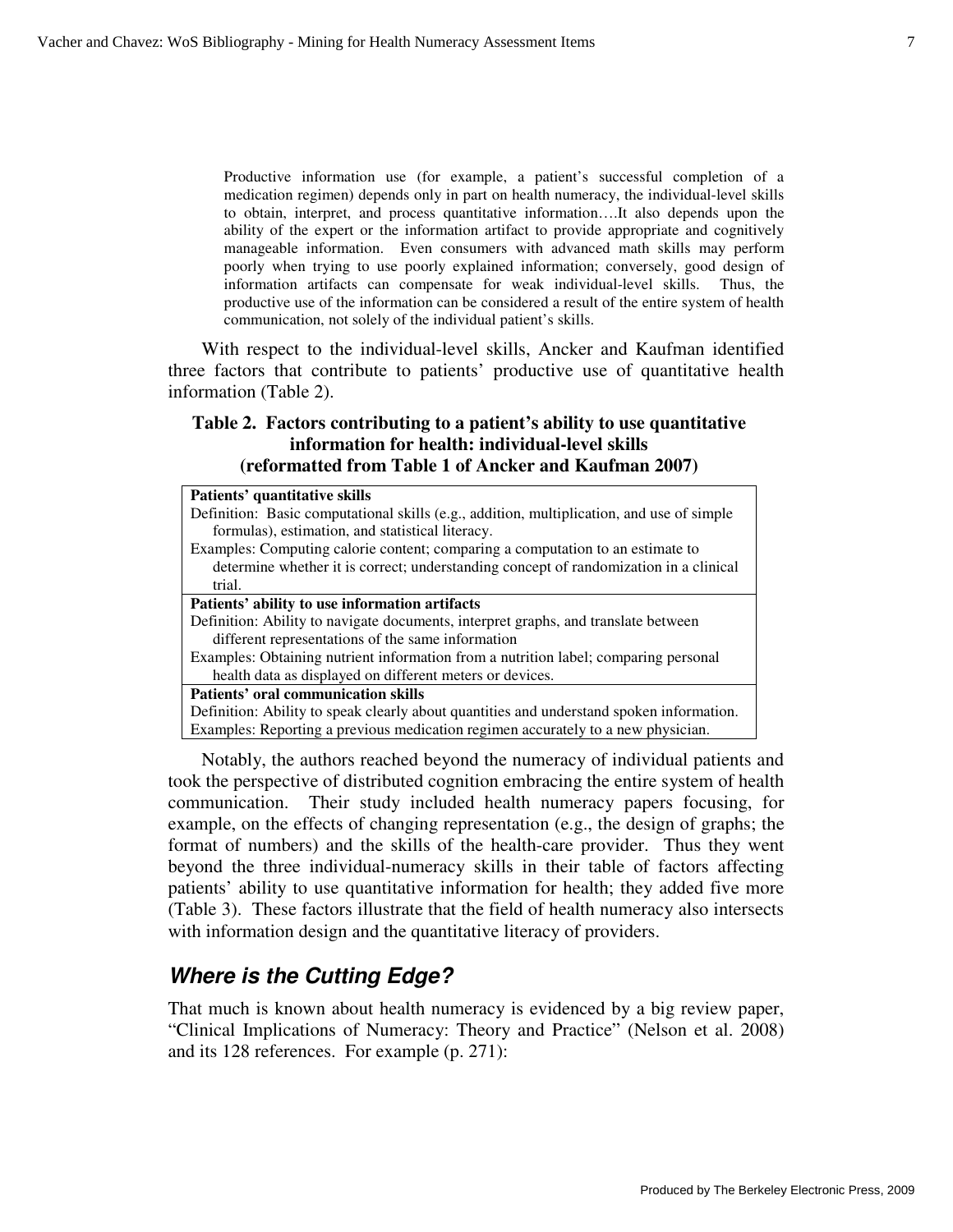Low numeracy is pervasive and constrains informed patient choice, reduces medication compliance, limits access to treatments, impairs risk communication, and affects medical outcomes. Numeracy explains unique variance in medical decision making beyond that explained by such factors as education or intelligence, and cannot be reliably inferred by observable patient characteristics. Well-validated objective numeracy measures provide the most accurate assessment of basic numerical skill. Subjective self-report measures, which are correlated with objective numeracy measures, may be useful tools in the clinical context because patients find them less burdensome and less intimidating than objective measures….

#### **Table 3. Factors contributing to a patient's ability to use quantitative information for health: Beyond individual-level skills (reformatted from Table 1 of Ancker and Kaufman 2007)**

**Information design for patients** Definition: Arrangement of information media and symbols to support comprehension and cognition.

Examples: Designing a patient interface for an electronic health record that provides graphics to illustrate numerical information.

**Providers' oral communication skills** 

Definition: Ability to communicate quantitative concepts clearly to the patient. Examples: Explaining a new medication regimen to a patient in an understandable fashion.

**Providers' quantitative skills**

Definition: Basic computational skills, estimation, and statistical literacy.

Examples: Converting between units of measure; understanding the positive predictive power of a diagnostic test.

#### **Providers' ability to use information artifacts**

Definition: Ability to navigate documents, interpret graphs, translate between representations of the same information.

Examples: Interpreting a graph of patient lab values over time; applying the numerical output of a decision support system to an individual case.

#### **Information design for providers**

Definition: Ability of a system or document to support the provider's cognition. Examples: Designing a provider interface that provides automated conversions between units of measure.

Even so, in the section titled "Future Research in Health Numeracy," Nelson et al. say that the construct of health numeracy still wants for a definition:

At a conceptual level, there is a need for a consensus regarding a definition of health numeracy that is empirically and theoretically derived. By empirically, we mean a construct whose components are justified by empirical evidence, such as results of psychometric analysis. By theoretically, we mean a comprehensive theoretical account of health numeracy that can be used to make specific predictions.

The theoretical framework is needed too, they say, so that the construct can be fully operationalized. As it is, "the most widely used measures to assess health numeracy tap different dimensions of numeracy" (Nelson et al. 2008, p. 270).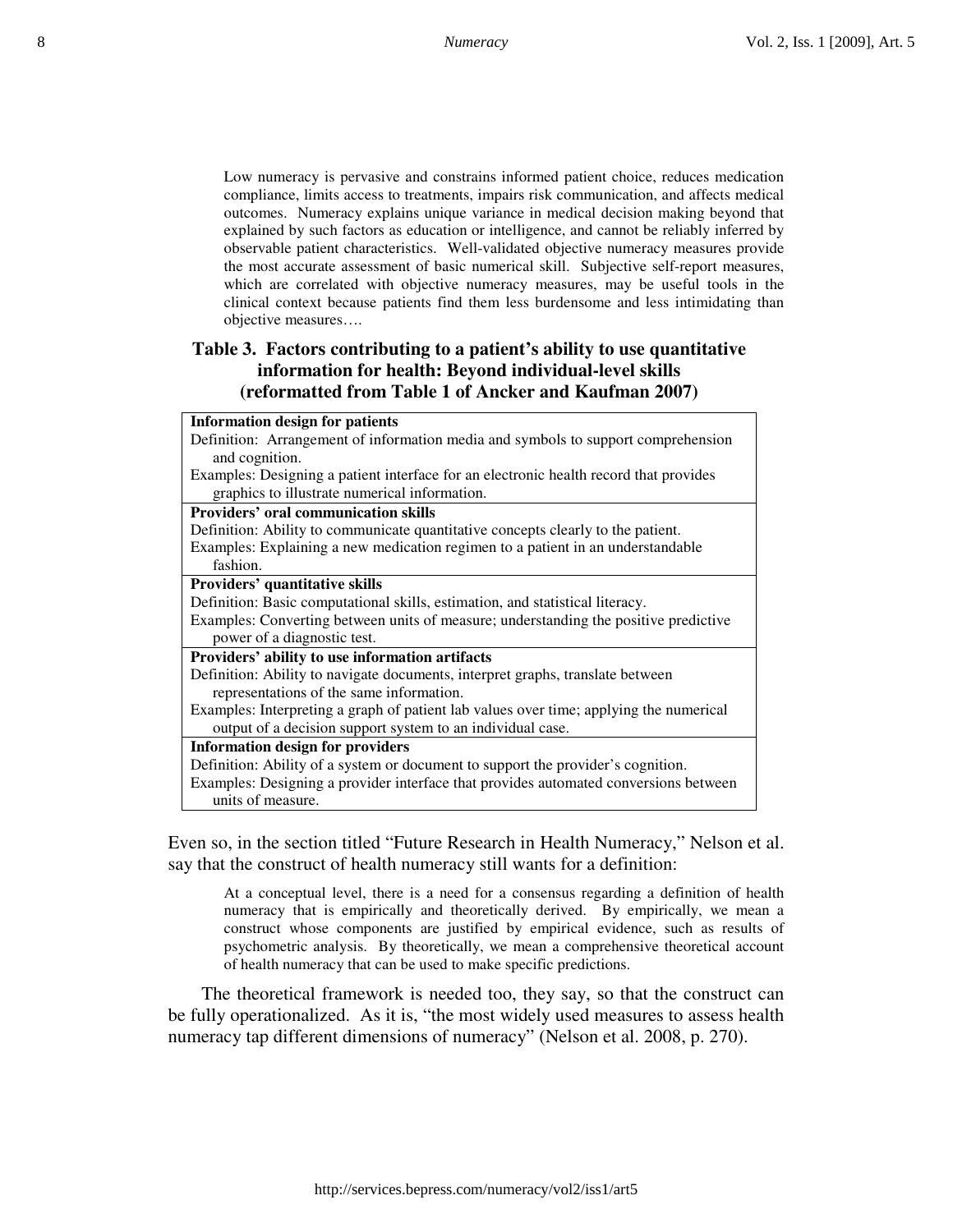In addition to the definition and measurement issues, Nelson et al. point to the area of communicating risk through visual and verbal means. What graphical displays are effective? Verbally, is risk communication clearer with numbers (e.g., 0.001% chance of a side effect) or with a qualitative expression (e.g., "a rare side effect"). Do the answers vary with numeracy?

The issue of finding what works for effective risk communication comes up repeatedly in editorials and summary accounts. The subject seems to have been energized by the recognition from the numeracy assessments that the level of numeracy in the patient population is poor (see next section). In "Contingent or universal approaches to *patient deficiencies* in health numeracy" (emphasis added), for example, Hamm and Bard (2007) write, "It seems reasonable to figure out how physicians and health communicators may compensate for patients' numeracy deficits by communicating in a way so that they may understand quantitative concepts." In a summary in a publication of project HOPE, Peters et al. (2007, p. 741−742) set the larger context:

Increasingly, the emphasis of health care policy is to tap the potential power of informed consumers to improve health outcomes and the efficacy of health care. Employers and payers, recognizing the essential role that consumers can play in containing costs and improving care, have undertaken initiatives to influence consumers' behavior. They have urged consumers to change the way they select and use health care and how they manage their day-to-day health. Attempts have been made to encourage consumers to select high-performing providers, health plans, and facilities; choose evidence-based, costeffective treatments; collaborate with their providers; initiate and maintain healthy behavior; and manage their own symptoms and conditions. At the same time, consumers are being asked to assume a greater share of their health care costs than ever before. As a result, choices have become more consequential for patients, in terms of both financial and health outcomes.

However, not all consumers have the skills needed to use health information. A key concern is whether the policy approach of giving greater responsibility to patients will further disadvantage those with limited skills.

So what is the mathematics that causes so much difficulty? Reyna and Brainard (2007, p. 147) answer:

Recent research on numeracy in medical decision making has shown that many adults fail to solve simple ratio and decimal problems, concepts that are prerequisites for understanding health-relevant risk communications. Along with research in education and cognitive development, this work demonstrates that adults have difficulty with a broad range of ratio concepts (including fractions, proportions, and probability judgments). Research confirms that this difficulty, as measured by content-neutral numeracy tests, predicts poorer health outcomes, less accurate perception of health risks, and a compromised ability to make medical decisions.

The finding that people have difficulties with ratios will resonate with many educators in the broader numeracy community, of course (e.g., Schield 2008;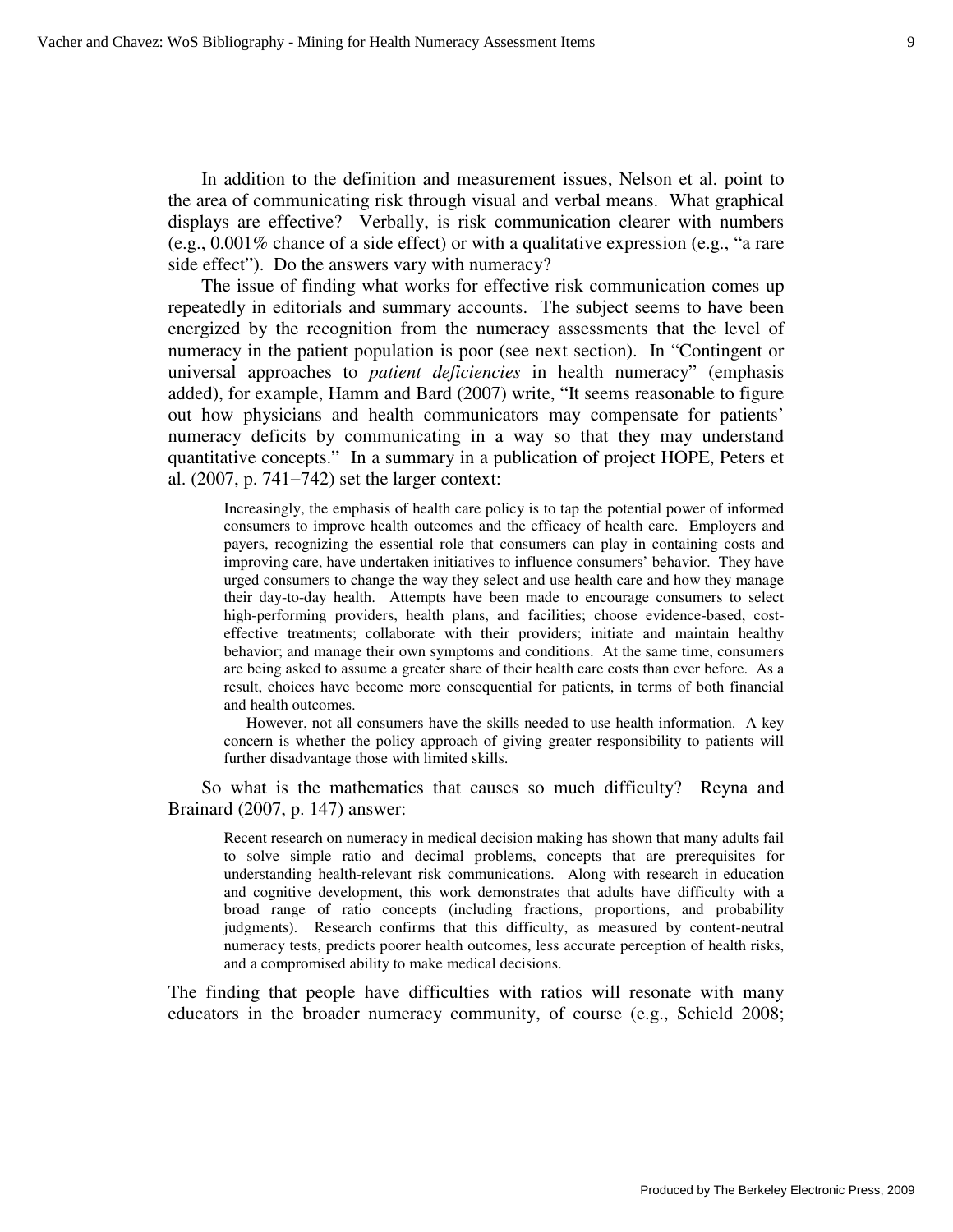Tucker 2008<sup>6</sup>). In a companion paper, "Numeracy, ratio bias, and denominator neglect in judgments of risk and probability," the authors (Reyna and Brainard 2008) give an extensive analysis of psychological processes that underlie the difficulties.

# **Assessments in Context (PRIMARY ORE)**

Our search found five kinds of numeracy assessment instruments in the bibliography. The TOFHLA group (Williams et al. 1995, Baker et al., Gong et al. 2007) aims at functional health literacy (Nelson et al 2008, p. 264: "the ability to understand and act on numerical health information and thereby function effectively in the health care environment"); these three instruments test both reading comprehension and numeracy. Two tests assess basic arithmetic skills (mainly ratios); the first (Schwartz et al. 1997) is content-free; the second (Lipkus et al. 2001), which builds on the first, adds questions that are focused on general health risks (i.e., getting an unspecified disease or infection). Three instruments focus on specific health conditions: anticoagulation control<sup>7</sup> (Estrada et al. 2004); asthma (Apter et al. 2006); diabetes (Huizinga et al. 2008). One test (Schwartz et al. 2005) assesses patients' abilities to interpret and even combine numerical risk information. Lastly, in contrast to all the others which are objective assessments, one (Fagerlin et al. 2007) is a subjective test; it asks the patients for self-assessments of their numerical ability and for their preferences on how numerical information is presented.

In the following, we highlight the assessment items in the ten assessment instruments and, for context, illustrate how they have been used in various research papers. We take the instruments in chronological order. We also summarize what we can of the information on reliability and validity contained in the papers in the bibliography<sup>8</sup>.

# **TOFHLA – Test of Functional Health Literacy in Adults (Williams et al., 1995)**

The vanguard paper<sup>9</sup> linking numeracy and health literacy opens with:

<u>.</u>

 $6$  From Steen (2008, p. 20), "Whereas Schield worries that students do not know what a fraction *means*, Tucker worries that they do not know what it i*s*."

 $<sup>7</sup>$  For patients taking warfarin (brand name, Coumadin), a blood thinner.</sup>

<sup>&</sup>lt;sup>8</sup> See http://www.intestcom.org/Orta/Classical+test+theory.php (accessed 12/29/08) on the Web site of the International Test Commission for a convenient, open-access account that explains much of the terminology of psychometric testing.

<sup>&</sup>lt;sup>9</sup> The paper by Williams et al. (1995) is the earliest by nearly four years of the 29 papers retrieved (23 October 2008) from *WoS* using the conjunction "health literacy" AND "numeracy." For a topic search for "health literacy" alone, it was  $970<sup>th</sup>$  on the list of 975, meaning that there were five older papers.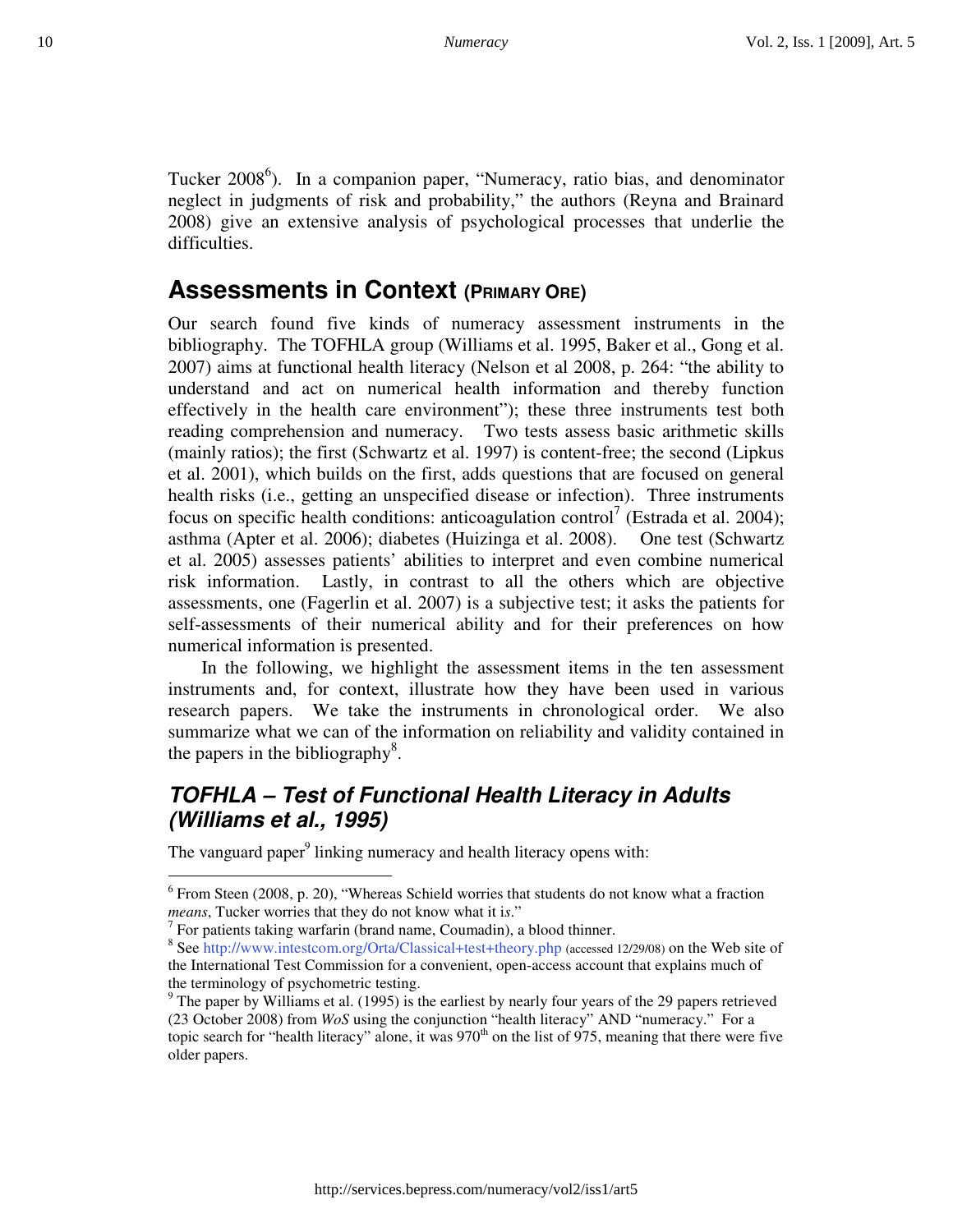<u>.</u>

An estimated 40 million to 44 million adults in the United States are functionally illiterate, i.e., they cannot perform the basic reading tasks required to function in society according to the National Adult Literacy Survey. Another 50 million adults are only marginally literate. Among those with the lowest literacy skills, nearly half live in poverty, and one fourth report physical, mental, or health conditions that prevent them from participating fully in work, school, or housework.

Lack of adequate literacy skills may be an important barrier to receiving proper health care. Patients are routinely expected to read and understand labels on medicine containers, appointment slips, informed consent documents, and health education materials. Anecdotal reports have described the difficulties encountered by illiterate patients, and several studies have shown health education materials and consent forms are often written at levels exceeding patients' reading level.

The paper, which has the title "Inadequate Functional Health Literacy among Patients at Two Public Hospitals," draws the following conclusion:

Many patients at our institutions cannot perform the basic reading tasks required to function in the health care environment. Inadequate health literacy may be an important barrier to patients' understanding of their diagnoses and treatments, and to receiving high-quality care.

En route to that conclusion, the paper reports a study using the authors' Test of Functional Health Literacy in Adults (TOFHLA) to measure the health literacy of 2659 patients in Atlanta (979 patients) and Los Angeles County (1680).

The TOFHLA is a 22-minute test consisting of two parts: a reading comprehension section (50 items) and a numeracy section (17 items). The 17-item numeracy results are scaled up to 50 points possible, so that the two parts are weighted equally.

The reading comprehension part uses a modified Cloze procedure (every fifth to seventh word is omitted; multiple-choice fill-in-the-blank options are provided)<sup>10</sup>. It measures the patient's ability "to read and understand prose passages selected from" instructions for preparation for an upper gastrointestinal tract radiograph series (Gunning Fog grade  $4.3<sup>11</sup>$ ), the patient "Rights and Responsibilities" section of a Medicaid

<sup>&</sup>lt;sup>10</sup> From http://olc.spsd.sk.ca/DE/PD/instr/strats/cloze/index.html (accessed 12/29/08): "Instructional Strategies Online" – "Cloze procedure is a technique in which words are deleted from a passage according to a word-count formula or various other criteria. The passage is presented to students, who insert words as they read to complete and construct meaning from the text. This procedure can be used as a diagnostic reading assessment technique." Examples and links are on Web site. Williams et al. (1995) cite the initial paper: Taylor (1953).

<sup>&</sup>lt;sup>11</sup> From http://www.readabilityformulas.com/gunning-fog-readability-formula.php (accessed 12/29/08) "The Gunning's Fog (or FOG) Readability Formula"—"The ideal score for readability with the Fog index is 7 or 8. Anything above 12 is too hard for most people to read. For instance, *The Bible*, Shakespeare and Mark Twain have Fog Indexes of around 6. The leading magazines, like *Time*, *Newsweek*, and the *Wall Street Journal* average around 11." The Gunning Fog score is calculated as 0.4 times the sum of ASL and PHW, where ASL (average sentence length) is number of words per sentence, and PHW (percentage hard words) is 100 times the number of words with three or more syllables (not counting proper nouns, hyphenated easy words, and two-syllable verbs with an additional "es" or "ed") divided by the total number of words in the passage. The original source is Gunning (1968).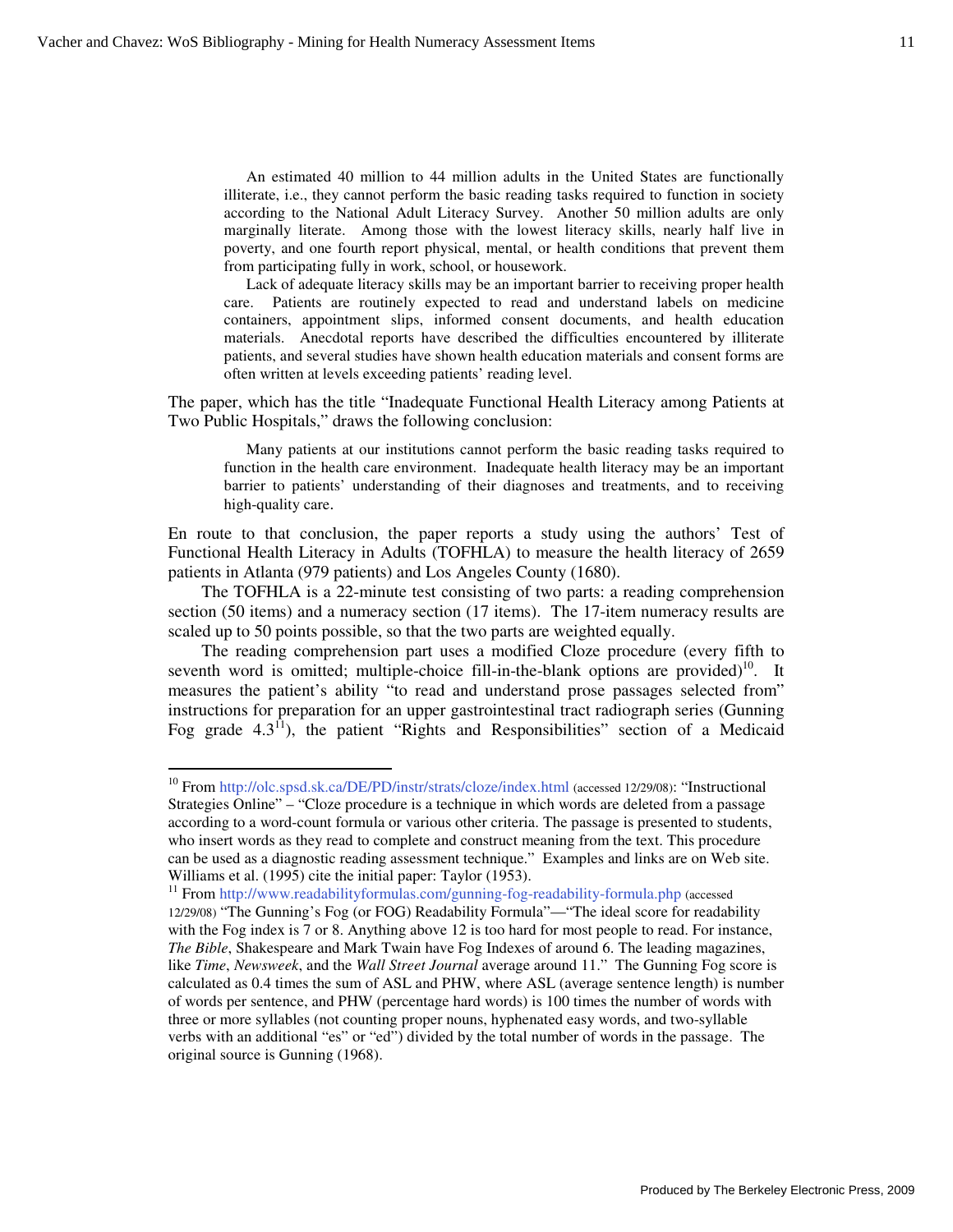application (grade 10.4), and a standard hospital informed consent document (grade 19.5). The numeracy section tests "the ability of the patients to comprehend" labeled prescription vials, blood glucose test results, clinic appointment slips, and financial information forms. The paper provides results for characterizations of selected numeracy questions (Table 4) but does not include the items themselves.

| calculated II only data in Table 2 of Williams et al. 1770/ |              |
|-------------------------------------------------------------|--------------|
| Subject of question                                         | $\%$ correct |
|                                                             | $n = 2659$   |
| How to take medication four times a day                     | 87           |
| How to take medication on an empty stomach                  | 58           |
| How many pills of a prescription should be taken            | 67           |
| How may times a prescription can be refilled                | 77           |
| When next appointment is scheduled                          | 64           |
| How to determine financial eligibility                      | 51           |

#### **Table 4: Results on TOFHLA numeracy questions (calculated from data in Table 2 of Williams et al. 1995)**

A full description of reliability and validity of the TOFHHLA is in a companion paper by Parker et al.  $(1995)^{12}$ —for internal-consistency reliability, Cronbach alpha was 0.98; for test-retest reliability, Spearman-Brown equal-length coefficient was 0.92; for validity, Spearman rank correlation with the REALM<sup>13</sup> and WRAT-R<sup>14</sup> were 0.84 and 0.74 respectively ( $p < 0.001$ ).

The TOFHLA is copyrighted and is now available from the Center for the Study of Adult Literacy.<sup>15</sup>

## **Three-Item Numeracy Test – Schwartz et al. (1997)**

The goal of the study by Schwartz et al. (1997) was to explore how numeracy affects women's perception of the benefits of mammography when they are given quantitative information. The context was that a National Institutes of Health panel had earlier

 $\overline{a}$ 

 $12$ <sup>12</sup> This paper is in *WoS*, but it was not found in our search. Title and abstract do not use "numeracy".

<sup>&</sup>lt;sup>13</sup> http://www.hsph.harvard.edu/healthliteracy/doakAB.pdf (accessed 12/29/08): "The Rapid Estimate of Adult Literacy in Medicine (REALM) is a screening instrument to assess an adult patient's ability to read common medical words and lay terms for body parts and illnesses. It is designed to assist medical professionals in estimating a patient's literacy level so that the appropriate level of patient education materials or oral instructions may be used." The standard references are Davis et al. 1991 and 1993.

<sup>14</sup> http://www.cps.nova.edu/~cpphelp/WRAT-R.html (accessed 12/29/08): "The Wide Range

Achievement Test−Revised (WRAT-R) is the sixth edition of the popular test that was first published in 1936. Like the earlier versions, the WRAT-R contains three subtests: Reading (recognizing and naming letters and words), Spelling (writing symbols, name, and words), and Arithmetic (solving oral problems and written computations). The authors of the WRAT-R stress that the test is designed to measure basic school codes rather than comprehension, reasoning, and judgment processes." The standard reference is Wilkinson 1993.

<sup>&</sup>lt;sup>15</sup> http://education.gsu.edu/csal/TOFHLA.htm (accessed 12/29/08).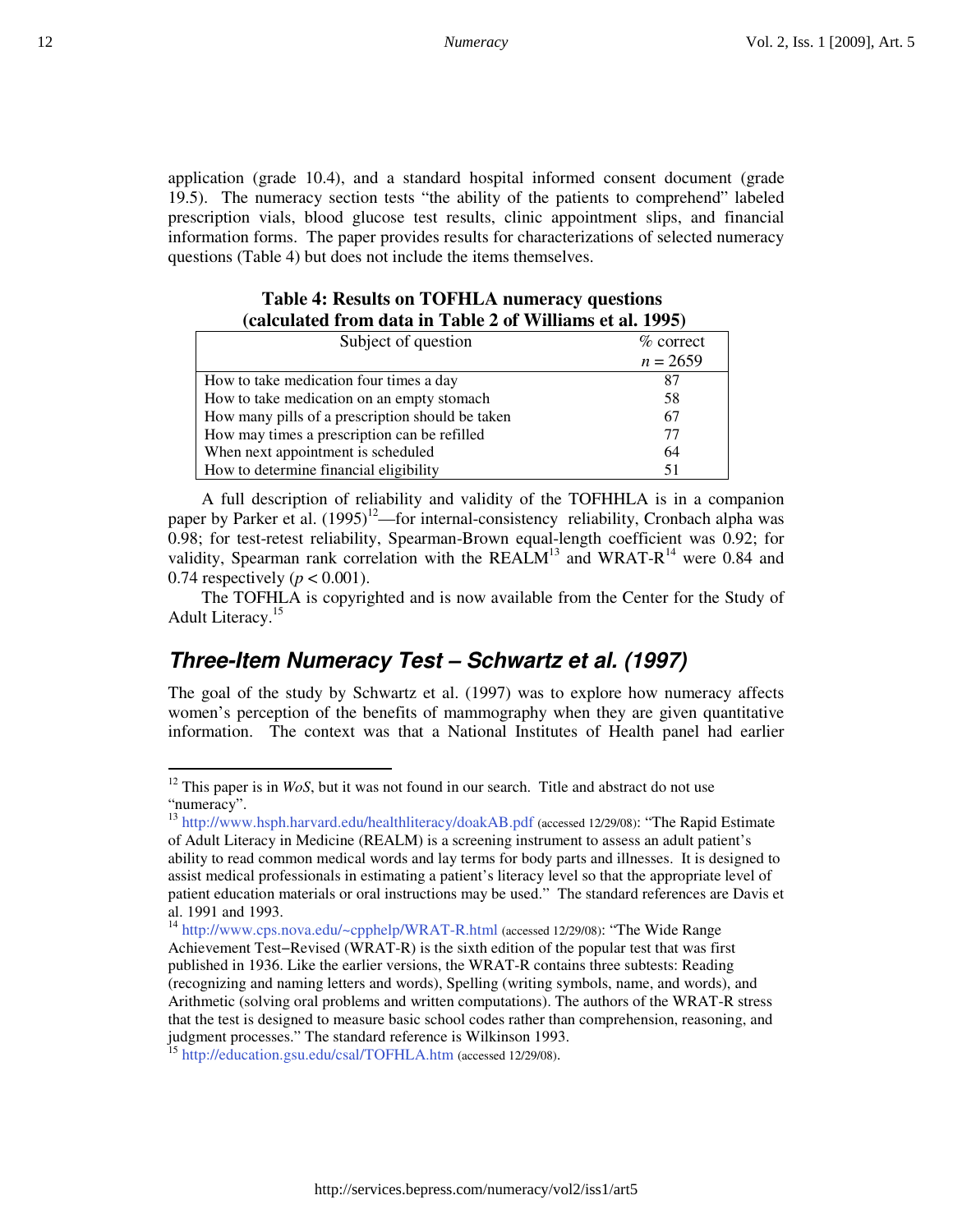declined to make a recommendation about screening mammography for women 40−49 years old, deciding instead to advocate that women make their own decisions based on their personal evaluation of risks and benefits. Schwartz et al. (1997) noted that

This strategy, however, is based on the assumption that patients understand quantitative information…. It is likely that quantitative information is only meaningful to the extent that patients have some facility with basic probability and numerical concepts, a construct called numeracy.

The Schwartz et al. (1997) study consisted of a randomized, cross-sectional survey of 500 female veterans drawn from a New England registry. The women were sent a four-item questionnaire. The first three items were an assessment of numeracy. The last item was an assessment of how the women perceived the benefit of mammography given information about the associated risk reduction. There were four variations in this last question and thus four versions of the questionnaire. The women were each sent one of the four versions. The study investigated the relation between numeracy (assessed by the first three questions) and the ability to use information on risk reduction (assessed by the last question). From the original random sample of 500 women, Schwartz et al. obtained a study sample of 287 usable questionnaires.

|                | Question                                                                                                                                                                                                                                  | Answer | $\%$ correct<br>$n = 287$ |
|----------------|-------------------------------------------------------------------------------------------------------------------------------------------------------------------------------------------------------------------------------------------|--------|---------------------------|
| 1.             | Imagine that we flip a fair coin 1,000 times.<br>What is your best guess about how many times<br>the coin would come up heads in 1,000 flips?<br>times out of $1,000$ .                                                                   | 500    | 54                        |
| $\overline{2}$ | In the BIG BUCKS LOTTERY, the chance of<br>winning a $$10$ prize is 1%. What is your best<br>guess about how many people would win a \$10<br>prize if 1000 people each buy a single ticket to<br>BIG BUCKS? _____ person(s) out of 1,000. | 10     | 54                        |
| 3              | In ACME PUBLISHING SWEEPSTAKES, the<br>chance of winning a car is $1$ in $1,000$ . What<br>percent of tickets to ACME PUBLISHING<br>SWEEPSTAKES win a car? %.                                                                             | 0.1    | 20                        |

**Table 5. Three numeracy items from Schwartz et al. (1997)** 

The three numeracy items in the questionnaire, together with the answers and percentage of the 287 responses that were correct are in Table 5. Only 16% of the participants answered all three questions correctly, and 30% had no correct answers.

The four risk-reduction items each consisted of two parts: a presentation of risk-reduction data (four variations in the way the data were framed) and a two-part question that was the same for all four variations. The two-part question is shown in the first part of Table 6. The four frames with the corresponding correct answers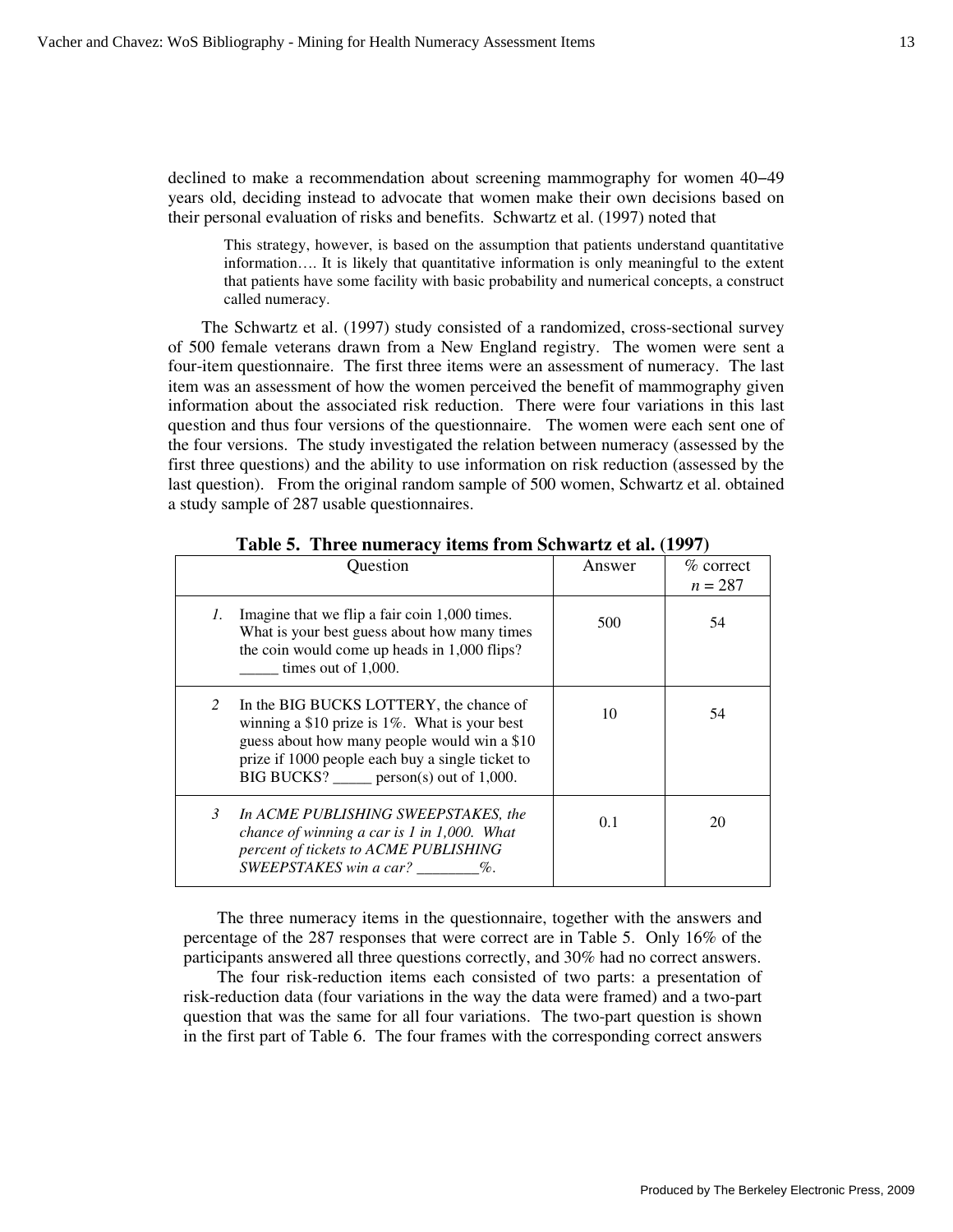and results are shown in the lower part of Table 6.

| Table 6. Risk-reduction item from Schwartz et al. (1997)                                              |                                          |                          |  |  |  |  |
|-------------------------------------------------------------------------------------------------------|------------------------------------------|--------------------------|--|--|--|--|
| The two-part question                                                                                 |                                          |                          |  |  |  |  |
| Imagine 1000 women just like you:                                                                     |                                          |                          |  |  |  |  |
| A. How many will die from breast cancer without mammography?<br>out of 1000                           |                                          |                          |  |  |  |  |
| B. How many will die from breast cancer with mammography?<br>out of 1000                              |                                          |                          |  |  |  |  |
| The four frames $-$                                                                                   |                                          |                          |  |  |  |  |
| Data-reduction information                                                                            | Answer                                   | $%$ correct<br>$n = 287$ |  |  |  |  |
| 33% risk reduction from 12 in 1000, (relative<br>$\bullet$<br>risk reduction; baseline risk provided) | <b>B</b> must be less<br>than A by $30-$ | 17                       |  |  |  |  |
| 33% risk reduction (relative risk reduction; no<br>baseline risk provided)                            | $40\%$                                   | 10                       |  |  |  |  |
| $4$ in 1000 risk reduction from 12 in 1000<br>(absolute risk reduction; baseline risk provided).      | $A - B$ must be                          | 33                       |  |  |  |  |
| 4 in 1000 risk reduction (absolute risk reduction;<br>no baseline risk provided)                      | 4                                        | 7                        |  |  |  |  |

As shown in the last column, most of the women did not apply the risk-reduction information correctly when they were asked to estimate their risk for dying from breast cancer with and without mammography. Accuracy on the risk-reduction question, however, was strongly related to numeracy. For example, 40% of the 45 respondents who answered all three numeracy questions correctly also answered the fourth question correctly (Table 5, column 3). Noting that women with higher numeracy scores tended to be younger and more highly educated, Schwartz et al. used multiple logistic regression analyses to isolate numeracy from age, income, level of education, and framing. The adjustment had little effect (Table 7, columns 4 and 5).

#### **Table 7. Comparison of performance on first three vs. fourth question on the Schwartz et al. (1997) questionnaire**.

| Numeracy | n  | Accuracy on<br>Question 4 | Odds ratio relative to numeracy<br>scale of 0 |                  |  |
|----------|----|---------------------------|-----------------------------------------------|------------------|--|
| score    |    | $\left( \% \right)$       | Without                                       | Adjusting for    |  |
|          |    |                           | adjustment                                    | age, income, etc |  |
|          | 45 | 40                        | 10.9                                          | 13.1             |  |
|          | 76 | 23.7                      | 5.1                                           | 7.1              |  |
|          | 79 | 8.9                       | 1.6                                           |                  |  |
|          | oπ | 5.8                       |                                               |                  |  |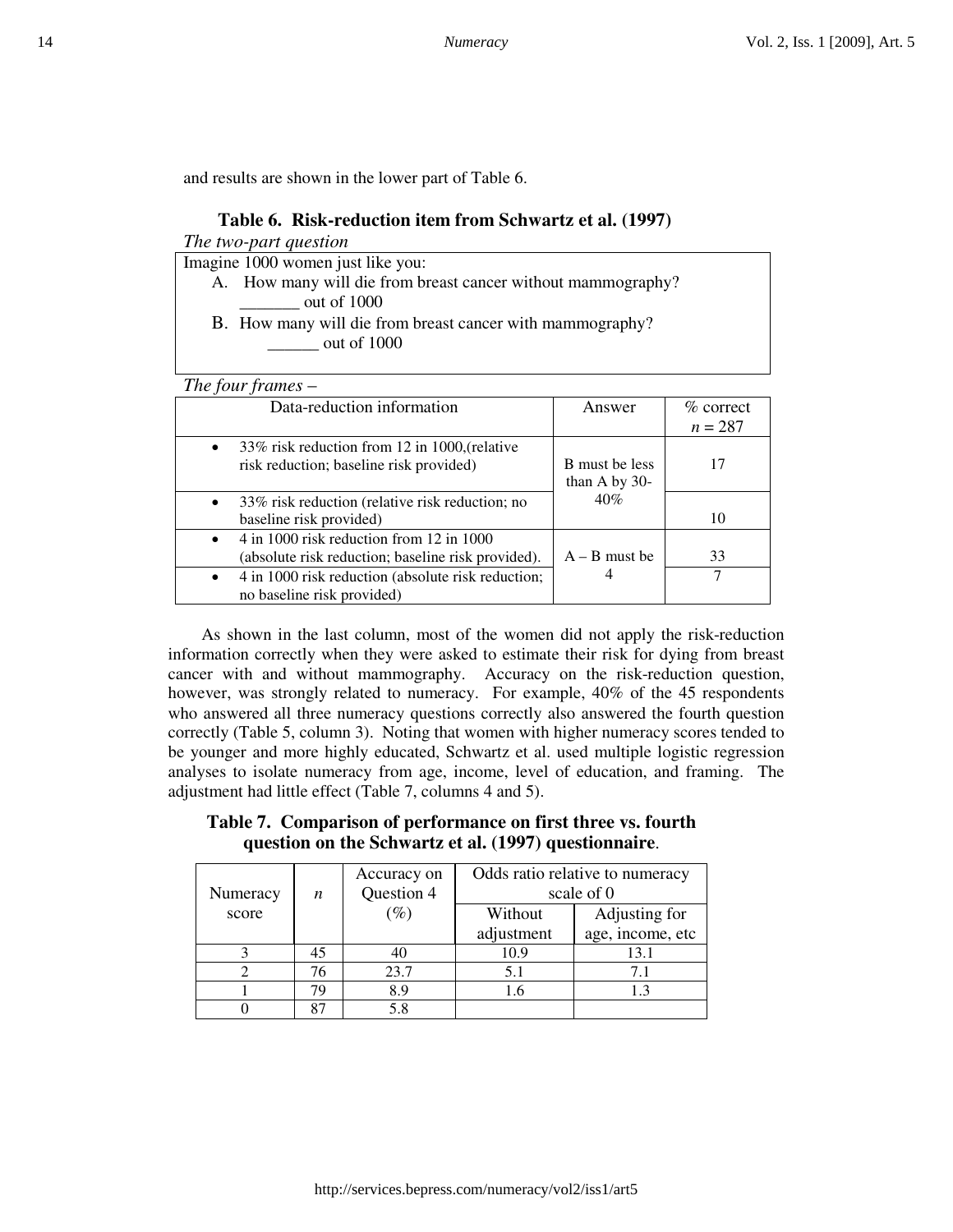$\overline{a}$ 

The three numeracy questions on the Schwartz et al. (1997) test have been incorporated into some other numeracy assessments (e.g., Lipkus et al. 2001, Estrada et al. 2004). According to Nelson et al. (2008, p. 264) "The instrument has moderate internal consistency, with Cronbach's alpha scores ranging from 0.57 to 0.63 in three separate studies (Lipkus et al. 2001)."

The research team of Schwartz et al. applied their three-item numeracy test in a study of the validity of utility assessment (Woloshin et al.  $2001$ )<sup>16</sup>—Given that the standard gamble (SG) and the time trade-off (TTO) utility assessment techniques are inherently quantitative, are utility assessments compromised if test subjects have low numeracy? To find out, Woloshin et al. assessed both the numeracy and utility of current health for 96 women volunteers. To measure utility, they used the SG and TTO and a third, less-numerical approach—a visual analog scale on which respondents wrote a "C" at a position corresponding to how they felt about their current health. The researchers also interviewed the subjects, asking them to rate their current health status. The self reports and the utility for current health showed little correlation for the SG and TTO, and there was a striking effect of numeracy (Table 8). One would expect that higher health ratings would be associated with higher utilities, and thus the  $r_s$ -values in Table 6 ought to be positive—and they were for the visual analog utility assessment. For the subjects with low numeracy  $(0-1$  correct answers on the three-item numeracy test), however, the correlations were even in the wrong direction. Only for the most-numerate 38% of the subjects (all three items correct) was the correlation significant for any of the quantitatively demanding measures.

|                                                                                                           |            | Number of correct numeracy answers |            |            |  |  |
|-----------------------------------------------------------------------------------------------------------|------------|------------------------------------|------------|------------|--|--|
| Correlation with                                                                                          | A11        | $0-1$                              |            |            |  |  |
| health rating                                                                                             | $(n = 96)$ | $(n = 25)$                         | $(n = 35)$ | $(n = 36)$ |  |  |
| SG                                                                                                        | 0.07       | $-0.16$                            | $+0.10$    | $+0.22$    |  |  |
| <b>TTO</b>                                                                                                | 0.19       | $-0.13$                            | $+0.22$    | $+0.50$    |  |  |
| Visual                                                                                                    | $+0.61$    | $+0.82$                            | $+0.50$    | $+0.60$    |  |  |
| Note: Numbers give Spearman correlation $r_s$ . For shaded cells, $P \le 0.003$ ; for others, $P \ge 0.2$ |            |                                    |            |            |  |  |

**Table 8. Correlation of health rating and utility assessments stratified by numeracy (from Table 2 of Woloshin et al. 2001)** 

<sup>&</sup>lt;sup>16</sup> Utility quantifies, on a scale of 0 (death) to 1 ("perfect health"), how you value your current health or the possible outcome of a treatment. In the SG assessment, you are asked to imagine living in your current health for the next 10 years vs. trying a painless treatment that will guarantee you perfect health but has some chance of death; a utility of 0.9 means that you chose a gamble that has a 10% chance of death and a 90% chance of perfect health. The TTO assessment asks you to imagine you will spend the remainder of your life in your current state of health or a shorter time in perfect health; a utility of 0.9 means that a person with a life expectancy of 10 years is indifferent between living for 10 years in current health vs. living for 9 years in perfect health. (Woloshin et al. 2001, p. 381)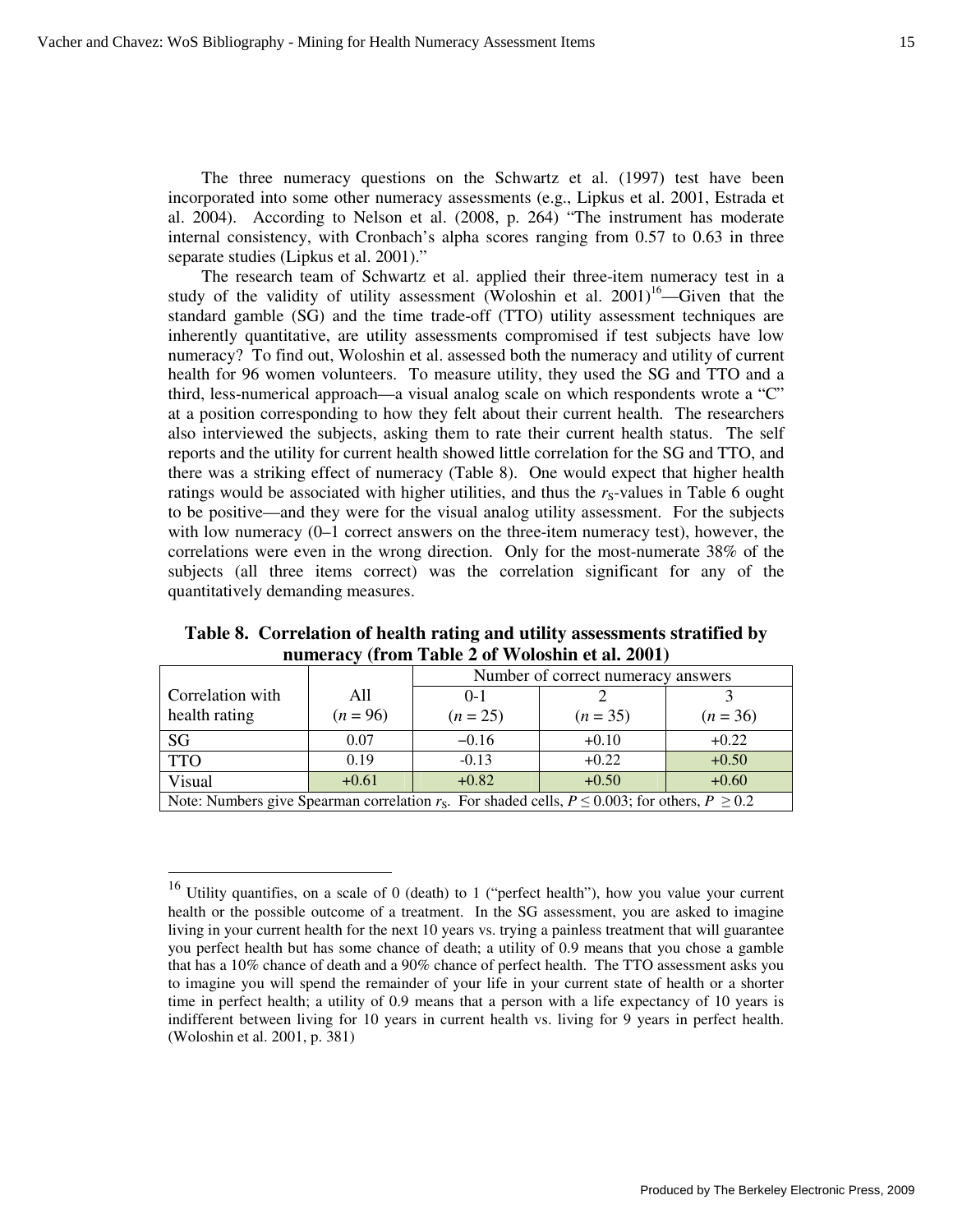The three items of the Schwartz et al. (1997) assessment have been used in numerous other research studies in our bibliography (e.g., Sheridan et al. 2003, S. R. Schwartz et al. 2004, Peters et al. 2006; van Tol-Geerdink 2006, Donnelle et al. 2007, Ginde et al., 2008, see appendix). Table 9 attempts to collect results.

| <b>By question</b> ( $%$ correct)<br><b>A.</b>                                                      |           |           |           |          |           |     |           |  |           |           |                |
|-----------------------------------------------------------------------------------------------------|-----------|-----------|-----------|----------|-----------|-----|-----------|--|-----------|-----------|----------------|
|                                                                                                     |           | (1)       | (2)       |          |           | (3) |           |  | (4)       | (5)       | (6)            |
|                                                                                                     |           | $n = 287$ |           | $n = 96$ |           |     | $n = 463$ |  | $n = 143$ | $n = 100$ | $n = \sim 100$ |
| Likely number of heads                                                                              |           | 54        |           | 85       |           | 56  |           |  | 72        | 61        | 69             |
| (or the dice variation)                                                                             |           |           |           |          |           |     |           |  |           |           |                |
| Conversion of $1\%$ to $10$                                                                         |           | 54        |           | 82       |           |     | 60        |  | 43        | 69        | 35             |
| in $1000$                                                                                           |           |           |           |          |           |     |           |  |           |           |                |
| Conversion of 1 in 1,000                                                                            |           | 20        |           | 41       |           |     | 21        |  | 8         | 46        | 15             |
| to $0.1\%$                                                                                          |           |           |           |          |           |     |           |  |           |           |                |
| References: (1) Schwartz et al. 1997; (2) Woloshin et al. 2001; (3) Lipkus et al. 2001; (4) Estrada |           |           |           |          |           |     |           |  |           |           |                |
| et al. 2004; (5) Peters et al. 2006; (6) Ginde et al. 2008.                                         |           |           |           |          |           |     |           |  |           |           |                |
| By number of correct answers ( $\%$ of subjects)<br>В.                                              |           |           |           |          |           |     |           |  |           |           |                |
| Number                                                                                              | (1)       |           |           |          | (4)       |     |           |  | (6)       |           | (8)            |
|                                                                                                     |           | (2)       | (3)       |          |           |     | (5)       |  |           | (7)       |                |
| correct                                                                                             | $n = 287$ | $n = 96$  | $n = 463$ |          | $n = 178$ |     | $n = 357$ |  | $n=18$    | $n = 140$ | $n = 140$      |
| 3                                                                                                   | 16        | 38        | 18        |          | 38        |     | 2         |  | 50        | 59        | 16             |
| $\overline{2}$                                                                                      | 26        | 36        | 24        |          | 40        |     | 28        |  |           |           | 29             |
| 1                                                                                                   | 28        | 26        | 34        |          | 15        |     | 30        |  | 50        | 41        | 55             |
| $\Omega$                                                                                            | 30        |           | 24        |          | 7         |     | 41        |  |           |           |                |

**Table 9. Results on the Three-Item Numeracy Test of Schwartz (1997**)

References: (1) Schwartz et al. 1997; (2) Woloshin et al. 2001; (3) Lipkus et al. 2001; (4) Schwartz et al. 2005: (5) Sheridan et al. 2003; (6) S. Schwartz et al. 2004; (7) van Tol-Geerdink 2006; (8) Donnelle et al. 2007.

# **S-TOFHLA – The Short TOFHLA (Baker et al. 1999)**

Near the end of their paper on the TOFHLA, Williams et al. (1995) noted the need for a screening tool so that clinicians can identify patients with communication barriers resulting from inadequate literacy skills. They also noted that "the length of the TOFHLA limits its use as a screening tool." Thus they (Baker et al. 1999) created the S-TOFHLA, a shortened version of the TOFHLA. It is a 12-minute (rather than 22-minute) test. The reading comprehension section consists of 36 items involving two prose passages (reduced from 50 items and three passages). The numeracy section consists of four items (down from 17). It tests one's ability to read and understand numerical information as it occurs on, for example, prescription bottles and appointment slips. Subjects are given cue cards or bottles to read (e.g., instructions for taking a medication); then they are asked questions orally. The numeracy items have an average Gunning Fog readability grade of 9.4.

The numeracy items in S-TOFHLA (Table 10) were chosen from the original TOFHLA "based upon the perceived importance and frequency of the task in the health care setting, the proportion of patients who answered items incorrectly, and the perceived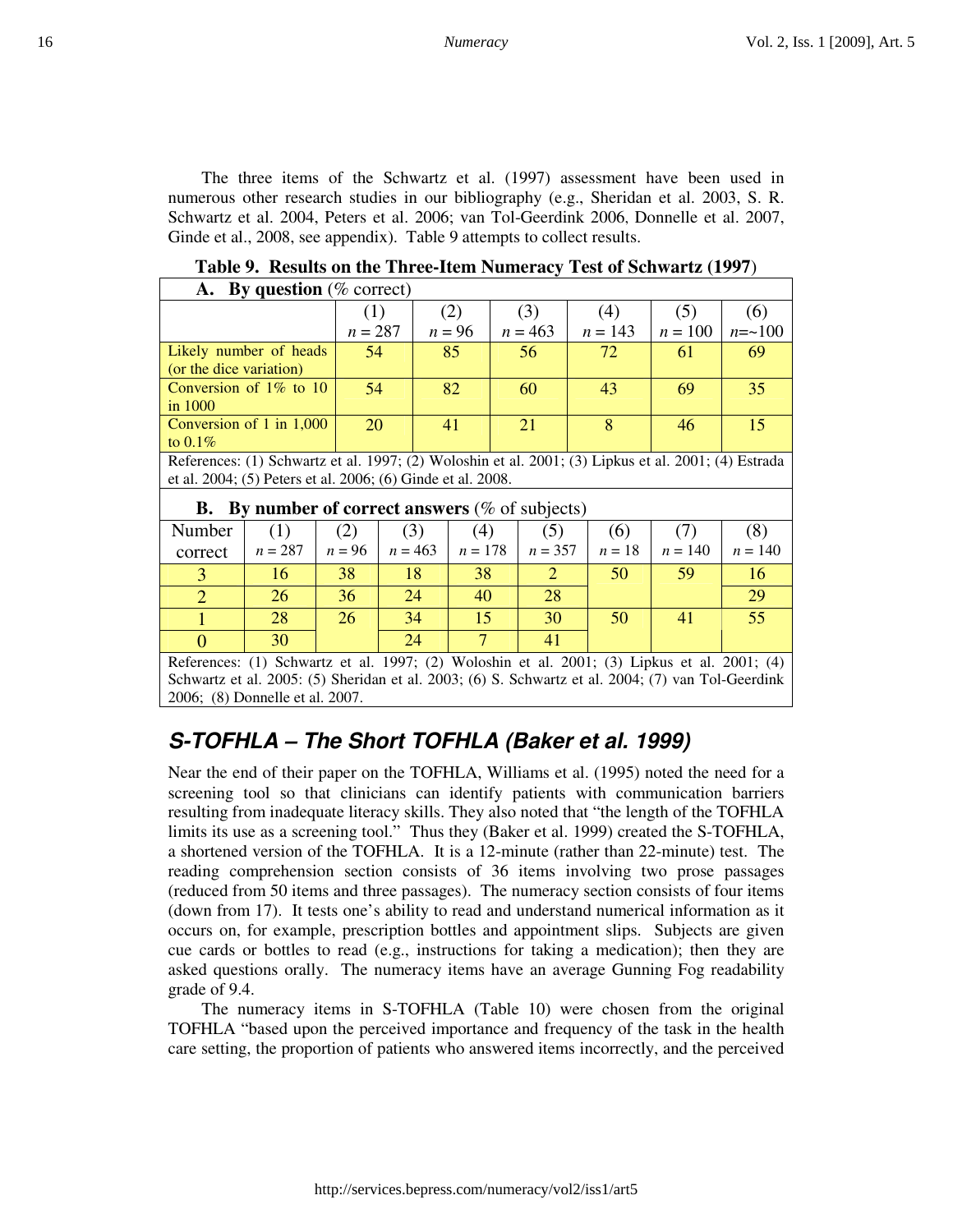**Table 10. The four numeracy items in the S-TOFHLA (compiled from appendix and data in Baker et al. 1999)** Question Answer % correct  $n = 211$ A label on a prescription bottle: *Take one tablet by mouth every 6 hours as needed*. Oral question: *If you take your first tablet at 7:00 a. m., when should you take the next one?* " $1:00 \text{ pm}$ " | 56 A prompt card: *Normal blood sugar is 60–150. Your blood sugar today is 160*. Oral question: *If this was your score, would your blood sugar be normal today?* "No" 56 An appointment slip with title CLINIC APPOINTMENT and following information: • *CLINIC: Diabetic.* • *LOCATION: 3rd Floor.*  • *DAY: Thurs.*  • *DATE: April*  $2^{nd}$ *.* • *HOUR: 10:20.* Oral question: *When is your next appointment?* "April  $2^{nd}$ " or "Thursday, April  $2<sup>nd</sup>$ ." 59 A label on a prescription bottle: *Take medication on empty stomach one hour before or two to three hours after a meal unless otherwise directed by your doctor*. Oral question: *If you eat lunch at 12:00 noon, and you want to take this medicine before lunch, what time should you take it?* "11:00" or "Before 11:00." 53

ease of administration" (Baker et al. 1999, p. 35). The developers initially chose five items, but discarded one of them after testing showed poor correlation with the others.

The testing of the STOFHLA was on a convenience sample of 211 patients at an urgent care center and medical clinic at a public hospital in Atlanta. The distribution of correct answers was: four correct, 25%; three correct 23%, two or fewer correct, 52%.

Much of the S-TOFHLA paper (Baker et al. 1999) consists of details on the reliability and validity of the test. As summarized by Nelson et al. (2008):

The S-TOFHLA haws good internal consistency: Cronbach's alphas for the numeracy items, prose items, and all items combined are 0.68, 0.97, and 0.98, respectively. Like the TOFHLA, the S-TOFHLA is highly correlated with the REALM (0.80). Its reliability and validity are similar to the reliability and validity of the TOFHLA.

The S-TOFHLA has been used as a standard to assess reading comprehension in other studies that developed and applied specific purpose numeracy tests (see Apter et al. 2006, Gong et al. 2007, below).

# **Expanded, Ten-Item Numeracy Scale (Lipkus et al., 2001)**

Lipkus et al. (2001) noted that 36% of the participants in the Schwartz et al. (1997) study and 77% of the participants in the Woloshin et al. (2001) study, which used the Schwartz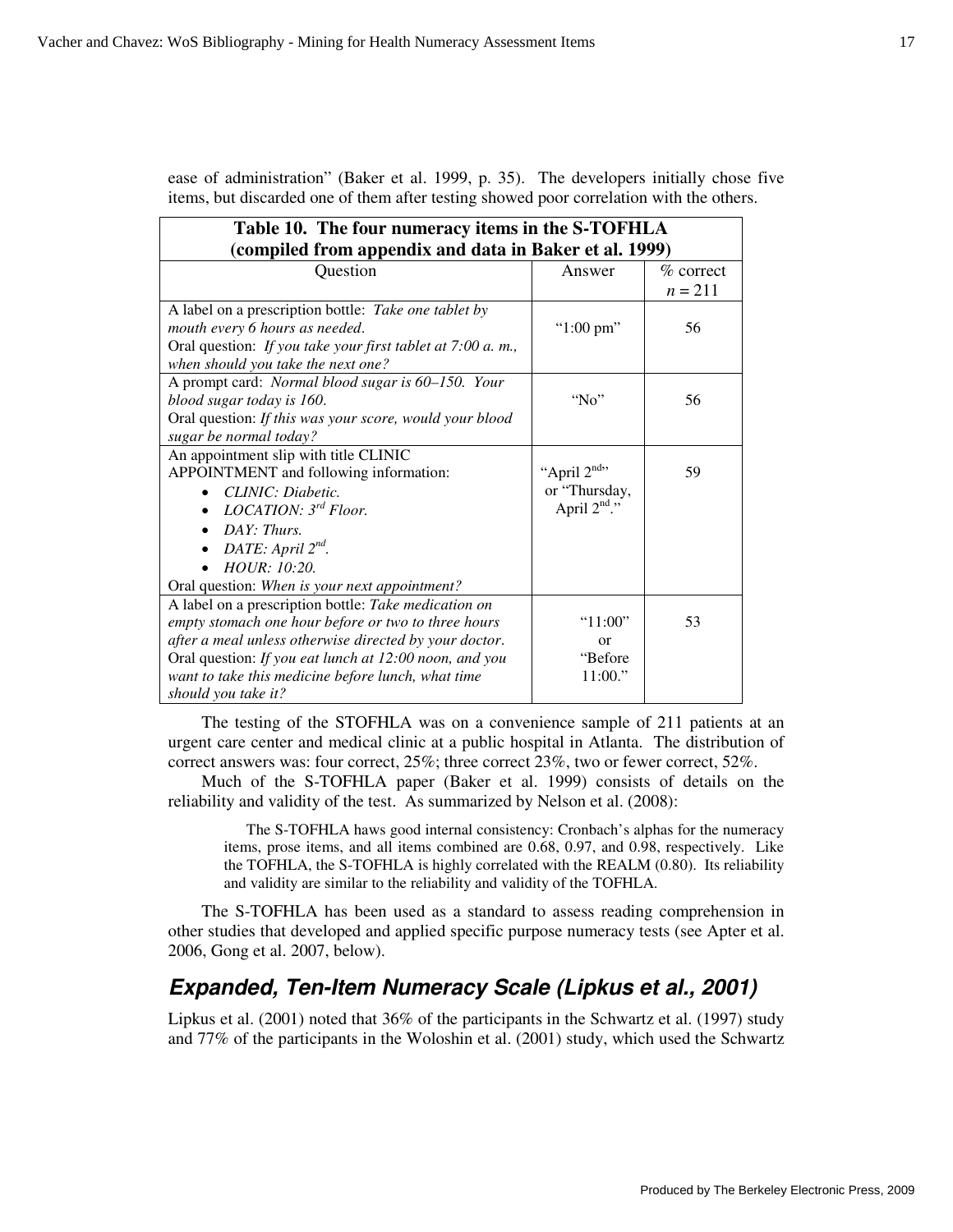et al. (1997) questionnaire, had at least some college. They also noted that only 16% of the participants in the Schwartz et al. (1997) study and 38% of the participants in the Woloshin et al. (2001) study answered all three questions correctly (our Table 9B). The better performance on the latter study may reflect the higher education level, they said, but even so "it is disconcerting that among such a well-educated sample, performance on simple numeracy questions was poor" (Lipkus et al. 2001, p. 38). They were also interested in examining performance on questions phrased in terms of health risks rather than general numeracy.

The paper by Lipkus et al. reports three studies involving a total of 463 "highly educated participants." The participants, men and women aged 40 and older, were recruited via newspaper advertisements to participate in studies pertaining to breast and colon cancer screening. Of the 463 participants, 407 (88%) had at least some college.

Lipkus et al. tested the participants on a two-part, ten-item test, which they called an "expanded numeracy scale"—meaning that it was expanded from the three-item Schwartz et al. (1997) test. The first part of the test—the "general numeracy scale items"—consisted of the same three items as the Schwartz et al. (1997) test except that the coin in the first question was replaced by a six-sided die. For results and how they compare to those of the Schwartz et al. (1997) and Woloshin et al. (2001) studies, see Table 9.

The second part of the test, which Lipkus et al. called the "expanded numeracy scale items," consisted of seven questions $17$  written specifically in the context of health risks. The questions and results are shown in the Table 11.

The study included a factor analysis on the 11 questions. The results led the authors to make the following comment (p. 41):

All the numeracy items were tapping the central construct, global numeracy. Therefore, there was no evidence to suggest that performing mathematical operations in the context of health risks differs from other simple mathematical processes in other contexts. Thus, previously used measures of numeracy probably can be used to assess mathematical performance in the health risk domain. This does not necessarily translate to knowing what a risk means.

Regarding the overall test, Nelson et al. (2008, p. 264) say the following:

<u>.</u>

It has adequate internal consistency, with Cronbach's alpha scores ranging from 0.70 to 0.75 in three separate studies (Lipkus et al. 2001). There are no test-retest data available for the scale. Although the numeracy scale is relatively short, it may require up to 30 minutes to complete, making it a frustrating task for some people and calling into question its feasibility in a research or clinical context.

Lipkus et al. concluded that the results of their study "suggest that even highly educated participants have difficulty with relatively simple numeracy questions" (p. 37)—specifically simple probability and questions involving percentages and proportions (p. 41).

<sup>&</sup>lt;sup>17</sup> Some later authors using the Lipkus et al.  $(2001)$  scale refer to it as an 11-item test because one of the seven new questions has two parts.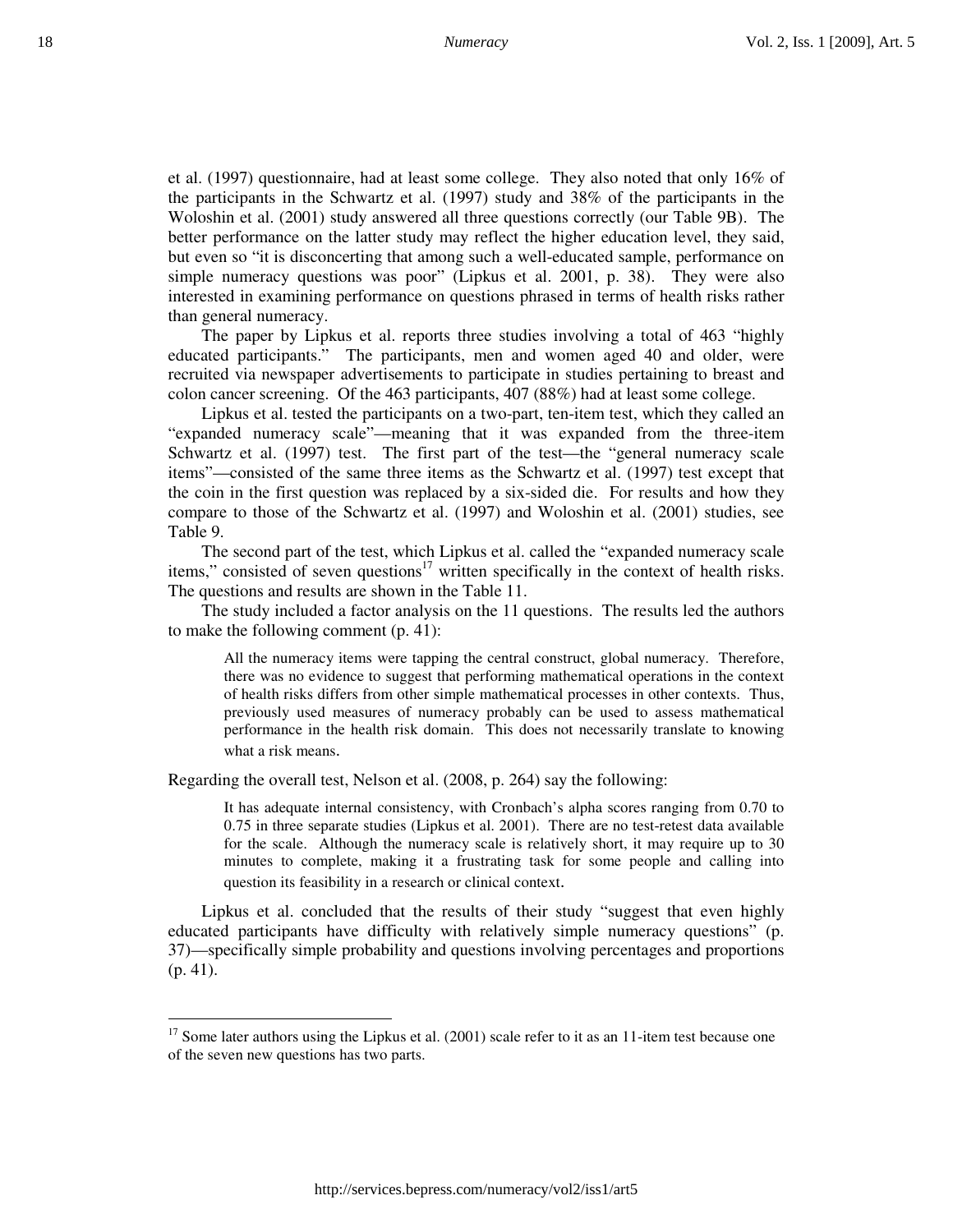#### **Table 11. The Lipkus et al. (2001) expanded numeracy scale (adapted from Tables 2 and 3 of Lipkus et al. 2001 and Table 1 of Peters et al. 2006)**

|    | <b>Results by Question</b><br>А.                                                                                                       |              |                                    |                                  |
|----|----------------------------------------------------------------------------------------------------------------------------------------|--------------|------------------------------------|----------------------------------|
|    | Question                                                                                                                               | Answer       | $\%$ correct                       |                                  |
|    |                                                                                                                                        |              | Lipkus et<br>al. 2001<br>$n = 463$ | Peters et<br>al. 2006<br>$n=100$ |
| 1. | Which of the following numbers represents<br>the biggest risk of getting a disease? (a) 1 in<br>100, (b) 1 in 1000, (c) 1 in 10        | (c)          | 78                                 | 96                               |
| 2. | Which of the following numbers represents<br>the biggest risk of getting a disease? (a) $1\%$ ,<br>(b) $10\%$ . (c) $5\%$              | (b)          | 84                                 | 94                               |
| 3. | If Person's A risk of getting a disease is $1\%$<br>in ten years, and person B's risk is double<br>that of A's, what is B's risk?      | 2%           | 91                                 | 83                               |
| 4. | If Person A's chance of getting a disease is 1<br>in 100 in ten years, and person B's risk is<br>double that of A's, what is B's risk? | 2 out of 100 | 87                                 | 74                               |
| 5. | If the chance of getting a disease is 10%,<br>how many people would be expected to get<br>the disease?<br>Out of 100?<br>Out of 1000?  | 10<br>100    | 81<br>78                           | 90<br>84                         |
| 6. | If the chance of getting a disease is 20 out of<br>100, this would be the same as having a<br>% chance of getting the disease          | 20           | 70                                 | 84                               |
| 7. | The chance of getting a viral infection is<br>.0005. Out of 10,000 people, about how<br>many of them are expected to get infected?     | 5 people     | 49                                 | 56                               |

| <b>B.</b> Results by number correct (Lipkus et al. 2001) |            |         |            |         |            |  |  |  |
|----------------------------------------------------------|------------|---------|------------|---------|------------|--|--|--|
| Correct                                                  | % of $463$ | Correct | $%$ of 463 | Correct | $%$ of 463 |  |  |  |
|                                                          |            |         |            |         |            |  |  |  |
|                                                          |            |         |            |         |            |  |  |  |
|                                                          |            |         |            |         |            |  |  |  |

The Lipkus et al. (2001) assessment instrument has been used in a variety of studies reported in other papers in the our numeracy bibliography (e.g., Fagerlin et al. 2007, below; Peters et al. 2006, Hibbard et al. 2007, Donnelle et al. 2007, see appendix). In particular Peters et al. (2006) include data on how the 100 participants in their study performed on the questions (Tables 9A and 11). Those participants were recruited using a campus newspaper.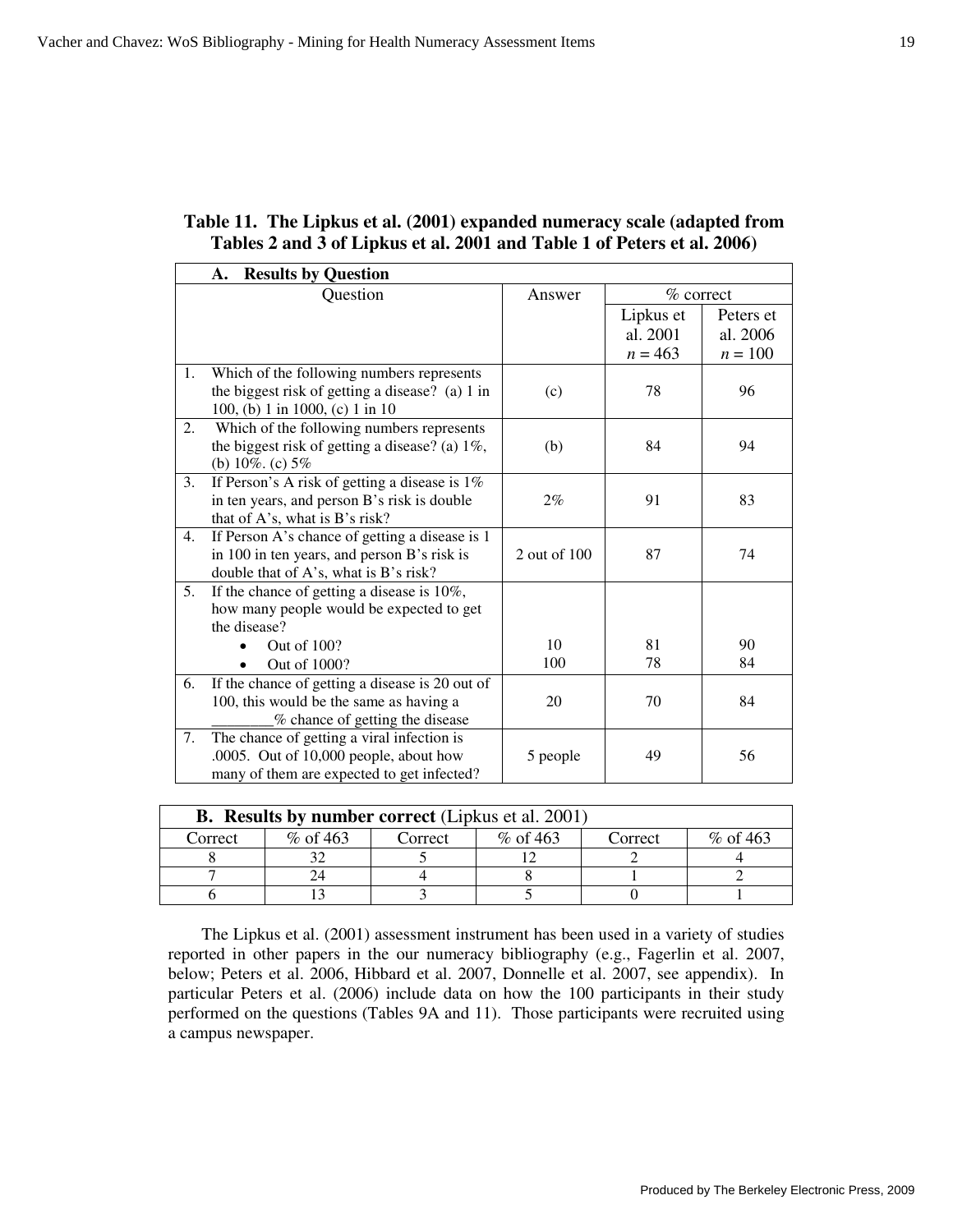# **Six-Item, Expanded, Special-Purpose Test (Estrada et al. 2004)**

Estrada et al. (2004) hypothesized that patients with low literacy or numeracy skills may have difficulties taking warfarin (Coumadin), which is used to reduce the risk of stroke. They wrote (p. 88),

Warfarin therapy requires frequent monitoring, dose adjustment and an ability to follow instructions very closely. During follow-up, patients are informed about their international normalized ratio (INR) results and the warfarin dose is adjusted as necessary. Patients are often instructed to cut tablets in half, to take different daily doses, or to use different tablet strengths. Lack of understanding of warfarin dosing increases the risk of an elevated INR by 8-fold and may lead to bleeding complications.

The study involved 143 participants, a prospective cohort that was recruited from two anticoagulation management units (one based at a university, the other at a VA hospital). Literacy and numeracy were independent variables. The main dependent variables were INR variability and the optimal intensity of anticoagulation, both determined from INR data collected during a three-month follow-up period. INR variability was measured as the deviation in the patient's INR from his or her therapeutic range over time. Optimal intensity of anticoagulation was measured with the time-inrange method, which estimates the amount of time a patient's INR is within his or her therapeutic range. With respect to the first dependent variable, "A wider variability of the INR indicates poorer anticoagulation and is one of the strongest predictors of bleeding risks" (p. 89). Regarding the second: "Patients who remain within their therapeutic range are believed to receive optimal anticoagulation management" (p. 89).

#### **Table 12. Three anticoagulation-control numeracy questions (adapted from Table 1 of Estrada et al. 2004)**

| Question                                                                                                                                   | Answer         | $\%$ correct<br>$n = 143$ |
|--------------------------------------------------------------------------------------------------------------------------------------------|----------------|---------------------------|
| 1. If you have 5-mg pills of Coumadin and you take<br>7.5 mg a day, how many of those pills should you<br>take every day? $\_\_\_\_$ pills | 1.5            | 62                        |
| 2. You have 5-mg pills of Coumadin and you take 7.5<br>mg a day. If you have 9 pills left, would you have<br>enough for one week? Yes/No   | N <sub>0</sub> | 52                        |
| 3. Your normal INR should be 2 to 3. If your INR<br>today is 3.5, would your INR be: Low/Normal/High                                       | High           | 64                        |

To measure numeracy, Estrada et al. used a six-item test.<sup>18</sup> Like Lipkus et al. (2001), they started with the three "general numeracy questions" from Schwartz et al. (1997) and added new questions for their specific study (Table 12). The results for the three general-numeracy questions from Schwartz et al. (1997) are included in Table 9B.

<u>.</u>

 $18$  The paper does not contain information about reliability or construct validity.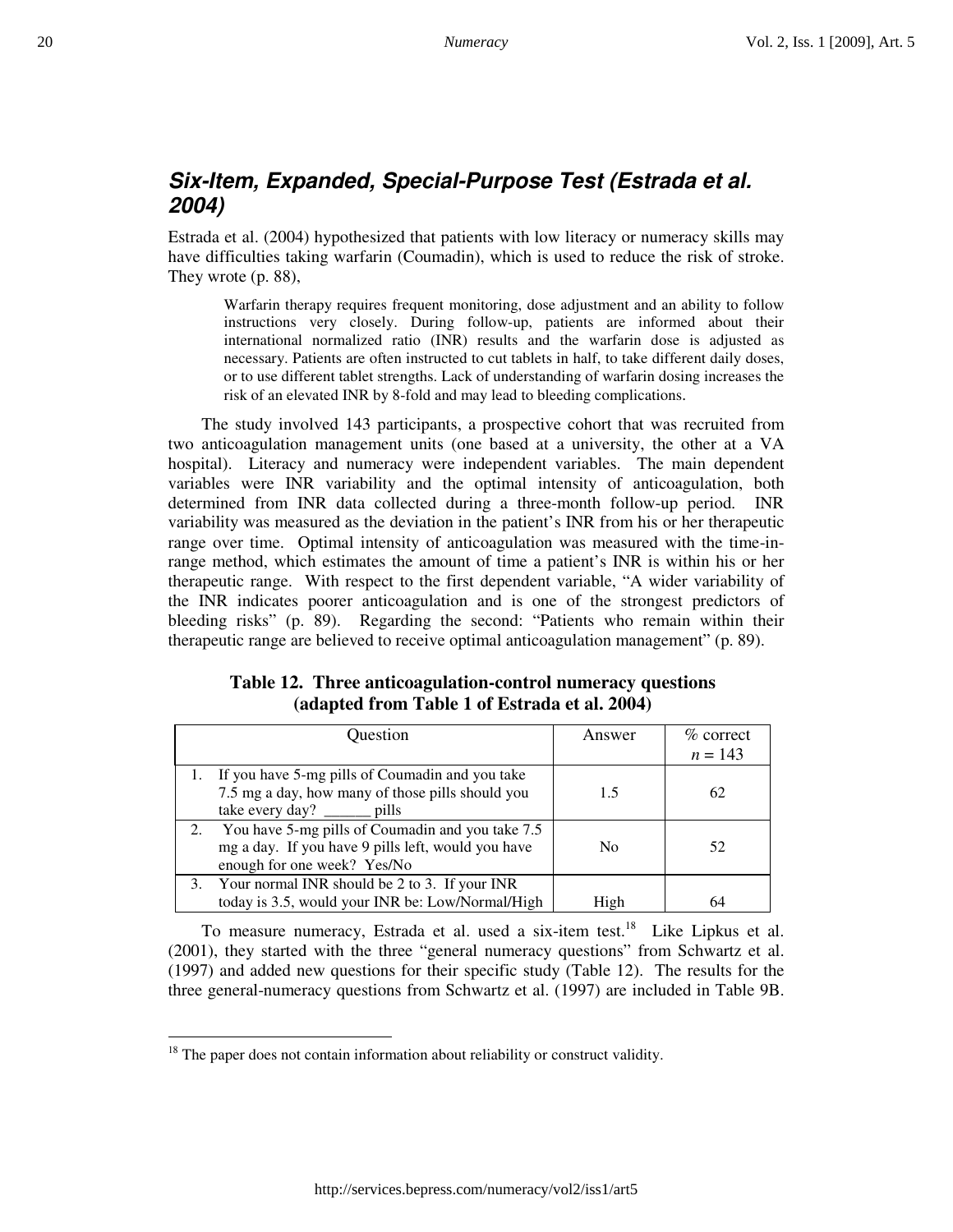For the overall six-item expanded test, the distribution of correct answers was: 5–6 correct, 8%; 3–4 correct, 34%; 1–2 correct, 35%; and none correct, 13%.

Estrada et al. examined the relation between the level of literacy and numeracy and the anticoagulation-management indicators (INR variability and time in range) with Spearman rank test, using multiple linear regression to adjust for age. For numeracy and INR variability, they found (p. 90-91):

… the INR variability was higher among patients with lower numeracy skills  $(r<sub>S</sub> = −0.24,$  $P = 0.004$ .... For example, the INR variability was  $46\%$  higher in patients at the lower numeracy level as compared with patients at the highest numeracy level. The relationship between INR variability and numeracy skills were similar for the [three items of Table 3] ( $r_s$  = −0.20, *P* = 0.02) and the [three items of Table 8] ( $r_s$  = −0.22, *P* = 0.009). After adjusting for age … the INR variability was higher among patients with lower-level literacy ( $P = 0.06$ ) or numeracy skills ( $P = 0.03$ ).

For numeracy and time in range, they found (p. 91):

Patients at lower numeracy levels had a trend toward less time spent in range  $(r<sub>S</sub> = 0.14,$  $P = 0.10$ ). For example, patients who could not answer any of the numeracy questions spent less time in range (55.8%) as compared with patients who answered 5 or 6 questions correctly (67.8%). The relationship between time in range and numeracy skills were similar for the [three items of Table 3] ( $r<sub>S</sub> = 0.06$ ,  $P = 0.45$ ) and the [three items of Table 8]  $(r<sub>S</sub> = 0.09, P = 0.26)$ . After adjusting for age ... the time in range was similar among patients at different literacy ( $P = 0.71$ ) or numeracy ( $P = 0.35$ ).

The authors concluded (p. 92) that low numeracy is prevalent and associated with poor anticoagulation control. "Literacy and numeracy may be the primary factors responsible for the strength of the association or they could be confounders for other factors, including age."

# **MDIT – Medical Data Interpretation Test (Schwartz et al., 2005)**

The purpose of the work reported by Schwartz et al. (2005) was to develop and establish the validity of an assessment tool to measure medical data interpretation skills. They designed the MDIT to be (p. 295)

 … a comprehensive test of skills needed to make sense of the kind of real-world health information people routinely encounter in direct-to-consumer prescription drug advertisements, news media reports, and statements physicians typically use in conversation with patients about medical risks.

The authors clearly mean for the MDIT to be a step beyond the tools of earlier studies such as theirs (Schwartz et al. 1997) and Lipkus et al. (2002), which assess patients' ability to perform simple mathematical operations such as converting between percentages and proportions. They stress that the new measure (p. 291) "… examines the ability to compare risks and put risk estimates into context (i.e., to see how specific data fit into broader health concerns and to know what additional information is necessary to give a medical statistic meaning)."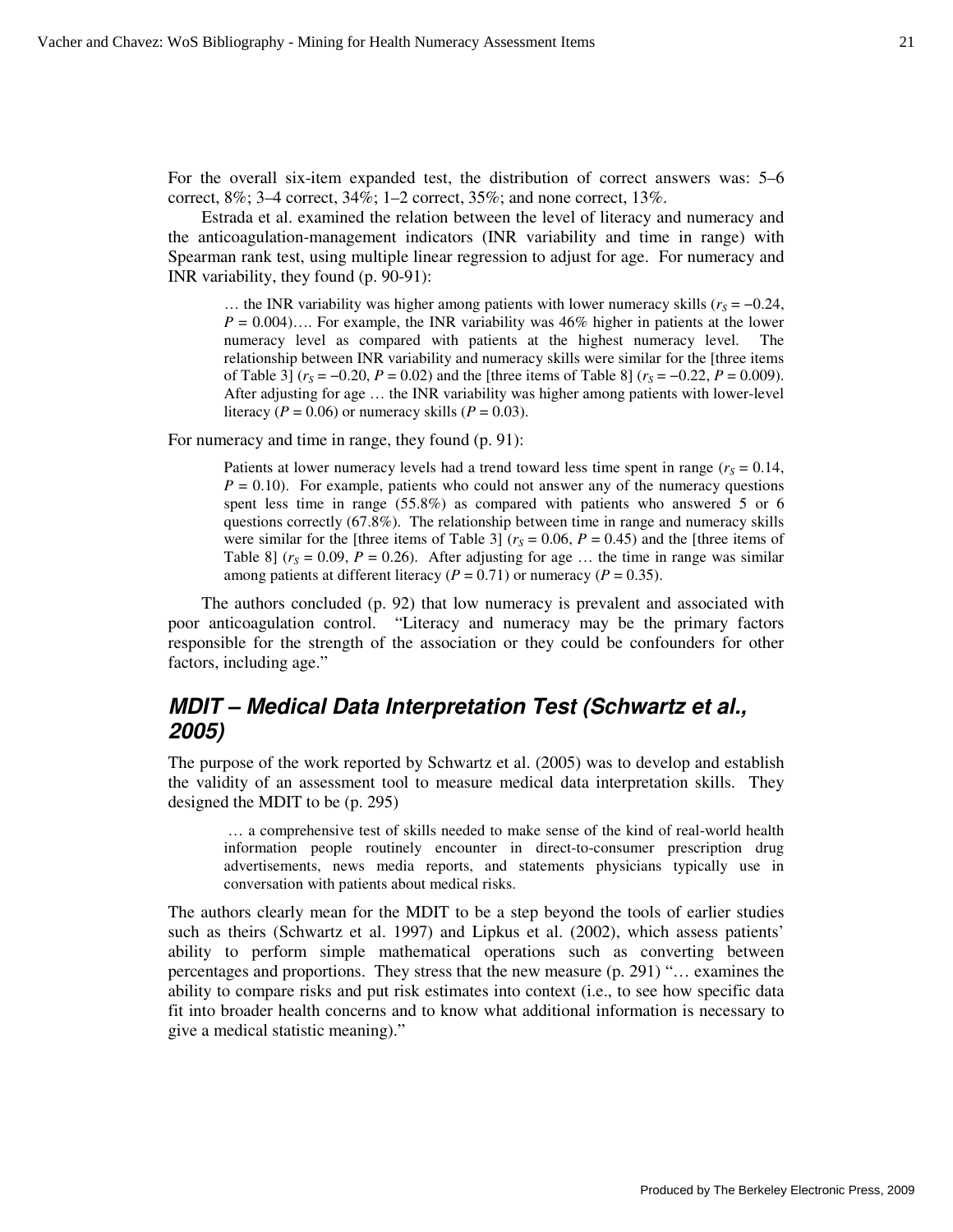| Category / purpose                                                                                                 | Question                                                                                                                                                                                                                                                                                                                                                                                                             | Answer | % correct<br>$n = 178$ |
|--------------------------------------------------------------------------------------------------------------------|----------------------------------------------------------------------------------------------------------------------------------------------------------------------------------------------------------------------------------------------------------------------------------------------------------------------------------------------------------------------------------------------------------------------|--------|------------------------|
| Knowledge basis for<br>comparison / Know<br>that a denominator is<br>needed to calculate<br>risk                   | About 51,000 Americans will be diagnosed<br>with melanoma (the most serious skin cancer)<br>this year. What is your best guess about an<br>American's chance of being diagnosed with<br>melanoma in the next year? (a) $51,000$ , (b)<br>51,000 divided by the number of Americans,<br>(c) Don't know how to figure this out                                                                                         | (b)    | 75                     |
| Knowledge basis for<br>comparison / Know<br>that denominators<br>are needed to<br>compare risks in two<br>groups). | A study finds that there were 30 deaths among<br>people who eat broccoli regularly compared to<br>100 deaths among people who don't eat<br>broccoli at all. According to this study, which<br>statement best describes how eating broccoli<br>relates to death? (a) Lowers risk of death. (b)<br>Doesn't change risk of death. (c) Raises the<br>risk of death. (d) Can't tell from this<br>information.             | (d)    | 45                     |
| Comparison task /<br>Select "1 in 206" as<br>larger risk than "1 in<br>407"                                        | Mrs. Smith is told she has a 1 in 296 chance of<br>dying from cancer and a 1 in 407 chance of<br>dying from a stroke. Which is bigger, Mrs.<br>Smith's chance of dying from a stroke or<br>cancer? (a) Stroke. (b) Cancer. (c) Chances are<br>the same                                                                                                                                                               | (b)    | 85                     |
| Calculation related<br>to comparison /<br>calculate relative<br>risk reduction from<br>two absolute risks          | In a new study, people either took pill $X$ or<br>placebo (a sugar pill). 3% of people taking<br>placebo died; 1% of people taking pill X died.<br>Which statement is correct about how pill X<br>changes the chance of death? (a) Lowers by<br>66%. (b) Lowers by 33%. (c) Raises by 33%.<br>(d) Raises by $66\%$ .                                                                                                 | (a)    | 52                     |
| Context for<br>comparisons / Know<br>that age of<br>individuals in the<br>source data is<br>needed):               | Your doctor says there is a 10% risk of dying of<br>pneumonia. Which information best helps you<br>understand how this risk <i>applies to you</i> ? (a)<br>Most people who die from pneumonia are 75<br>years or older. (b) More than 110,000 people<br>get pneumonia each year. (c) Pneumonia is<br>one of the most common reasons for<br>hospitalization. (d) About 15,000 people die<br>from pneumonia each year. | (a)    | 60                     |

### **Table 13. Example single-question assessment items from the MDIT (compiled from Table 2 and appendix in Schwartz et al. 2005)**

The MDIT consists of 18 items involving 20 questions. It was evaluated on a sample of 178 people recruited from advertisements in local newspapers, an outpatient clinic, and an open house at a hospital. Test results on the 18-item MDIT were scaled 0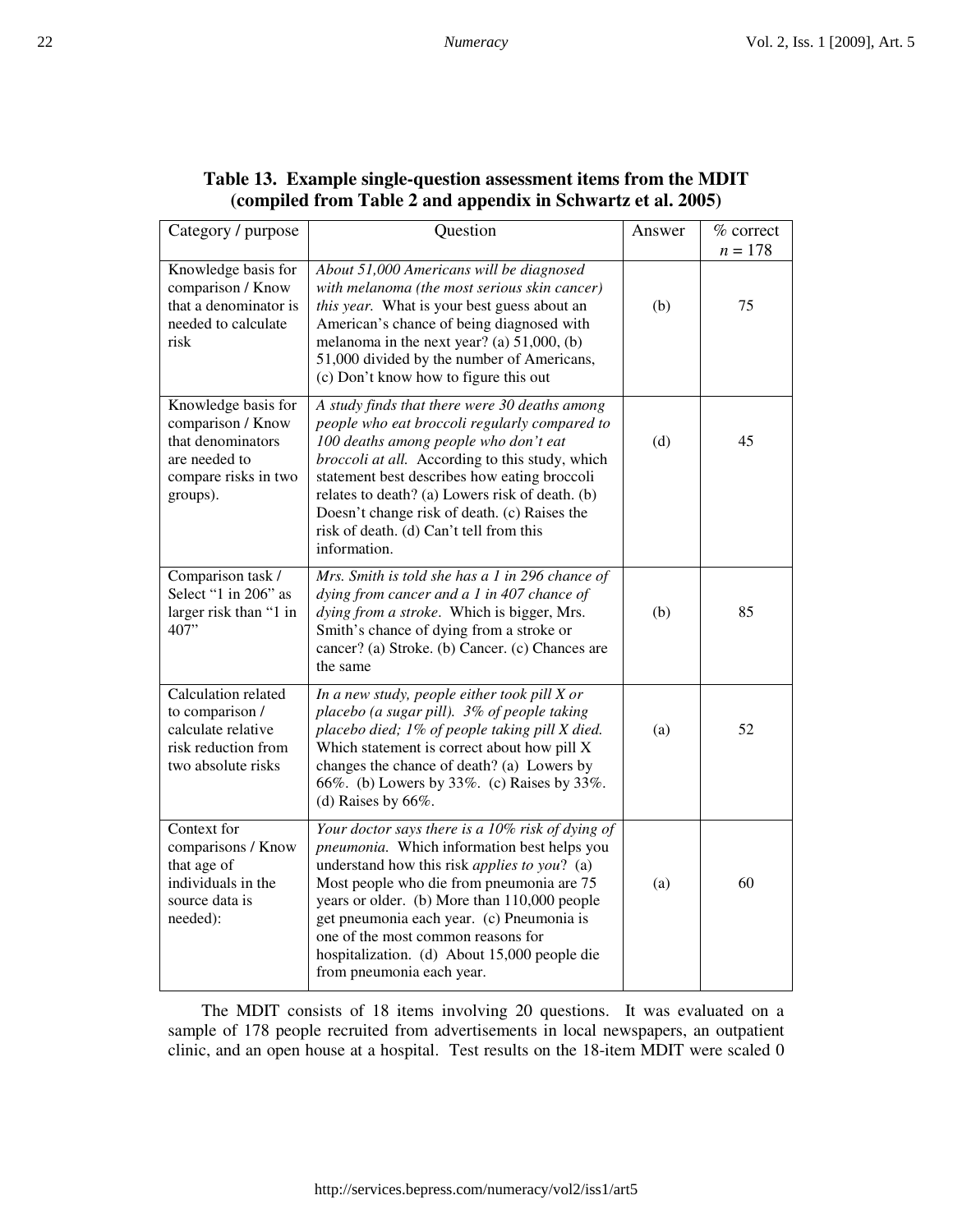to 100, which gave an average of 61 and standard deviation of 17. Test-retest reliability was established by correlation of scores for a subsample of 84 people who retook the test after two weeks (Pearson  $r = 0.67$ ; target was  $r > 0.6$ ). Internal-consistency reliability (degree to which items measure a single construct) was established with a Cronbach's alpha of 0.71 (goal was 0.7−0.8, a moderate value because "we sought items that measured the domain of data interpretation but included a wide range of skills," Schwartz et al. 2005, p. 292). Content validity was formally assessed by 15 Dartmouth Medical School faculty who teach evidence-based medicine. Construct validity was assessed by testing whether MDIT scores discriminate among groups with different abilities, one of which was numeracy as measured by the three-item scale of Schwartz et al. (1997). The results on the three-item test are included in Table 9B. People with highest numeracy (all three answers correct) scored higher on the MDIT than people with lowest numeracy (no answers correct)—71 vs. 36, *P* < 0.001 (Schwartz et al. 2005, Table 3).

The paper (Schwartz et al. 2005, Table 2) breaks the 18 items down into 4 categories and gives the purpose of each question. The four categories are: knowledge basis for comparisons (5 items), comparison tasks (4), calculations related to comparisons (5), and context for comparisons (4). Example assessment items with the purpose and category are shown in Table 13.

In addition to single-question assessment items such as the examples in Table 13, three of the four MDIT items in the comparison-tasks category consist of paired questions that are assessed on the internal consistency of the answers. For example, two items are made from the three questions in Table 14.

| Category / purpose    | Question                                         | Answer      | $\%$ correct |
|-----------------------|--------------------------------------------------|-------------|--------------|
|                       | Premise: Mr. Newman is a healthy 40-             |             | $n = 178$    |
|                       | year-old man who does not smoke.                 |             |              |
|                       | What is your best guess about Mr. Newman's       |             |              |
|                       | chance of dying from a heart attack in 10        |             |              |
|                       | years? (a) 1 in 1,000; (b) 5 in 1,000; (c) 30 in |             |              |
|                       | 1,000; (d) 80 in 1,000; and (e) 250 in 1,000.    |             |              |
| Comparison task /     | What is your best guess about Mr. Newman's       | Must be     |              |
| Select a larger risk  | chance of dying for any reason in the next 10    | larger than |              |
| estimate for deaths   | years? (a) 1 in 1,000; (b) 5 in 1,000; (c) 30 in | previous    | 30           |
| from all causes than  | 1,000; (d) 80 in 1,000; and (e) 250 in 1,000.    | answer      |              |
| death from a specific |                                                  |             |              |
| cause.                |                                                  |             |              |
| Comparison task /     | What is your best guess about his chance of      | Must be     |              |
| select a larger risk  | dying for any reason in the next 20 years? (a)   | larger than |              |
| estimate for a 20-    | 1 in 1,000; (b) 5 in 1,000; (c) 30 in 1,000; (d) | previous    | 39           |
| year than 10-year     | 80 in 1,000; and (e) 250 in 1,000.               | answer      |              |
| risk"                 |                                                  |             |              |

**Table 14. Example paired-question assessment items from the MDIT (compiled from Table 2 and appendix in Schwartz et al. 2005)**

Most of the respondents gave the same answer for the paired questions; i.e., 62% estimated the all-cause risk to be the same as the disease-specific risk, and 56% estimated the 20-year risk to be the same as the 10-year risk.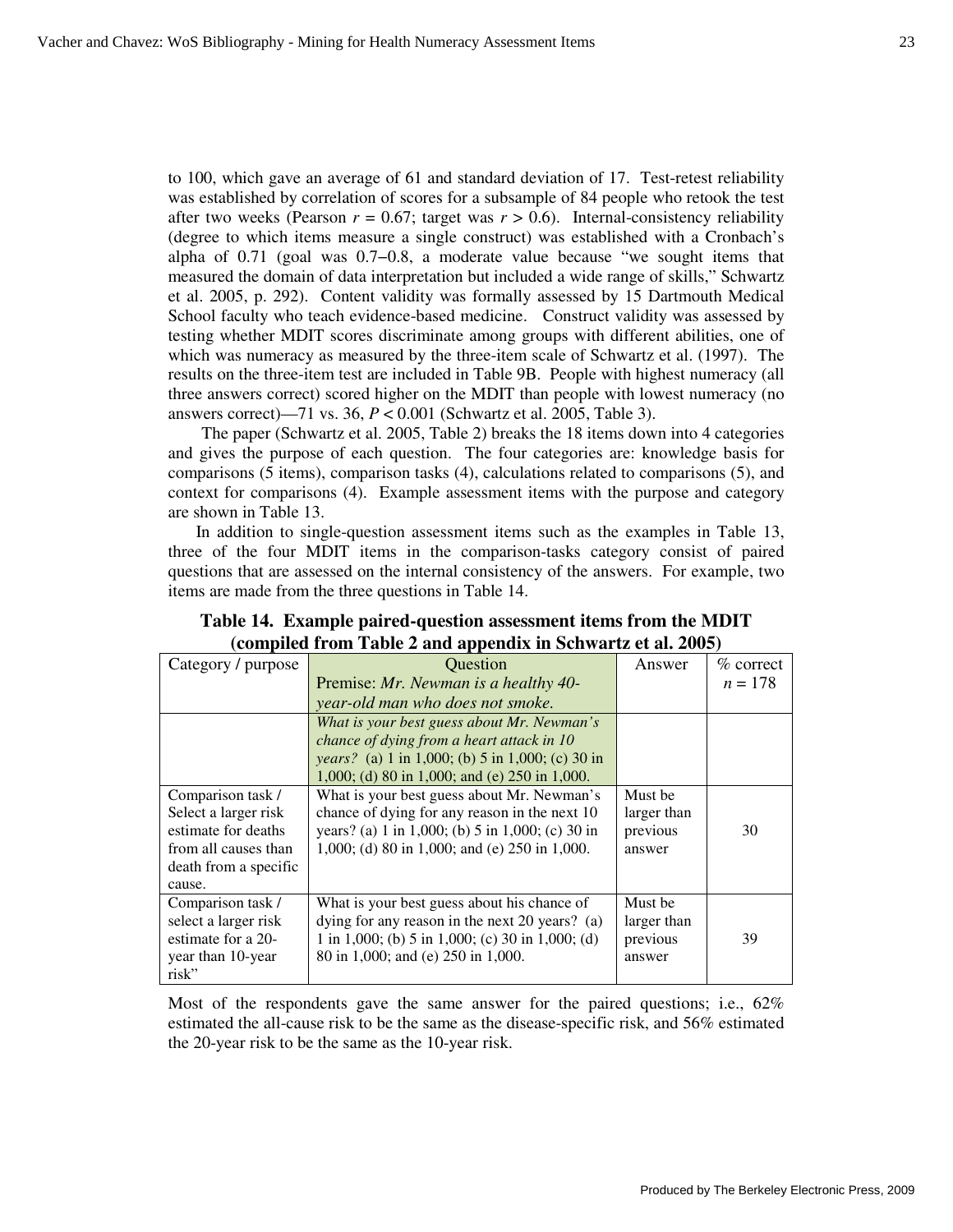The full MDIT is a 5-page appendix in Schwartz et al. (2005). It is separately available online<sup>19</sup> both as a Word document and a pdf. There is a validated Dutch translation (Smerecnik and Mesters 2007).

# **ANQ – Asthma Numeracy Questionnaire (Apter et al. 2006)**

A four-item asthma numeracy questionnaire (Apter et al. 2006) was developed by specialist clinicians from common recommendations made to patients with moderate or severe asthma. The aim was to develop and apply an instrument to test patients' abilities to interpret specific self-management instructions and to provide information that would guide clinicians to adjust instructions to better communicate with individual patients.

#### **Table 15. Numeracy questions from the Asthma Numeracy Test (adapted from Table 2 of Apter et al. 2006)**

| Question                                                                                                                                                                                                                                                                                                                                                                                                                                               | Answer | $%$ correct<br>$n = 73$ |
|--------------------------------------------------------------------------------------------------------------------------------------------------------------------------------------------------------------------------------------------------------------------------------------------------------------------------------------------------------------------------------------------------------------------------------------------------------|--------|-------------------------|
| Your doctor asks you to take 30 mg of prednisone every day for a<br>week. The pharmacist gives you a bottle of 5-mg tablets. How<br>many pills should you take each day?                                                                                                                                                                                                                                                                               | 6      | 61                      |
| If a patient has a 1% chance of developing osteoporosis or bone<br>loss, that means:<br>Out of 1,000 patients, one will develop bone loss.<br>a.<br>Out of 100 patients, one will develop bone loss.<br>$\mathbf{b}$ .<br>Out of 10 patients, one will develop bone loss.<br>c.<br>Out of 5 patients, one will develop bone loss.<br>d.<br>The patient will develop bone loss.<br>e.<br>f.<br>The patient will never develop bone loss.                | (b)    | 28                      |
| You have a peak flow meter. Your Danger or Red Zone is 50%<br>of your best reading. Your best reading is 400 L/min. What is                                                                                                                                                                                                                                                                                                                            | 200    | 52                      |
| You are told the Green Zone (the OK zone) is a reading between<br>80% and 100% of your best reading. Your Worry Zone is<br>between 50% and 80% of your best reading. Your best reading is<br>400 L/min. When are your readings in the Worry Zone?<br>Between 300 and 400 L/min.<br>a.<br>Between 200 and 320 L/min.<br>h.<br>Between 200 and 300 L/min.<br>C <sub>1</sub><br>Between 240 and 320 L/min.<br>$d_{-}$<br>Between 100 and 300 L/min.<br>e. | (b)    | 21                      |

*Here are some examples of statements or questions that patients might hear in a doctor's office*:

The authors used proportional odds ordinal logistic regression analyses to relate ANQ scores to asthma-severity variables. The asthma-severity variables included lifetime hospitalizations and visits to emergency departments (ED) using four categories

 $\overline{a}$ 

<sup>&</sup>lt;sup>19</sup> http://129.170.61.41/research\_tools.php (accessed 12/29/08).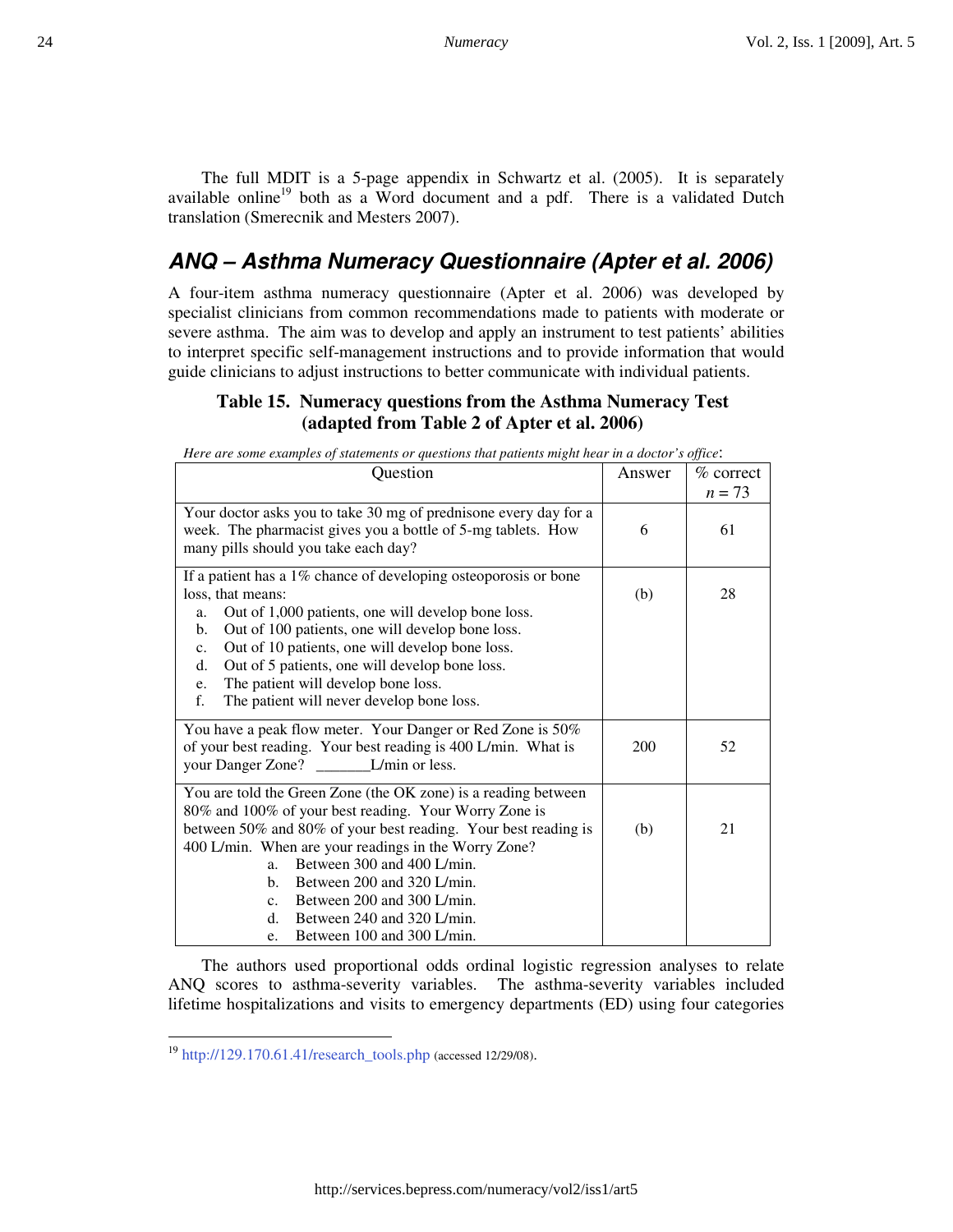(0, 1, 2, and 3 or more). They controlled for age, sex, educational attainment and household income. They found negative and significant associations between the asthma-severity variables and the numeracy scores: estimated odds ratio, 0.546 (*P* = 0.012) for hospitalizations and 0.563 ( $P = 0.004$ ) for ED visits. In contrast, there was not a significant association between the S-TOFHLA scores and the asthma-severity measures (*P* values between 0.228 and 0.783). According to these researchers, the study "(demonstrates) that risk assessment and percentages directly tied to immediately relevant self-management skills are important aspects of medical instructions that may not be well understood by patients" (p. 709). Moreover, "Widely used measures of health literacy do not identify many adults who lack numerical skills needed for asthma self-management" (p. 710).

## **SNS – The Subjective Numeracy Scale (Fagerlin et al., 2007)**

Noting that research participants may be averse to objective numeracy tests such as the numeracy part of the TOFHLA and the numeracy scales of Schwartz et al. (1997) and Lipkus et al. (2001), and that such tests would not be easily administered in phone or Internet surveys, Fagerlin et al. (2007) developed a subjective scale. The test was subjective in that the questions asked the respondents to assess their ability to perform various mathematical tasks and for their preferences regarding data presentation.

Development of the test started with a focus group and went through several rounds of testing. In the process, the researchers tested 49 subjective numeracy questions against objective numeracy items from Lipkus et al. (2001). They selected eight questions for the final SNS test. The first four questions ask respondents about their ability to perform various mathematical tasks. The second four questions ask for their preferences regarding the presentation of numerical and probabilistic information.

The eight questions are shown in Table 16 with results (mean and standard deviation) from 287 participants recruited from a VA hospital waiting room. Overall, participants' scores ranged from 1.00 to 6.00, with mean and standard deviation of 4.03 and 1.04 respectively, and a slight negative skewness (−0.36). Cronbach's alpha for internal-consistency reliability was 0.82. No information was given about test-retest reliability.

Pearson bivariate correlations were conducted between each of the SNS items and the Lipkus et al. (2001) objective numeracy scale (Table 16, column 3). There was a significant correlation between the overall subjective and objective scales ( $r = 0.53$ ,  $P <$ 0.01; after correcting for the reliability of the two scales,  $r = 0.68$ ). There was also significant correlation of the objective scale and each part of the SNS—the first four, self-assessment ability questions ( $r = 0.47$ ,  $P < 0.01$ ; with correction,  $r = 0.60$ ) and the second four, preference questions ( $r = 0.44$ ,  $P < 0.01$ ; with correction,  $r = 0.56$ ).

In a separate study of preference for the subjective vs. the objective tests, 52 people were recruited from the cafeteria of a university hospital. They were randomly selected to take either the 11-item Lipkus et al. (2001) assessment or the new 8-item SNS. They were asked to rate their reactions to their survey by a 6-point Likert scale in four areas: enjoyment, annoyance, stress and frustration. The SNS was preferred in all four areas.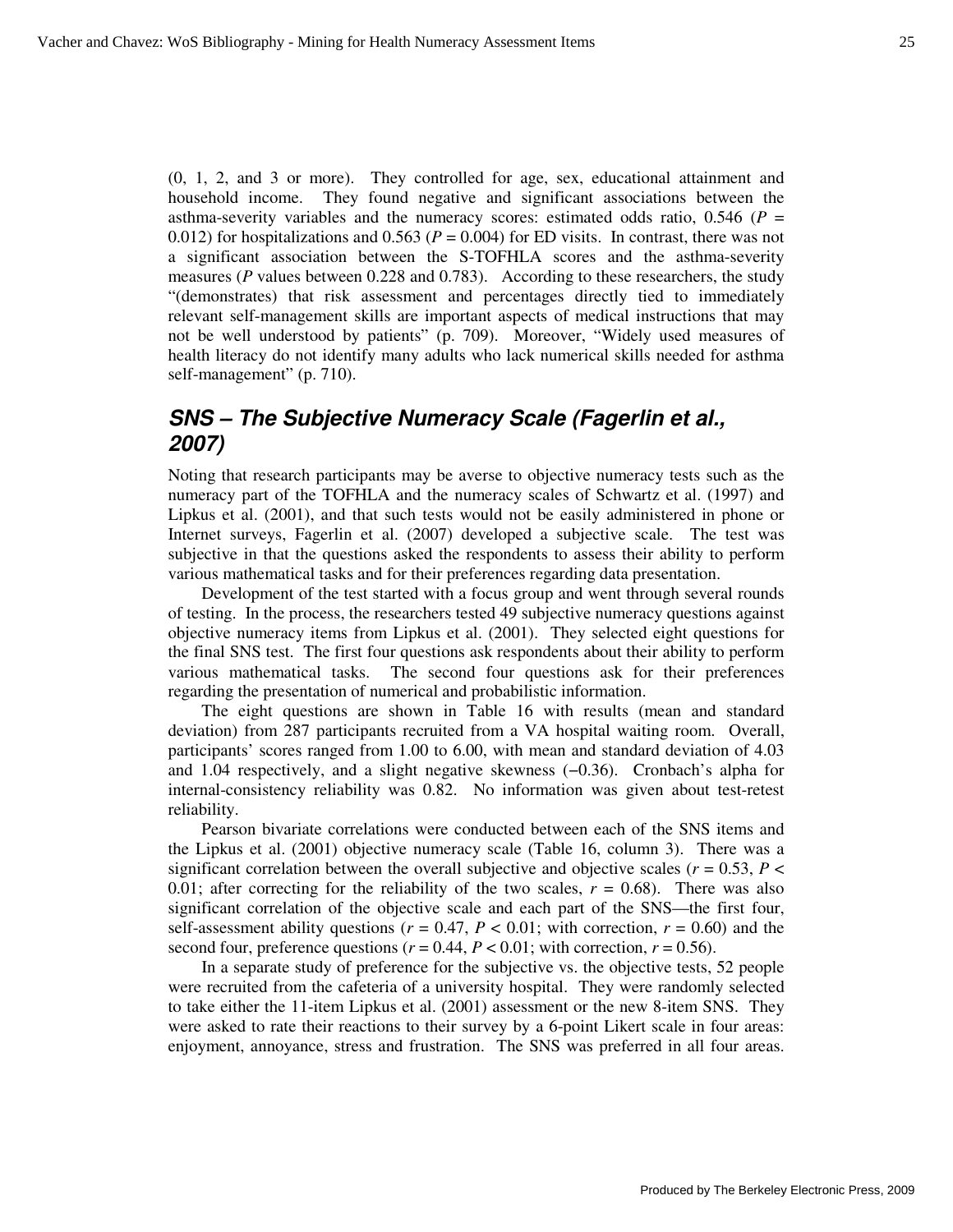There was significantly less annoyance (2.42 vs. 3.42) and less stress (1.62 vs. 2.69) with the subjective test  $(P < 0.01$  for the *t*-statistic in each case). There was also less frustration (1.92 vs. 2.88,  $P < 0.05$ ) and more enjoyment (4.27 vs. 3.96,  $P > 0.10$ ) with the subjective test. The participants completed the SNS more quickly than the objective test (5.03 vs. 7.49 minutes, *P* < 0.01).

| Question                                                      | Result          | Correlation with |
|---------------------------------------------------------------|-----------------|------------------|
|                                                               |                 | objective scale  |
| How good are you at working with fractions?                   |                 |                  |
| $(1 = not at all good, 6 = extremely good)$                   | $3.67 \pm 1.51$ | 0.41             |
| How good are you at working with percentages?                 |                 |                  |
| $(1 = not at all good, 6 = extremely good)$                   | $3.92 \pm 1.47$ | 0.43             |
| How good are you at calculating a 15% tip?                    |                 |                  |
| $(1 = not at all good, 6 = extremely good)$                   | $4.20 \pm 1.54$ | 0.41             |
| How good are you at figuring out how much a shirt             |                 |                  |
| will cost if it is $25\%$ off?                                | $4.58 \pm 1.40$ | 0.34             |
| $(1 = not at all good, 6 = extremely good)$                   |                 |                  |
| When reading a newspaper, how helpful do you find             |                 |                  |
| tables and graphs that are parts of a story?                  | $3.83 \pm 1.43$ | 0.26             |
| $(1 = not at all, 6 = extremely)$                             |                 |                  |
| When people tell you the chance of something                  |                 |                  |
| happening, do you prefer that they use words ("it             | $3.53 \pm 1.82$ | 0.33             |
| rarely happens") or <i>numbers</i> ("there's a 1%             |                 |                  |
| chance")? $(1 = always prefer words, 6 = always$              |                 |                  |
| prefer numbers)                                               |                 |                  |
| When you hear a weather forecast, do you prefer               |                 |                  |
| predictions using <i>percentages</i> (e.g., "there will be a  | $3.06 \pm 1.90$ | 0.27             |
| 20% chance of rain today") or predictions using only          |                 |                  |
| <i>words</i> (e.g., "there is a small chance of rain today")? |                 |                  |
| $(1 = always prefer percentages, 6 = always prefer)$          |                 |                  |
| words; reverse coded)                                         |                 |                  |
| How often do you find numerical information to be             | $4.05 \pm 1.46$ | 0.30             |
| useful? $(1 = never, 6 = very often)$                         |                 |                  |

#### **Table 16. The eight questions of the Subjective Numeracy Scale (adapted from Table 2 of Fagerlin et al. 2007)**

In a companion SNS-validation paper, Zikmund-Fisher et al. (2007) report the results of studies of the association of SNS-assessed numeracy and the ability of participants to comprehend risk communications and meaningfully complete utility elicitations. The studies examined the participants' ability to

- recall risk information presented textually (following up Schwartz et al., 1997), using statistics in the context of angina and angioplasty;
- recall risk information using the same statistics presented as pictographs in which probabilities are shown as  $5 \times 20$  matrices of small figures;
- comprehend survival curves in the context of comparing the effect of two different pills on a hypothetical disease;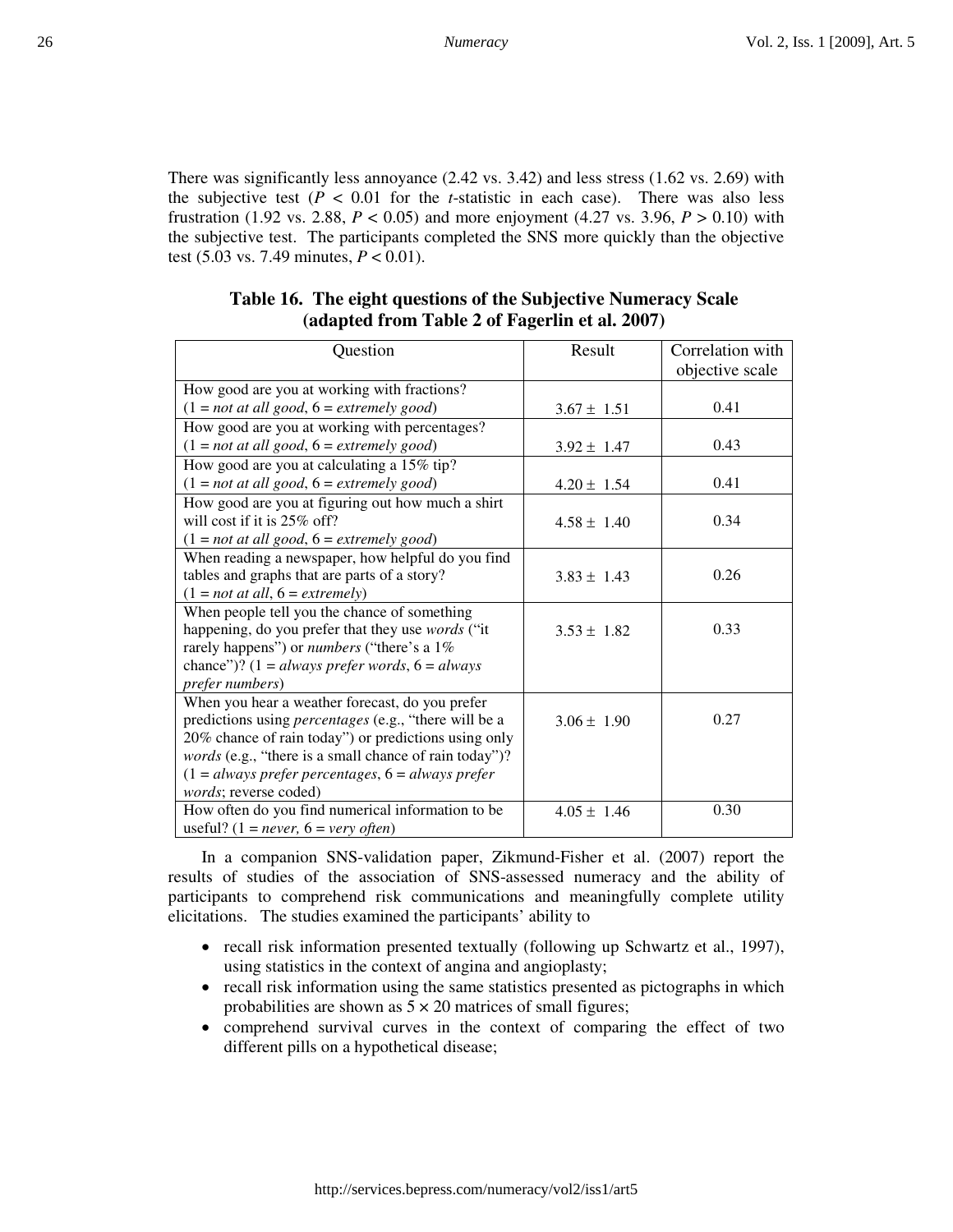….

- perform a time-tradeoff (TTO) with internally consistent responses (following up on Woloshin et al., 2001); and
- give consistent answers in a person-tradeoff (PTO) task—patients were asked to imagine that they were the executive director of a health care organization and then a question such as "how many patients need to be cured of mild shortness of breath to bring the same amount of benefit as curing 100 patients of severe shortness of breath" (p. 669).

In some of the studies, participants completed the Lipkus et al. objective numeracy measure as well as the SNS. Some were administered on the Internet after recruitment using an Internet tool (offering a drawing for cash prizes). Logistic regression analysis was used to test the association of numeracy scores to performance on the risk communications and utility elicitations.

Zigmund-Fisher et al. say the following about the comparisons (p. 670):

Survey participants' responses to the questions on the SNS, a self-assessment of both numerical aptitude and preferences for numerical information, are significantly related to performance on numerical information-processing tasks relevant to medical decision making. Individuals with low numeracy levels (as measured by both the SNS and the objective numeracy measure) are less likely to (1) recall risk information presented textually or in pictographs, (2) comprehend risk information displayed in survival curves, and (3) effectively complete utility elicitation measures.

Although it was neither our intent nor our expectation that the SNS would match objective tests of numerical ability, the SNS did hold up reasonably well compared with an established numeracy measure. Mathematics tests, such as the standard objective numeracy questions, assess one's ability to do a specific task. Our self-perceptions of skill are necessarily one step removed from aptitude. Nevertheless, it seems clear that the SNS significantly predicts the same behaviors as objective numeracy measures do. Just how equivalent the SNS and objective numeracy measures will be in a particular application is, of course, context dependent. Similarly, the minimum SNS score required to predict satisfactory performance is likely to vary from situation to situation. Still, we believe that the SNS can effectively proxy for objective numeracy measures in many circumstances, reducing respondent burden while maintaining significant predictive validity.

Soon after these researchers developed (Fagerlin et al. 2007) and validated (Zigmund-Fisher et al. 2007) the SNS, they incorporated it into studies using Internetadministered surveys. One of their papers (Zigmud-Fisher et al. 2008) explored the issue of how to present quantitative information to patients about the risks of side effects associated with a drug treatment. They reported two experiments comparing the presentation of total risk statistics (risk of each side-effect condition with and without the drug) to presentation of the incremental risk—i.e., a presentation explicitly stating or graphically highlighting the difference between the baseline risk and the with-treatment risk of the side effect. "On a scale of 0 ('not at all worried') to 10 ('extremely worried'), how worried would you be about [side effect] if you took [the drug]?"

The first experiment was a comparison of side-by-side displays of total risk vs. a presentation showing the incremental risk by using a sequence of displays (risk without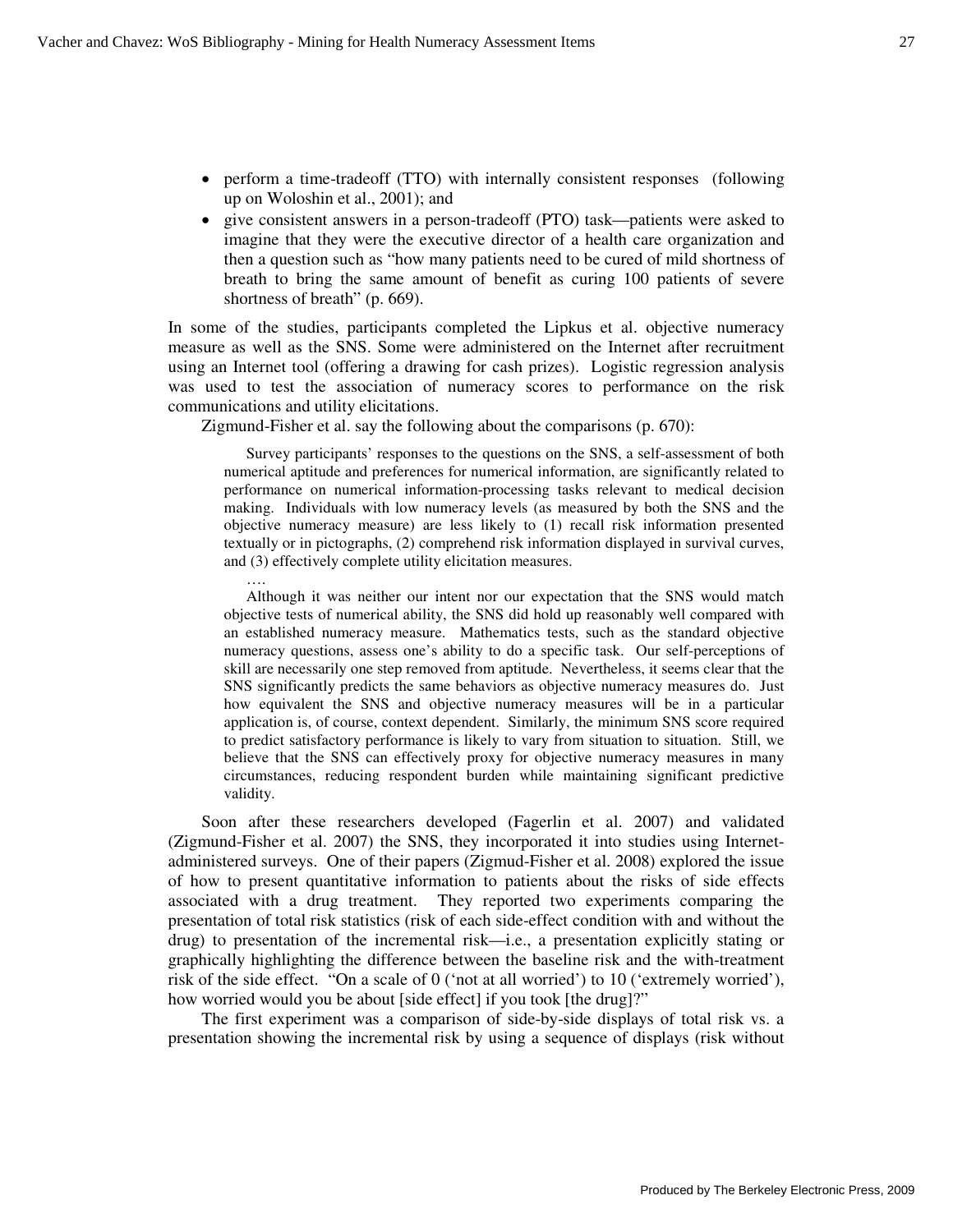drug followed by additional risk with drug). Results showed that the latter presentation significantly lowered participant worry about complications. The experiment raised the question of whether the difference was due to the sequential presentation or the explicitness of the incremental risk.

The second experiment was designed to examine the effect of incremental risk and sequential displays individually. It also included a second outcome measure, the perceived likelihood of experiencing the side effect if one took the drug (on a scale of 0 for 'not at all likely' to 10 for 'extremely likely'). This second experiment found that the effect "on both perceived likelihood and worry derives primarily from the incremental risk framing rather than from sequential presentation" (p. 108). It also showed a numeracy effect<sup>20</sup> (p. 119):

Unlike in [the first experiment], individual differences in numeracy did consistently influence survey responses in [the second experiment]: participants with higher numeracy scores perceived significantly less risk and were less worried about side effects than participants with lower numeracy scores. We also observed a strong effect of race: In every analysis, African American participants perceived the side effects … to be significantly more likely and more worrisome than did White participants. Neither numeracy nor race, however, showed any consistent interaction with the incremental risk or sequential presentation manipulations.

In another application paper, the research group (Damschroder et al. 2008) investigated whether people would give higher utility (quality of life) ratings for chronic health conditions if they performed a three-question exercise that encouraged them to think through their ability to adapt to difficult situations. The study involved a total of 1,653 Internet participants, half of whom did the adaptation exercise before the utility elicitation. Between-subjects *t* tests were used to test the differences in utility ratings given by participants who did the adaptation exercise vs. those who did not for each of four conditions (below-the-knee amputation, paraplegia, severe back pain, colostomy) and each of two elicitation methods (TTO, SG). The study produced a null result: "In contrast to earlier research, regardless of elicitation method or health condition, the adaptation exercise did not influence respondents' valuations" (p. 396). Within the details, the authors note a numeracy effect: 19% of the people assigned to the TTO elicitation did not complete it, and 26% of the people assigned to the SG elicitation did not complete it. The authors report that "respondents who did not complete the survey had lower subjective numeracy than those who did,  $t(1,540) = -4.8$ ,  $p < 0.001$ " (p. 396).

# **TOFHLiD – Test of Functional Health Literacy in Dentistry (Gong et al. 2007)**

The TOFHLiD assessment instrument is aimed at parents of pediatric dental patients. Like the TOFHLA which was used as a template, the TOFHLiD consists of a reading

<u>.</u>

 $2^{20} N = 1,393$ . Participants imagine they have had mild epilepsy; hypothetical medication would eliminate seizures but carries risk of three complications: strokes, headaches, and increased frequency of colds. ANOVA. *F*-statistic for SNS score for both likelihood and worry for each side condition and all side effects range from 13.3 to 18.4, all with  $p < 0.001$  (Table 5).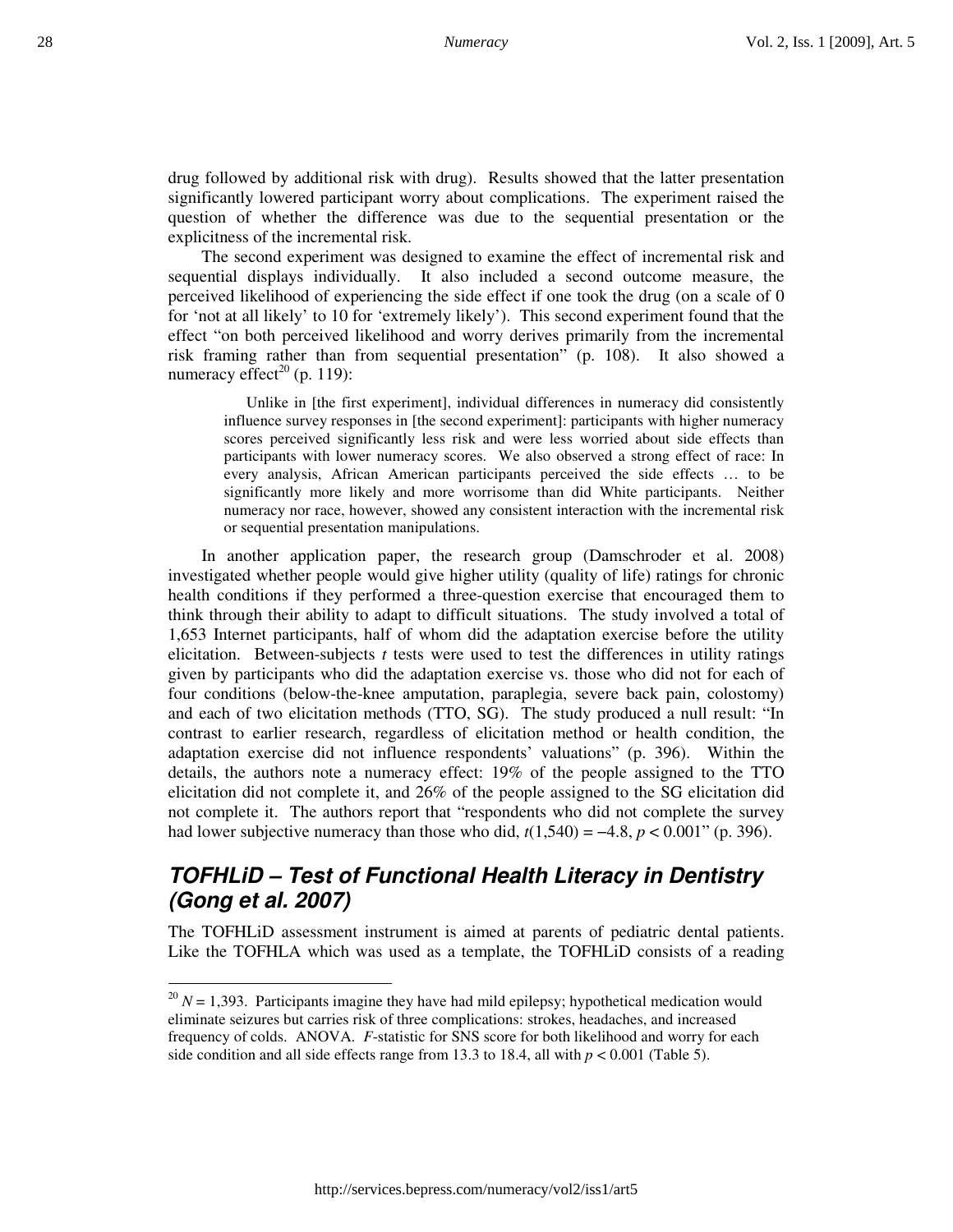comprehension section followed by a numeracy section. The test was made by a panel of pediatric and public health dentists who reviewed and selected material from patienteducation and instructional materials at the university dental clinic. The test was given to caregivers (mostly parents) of children less than 15 years old.

The numeracy section consists of 12 questions: five using instructions for fluoridated toothpaste; three about a pediatric dental clinic appointment; two using bottle prescription labels for fluoride drops; and two for fluoride tablets. The paper includes the five toothpaste questions (Table 17).

#### **Table 17. A set of questions from the TOFHLiD (adapted from Figure 1 of Gong et al. 2007)**

#### Instructions:

- Adults and children 2 years and older: brush teeth thoroughly, preferably after each meal or at least twice a day, or as directed by a dentist or doctor.
- Children under 6 years of age: use only a pea-sized amount of toothpaste.
- Instruct children under 6 years in good rinsing habits (to reduce swallowing).
- Supervise children as necessary until capable of using without supervision.
- Children under 2 years of age: ask a dentist or doctor.

Questions:

 $\overline{a}$ 

- 1. What is the minimum number of times that teeth should be brushed?
- 2. Should teeth be brushed after breakfast?
- 3. Should a child who is 1½ years of age use this toothpaste?
- 4. What amount of toothpaste should be used if a child is less than 6 years old?
- 5. From a display of five pictures of toothbrushes with different amounts of toothpaste [not shown here], which one matches the amount of toothpaste that should be used for a child younger than 6 years of age?

Gong et al. examine the reliability and validity of the test. The 102 participants were each tested with two instruments for dental health literacy (TOFHLiD and REALD-99 $^{21}$ ) and two instruments for medical health literacy (TOFHLD and REALM). Internalconsistency reliability was determined by Cronbach's alpha. Construct validity was examined by the multitrait-multimethod (MTMM) matrix, which is shown in Table 18. The values in the green cells of the main diagonal are the results for Cronbach's alphas of the respective instruments; Cronbach's alphas for the reading comprehension and numeracy sections (not shown) were 0.65 and 0.59, respectively. The other values in the matrix are the pairwise Spearman correlation coefficients of the four instruments. The values in the olive-colored cells show high correlation of different measures of the same construct (oral health in the case of third row, first column of the matrix); these cells test for convergent validity. The blue and purple cells (same measure/different construct and different measure/different construct, respectively) can give evidence of discriminant validity. As desired, these values relating tests of different constructs (oral and medical health) in the TOFHLiD column were larger than zero and less than 0.82, the value

 $^{21}$  Rapid Estimate of Adult Literacy in Dentistry, a dental health literacy word-recognition instrument: Richman et al. (2007).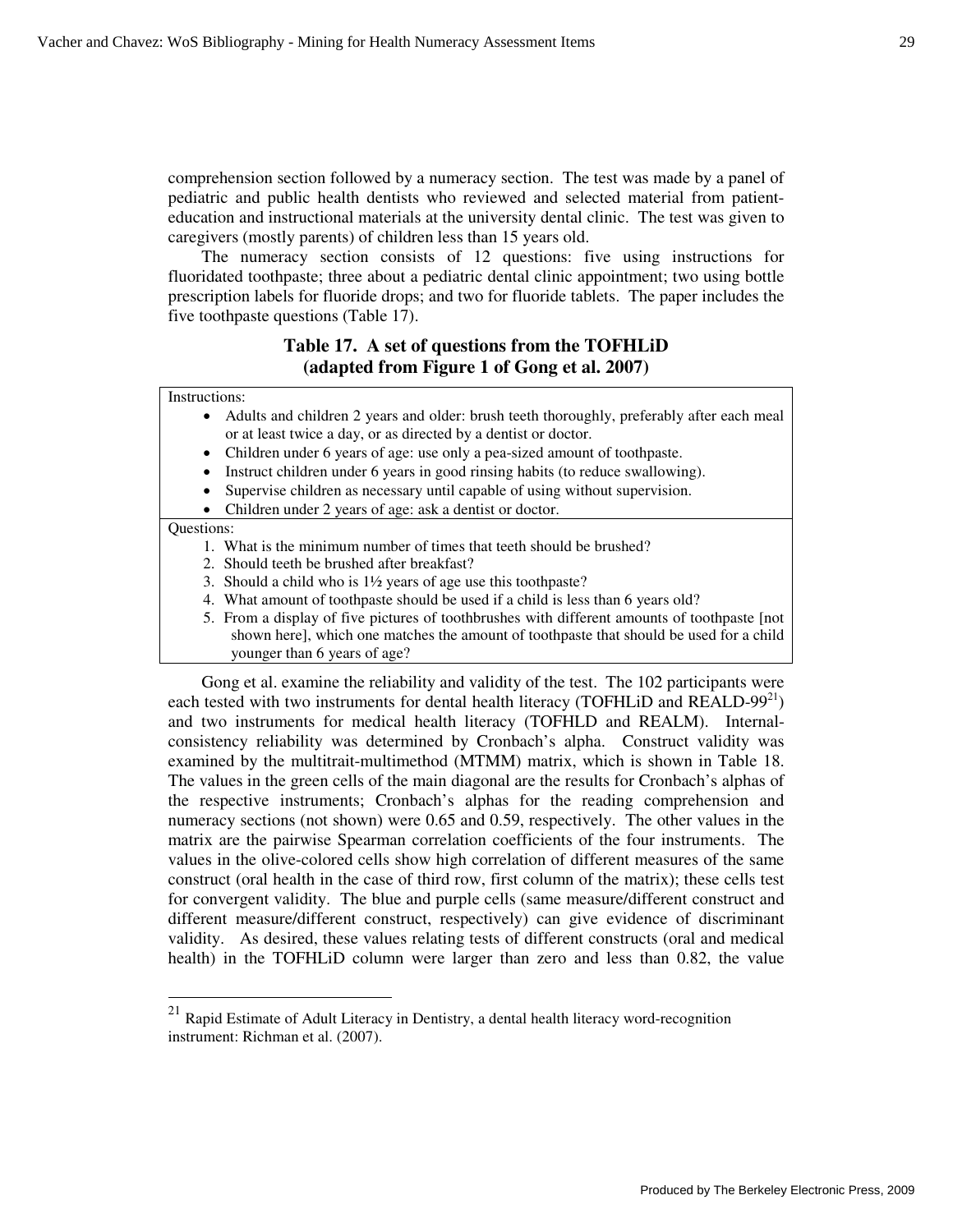relating tests of the same construct. However, the authors were troubled that the two values (0.52 and 0.53) were similar; the good result would have been that the value relating tests that were different in both method and construct (purple cell) would be the smallest. They concluded (p. 112) that the "TOFHLiD demonstrates good convergent validity but only moderate ability to discriminate between dental and health literacy." Moreover, "the value for Cronbach's alpha is at the lower range of values needed to demonstrate acceptable internal consistency."

|             |                | Reading and numeracy |               | Word recognition |              |  |
|-------------|----------------|----------------------|---------------|------------------|--------------|--|
|             |                | TOFHLiD              | <b>TOFHLA</b> | REALD-99         | <b>REALM</b> |  |
| Reading and | <b>TOFHLiD</b> | 0.63                 |               |                  |              |  |
| numeracy    | <b>TOFHLA</b>  | 0.52                 | 0.67          |                  |              |  |
| Word        | REALD-99       | 0.82                 | 0.39          | 0.86             |              |  |
| recognition | REALM          | 0.53                 | 0.82          | 0.79             | 0.92         |  |

#### **Table 18. MTMM matrix for TOFHLiD (adapted from Table 4 of Gong et al. 2007)**

Gong et al. also assessed predictive validity of the TOFHLiD by comparing three separate outcome variables to TOFHLiD and TOFHLD scores. The oral health outcomes were participants' assessments of their oral health-related quality of life (linear regression), participants' global ratings of their oral health (logistic regression), and participants' global ratings of the child's oral health (logistic regression). They found (p. 111) "that TOFHLA was not associated with any of the three oral health outcomes, while TOFHLiD was associated with one (the participants' assessments of their oral healthrelated quality of life)."

The conclusions of the paper were those of a progress report. Although oral health literacy and medical health literacy appear to be correlated, the correlation does not appear strong enough that the authors would recommend using a medical health literacy test to assess oral health literacy. But their TOFHLiD is not yet ready for clinical or public health practice; the results "provide a solid foundation for more research" (p. 112). In particular (p. 111), the "TOFHLiD has sufficient discriminant power to justify further exploration."

# **DNT – Diabetes Numeracy Test (Huizinga et al. 2008; Cavanaugh et al. 2008)**

The Diabetes Numeracy Test (DNT) was designed to assess numeracy skills that patients need for their glucose monitoring and management. Quoting Huizinga et al. (2008, p. 2),

For a patient with diabetes, numeracy is needed to interpret blood glucose meter data, properly administer medications and follow nutritional recommendations. For example, a patient with diabetes may need numeracy to calculate their carbohydrate intake and adjust their insulin based on carbohydrates and/or current blood glucose level. Poor numeracy skills in patients with diabetes could lead to suboptimal glycemic control, increased hypoglycemic episodes or widely varying glucose values.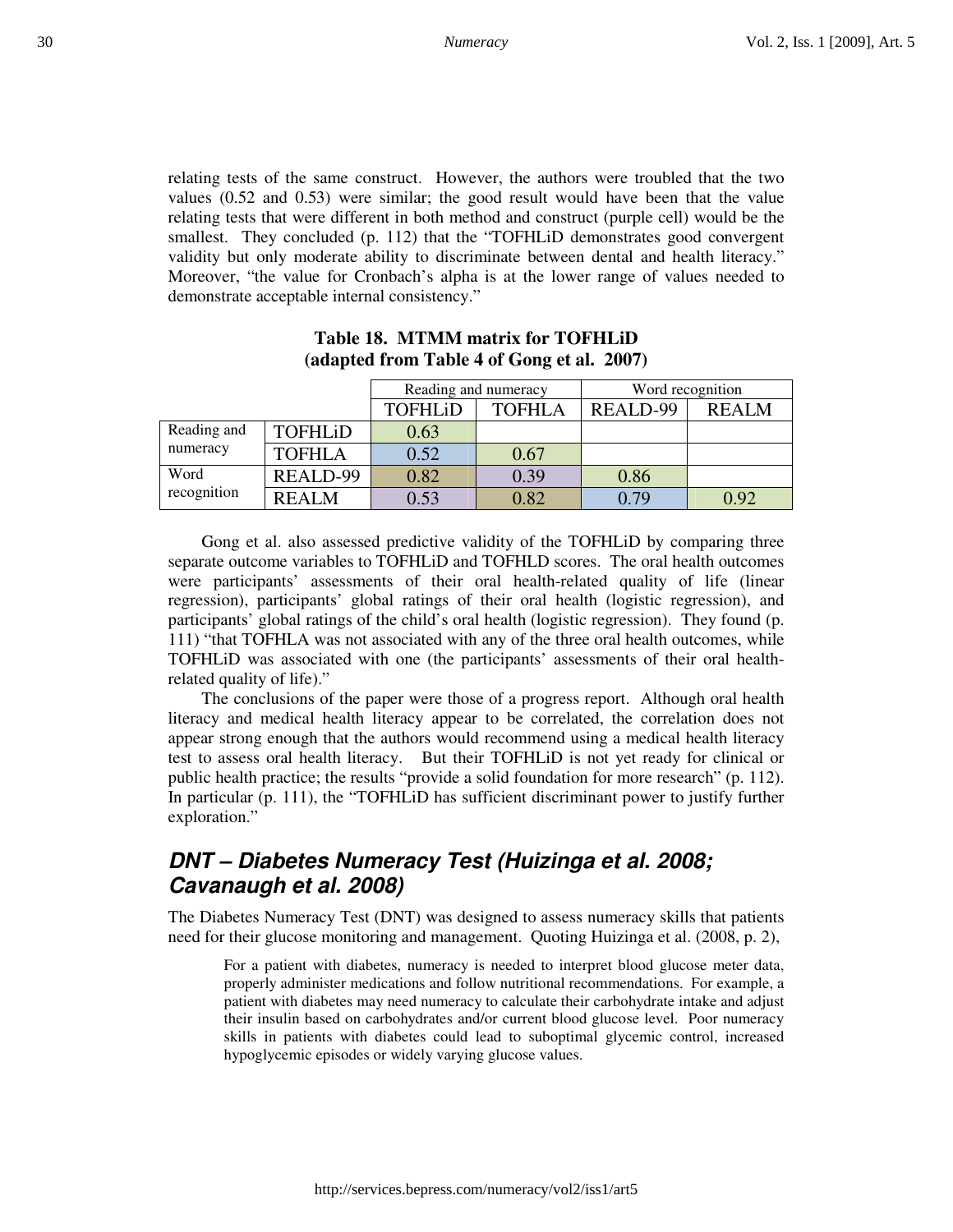The paper by Huizinga et al. (2008) describes the development, internal reliability, and construct validity of the DNT. The 43 items of the DNT were culled from 70 developed by a group of experts (including diabetes specialists and educators, primary care providers, registered dietitians, and literacy and numeracy experts). It was tested on a convenience sample of 398 patients recruited from clinic visits. The test took an average of 33 minutes, and the average score was 61%. It was found to have high internal-consistency reliability (Kuder-Richardson 20 coefficient was 0.95) and was judged to have excellent construct validity through consistency with an *a priori* model of expected correlations hypothesized by an expert panel. Spearman rank correlations were: 0.52 with education; 0.51 with income; 0.54 with results on the REALM; 0.62 with results on the WRAT-3R; 0.71 with results on the DKT<sup>22</sup>; and 0.04 with insulin use; *P* was <0.0001 for all hypothesized correlations except the last, for which *P* was 0.43.

The companion paper by Cavanaugh et al. (2008) gives more information on the connection between numeracy (as indicated by the WRAT, which measures calculation skills) and the DNT. Of the 398 participants,  $69\%$  (276) measured below 9<sup>th</sup> grade level on the WRAT. High-numeracy participants ( $\geq 9^{th}$  grade level) scored consistently higher on the DNT questions (Table 19).

|                     |                                                                          |         | Numeracy Level   |                   |  |
|---------------------|--------------------------------------------------------------------------|---------|------------------|-------------------|--|
| Sample Tasks        |                                                                          | Overall | $\langle 9^{th}$ | > 9 <sup>th</sup> |  |
|                     |                                                                          |         | grade            | grade             |  |
| Nutrition           |                                                                          |         |                  |                   |  |
| 1.                  | Calculate total grams of carbohydrate in one<br>container of snack chips | 44      | 31               | 75                |  |
| Exercise            |                                                                          |         |                  |                   |  |
| 2.                  | Calculate carbohydrate intake needs for planned                          | 64      | 50               | 97                |  |
|                     | exercise duration                                                        |         |                  |                   |  |
|                     | Glucose monitoring                                                       |         |                  |                   |  |
| 3.                  | Identify values within target range of 60–120 mg/dL                      | 74      | 67               | 88                |  |
| 4.                  | Calculate date needed to refill strips                                   | 62      | 50               | 89                |  |
| Medications/insulin |                                                                          |         |                  |                   |  |
| 5.                  | Mark 54 units on a 100-unit syringe                                      | 66      | 56               | 90                |  |
| 6.                  | Calculate insulin needed for carbohydrate intake                         | 65      | 54               | 92                |  |
| 7.                  | Titrate of oral hyperglycemic medication                                 |         |                  |                   |  |
| 8.                  | Interpret insulin correction scale table (i.e., sliding                  | 65      | 53               | 92                |  |
|                     | scale                                                                    | 85      | 78               | 100               |  |
| 9.                  | Calculate insulin dose, adjusted for blood glucose                       |         |                  |                   |  |
|                     | level and carbohydrate intake                                            | 41      | 28               | 72                |  |
|                     | 10. Understand titration instructions for long-acting                    |         |                  |                   |  |
|                     | insulin regimen                                                          | 38      | 25               | 68                |  |
|                     | Median total correct                                                     | 65      | 51               | 83                |  |

**Table 19. Percent correct on selected DNT tasks stratified by WRAT result (adapted from Table 2 of Cavanaugh et al. 2008)** 

 $\overline{a}$ 

 $^{22}$ Diabetes Knowledge Test, which consists of a 14-item general test (e.g., nutrition, glucose control) and a 9-item insulin-use subscale. It takes about 15 minutes to complete. Fitzgerald et al. 1998.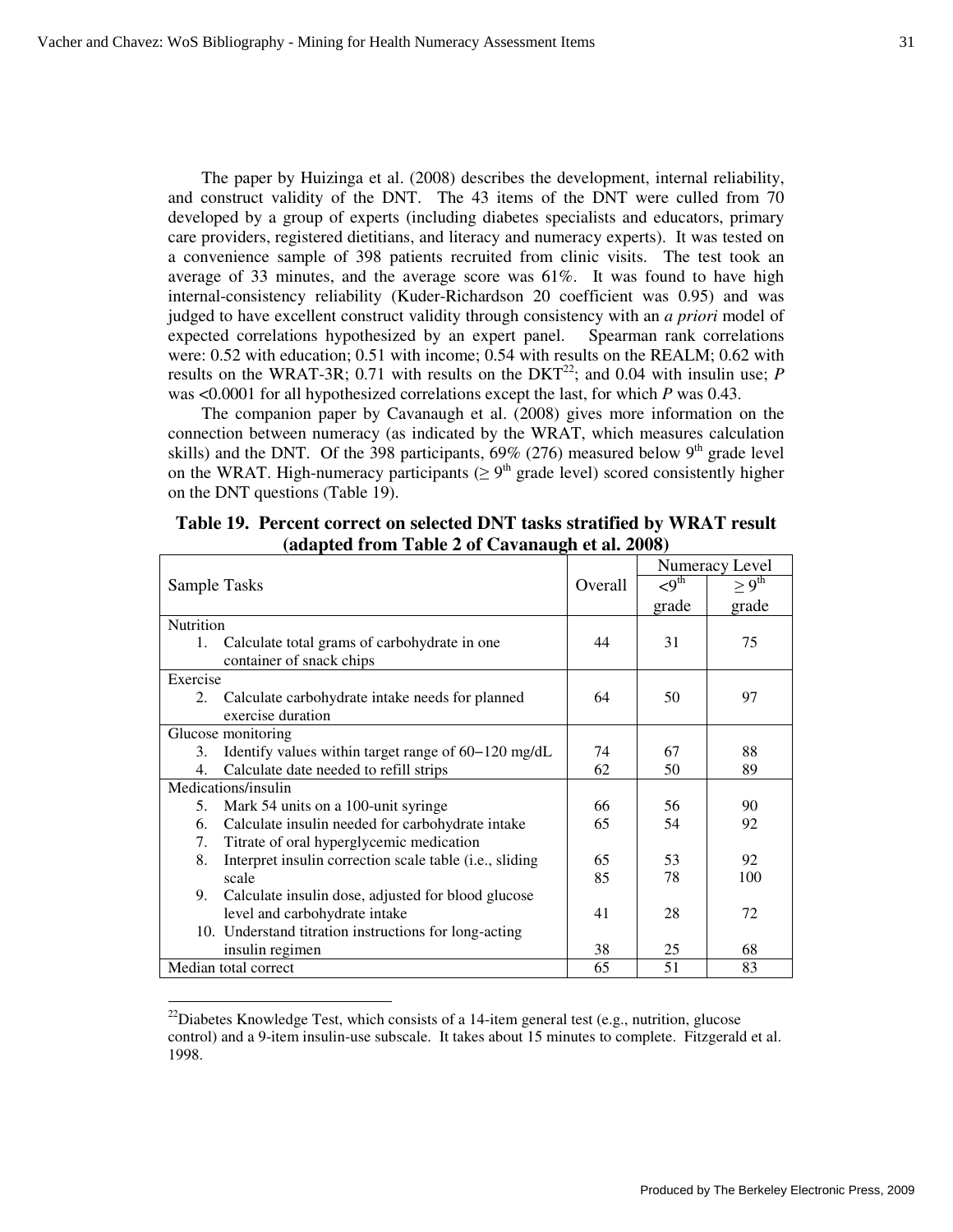Huizinga et al. (2008) include a useful table classifying the content of the DNT. They list five diabetes care domains: nutrition (9 items), exercise (4), blood glucose monitoring (4), oral medication use (5), and insulin use (11). They identify seven numeracy domains: addition (2 items); subtraction (1); multiplication (5); division (6); fractions/decimals (4); multi-step mathematics (13); time (3); numeration/ counting/hierarchy (10).

Between them, the two papers (Huizinga et al. 2008; Cavanaugh et al. 2008) include a total of six sample questions from the DNT (Table 20).

|                                                                                                                                                                                                                                      | Question                           |                     |  |           |             |
|--------------------------------------------------------------------------------------------------------------------------------------------------------------------------------------------------------------------------------------|------------------------------------|---------------------|--|-----------|-------------|
|                                                                                                                                                                                                                                      |                                    |                     |  | Answer    | $%$ correct |
| You are told to follow the sliding scale shown in the following<br>table. The sliding scale indicates the amount of insulin you<br>take based upon your blood sugar levels.                                                          |                                    |                     |  |           |             |
| If Blood sugar is:                                                                                                                                                                                                                   |                                    | Units of<br>Insulin |  | 3 units   | 85          |
| 130-180                                                                                                                                                                                                                              |                                    | $\boldsymbol{0}$    |  |           |             |
| 181-230                                                                                                                                                                                                                              |                                    | 1                   |  |           |             |
| 231-280                                                                                                                                                                                                                              |                                    | $\overline{2}$      |  |           |             |
| 281-330                                                                                                                                                                                                                              |                                    | 3                   |  |           |             |
| 331-380                                                                                                                                                                                                                              |                                    | 4                   |  |           |             |
| How much insulin should you take for a blood sugar of 295?                                                                                                                                                                           |                                    |                     |  |           |             |
| If you ate the entire bag of chips, how many total grams of<br>carbohydrates would you eat?<br><b>Nutrition Facts</b><br>Serving size 1 oz (28 g/About 10 chips)<br>Servings Per Container 3.5<br>Amount Per Serving<br>Calories 140 | Calories<br>from Fat 60<br>% Daily |                     |  | 63 grams  | 44%         |
| Total Fat 6 g                                                                                                                                                                                                                        | Value<br>10%                       |                     |  |           |             |
| Saturated Fat 0.5 g                                                                                                                                                                                                                  | 4%                                 |                     |  |           |             |
| Cholesterol 0 mg                                                                                                                                                                                                                     | $0\%$                              |                     |  |           |             |
| Sodium 150 mg<br>Total Carbohydrate 18 g                                                                                                                                                                                             | 7%<br>6%                           |                     |  |           |             |
|                                                                                                                                                                                                                                      |                                    |                     |  |           |             |
| Your target blood sugar is between 60 and 120. Please circle<br>the values below that are in the target range (circle all that<br>55<br>apply)                                                                                       | 118<br>145                         |                     |  | 118       | 74          |
| You have a prescription for Metformin 500-mg tablets. The<br>label says, "Take 1 tablet with supper each night for the first<br>week. Then, increase by 1 tablet each week for a total of 4                                          |                                    |                     |  | 2 tablets | 65          |

#### **Table 20. Six sample questions from the Diabetes Numeracy Test (Huizinga et al. 2008; Cavanaugh et al. 2008)**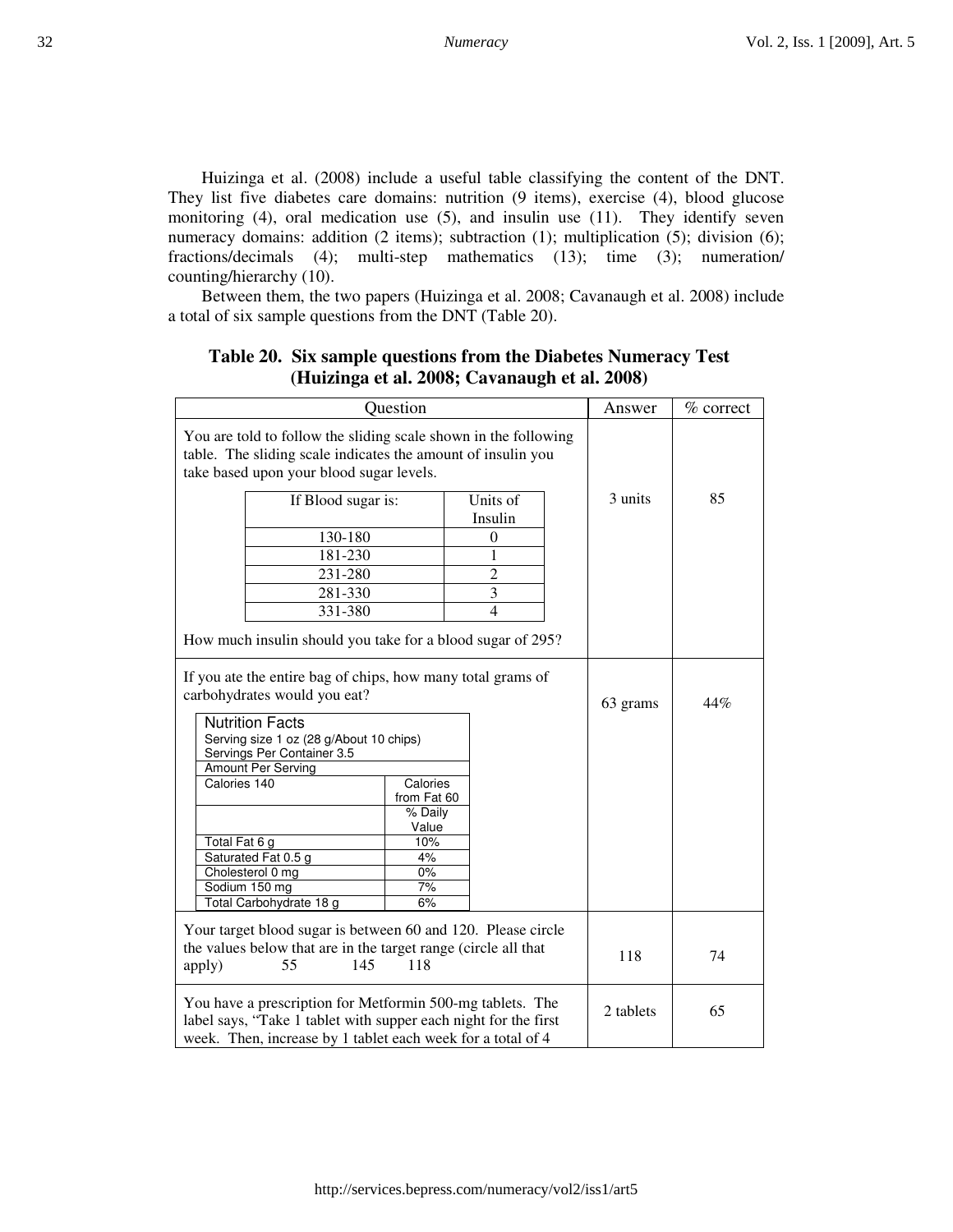|                                                                                                                                                                                                                                                                                                                                                               | tablets daily with supper." How many tablets should you take<br>with supper each night the second week? |       |        |         |    |  |
|---------------------------------------------------------------------------------------------------------------------------------------------------------------------------------------------------------------------------------------------------------------------------------------------------------------------------------------------------------------|---------------------------------------------------------------------------------------------------------|-------|--------|---------|----|--|
| You check your blood sugar just before eating. You take 1 unit<br>of insulin for every 10 grams of carbohydrates you eat. You<br>are also given the sliding scale shown below. The sliding scale<br>indicates the amount of insulin you should add to your usual<br>dose on the basis of your blood sugar levels:                                             |                                                                                                         |       |        | 7 units | 33 |  |
| If your blood sugar is greater than 120 points at<br>breakfast, lunch, or supper, add 2 units of insulin.<br>If your blood sugar is greater than 150 points at<br>$\bullet$<br>breakfast, lunch, or supper, add 4 units of insulin.<br>If your blood sugar is greater than 180 points at<br>$\bullet$<br>breakfast, lunch, or supper, add 6 units of insulin. |                                                                                                         |       |        |         |    |  |
| 1 unit of insulin per 10 grams of carbohydrates at meals                                                                                                                                                                                                                                                                                                      |                                                                                                         |       |        |         |    |  |
| If Blood sugar is:                                                                                                                                                                                                                                                                                                                                            | <b>Breakfast</b>                                                                                        | Lunch | Supper |         |    |  |
| >120                                                                                                                                                                                                                                                                                                                                                          | $+2$                                                                                                    | $+2$  | $+2$   |         |    |  |
| >150                                                                                                                                                                                                                                                                                                                                                          | $+4$                                                                                                    | $+4$  | $+4$   |         |    |  |
| >180                                                                                                                                                                                                                                                                                                                                                          | $+6$                                                                                                    | $+6$  | $+6$   |         |    |  |
| Your blood sugar is 140 and you will eat 50 grams of<br>carbohydrates at lunch. How much total insulin do<br>you need to take?                                                                                                                                                                                                                                |                                                                                                         |       |        |         |    |  |

The paper by Cavanaugh et al. (2008) examined predictive validity: the association between DNT results and glucose control. The primary measure of a glucose control was the patient's most recent level of hemoglobin  $A_{1C}$ . They found it to be higher for participants in the lowest quartile of DNT scores than for those in the highest quartile  $(7.6\%$  vs.  $7.1\%$ ;  $P = 0.119$ ). Further, they reported (p. 10), "Regression analysis examining the relationship between DNT score and hemoglobin  $A_{1C}$  level, adjusted for age, sex, race, income, diabetes type, years of diabetes diagnosis, and clinic site showed that DNT score was modestly associated with hemoglobin  $A_{1C}$  level." A 10-percentage point decrease in the DNT score predicted a rise of 0.09 percentage points in the hemoglobin  $A_{1C}$  level ( $P = 0.027$ ). By comparison, they noted, a 5-year increase in age predicted a decrease of 0.17 percentage points in the  $A_{1C}$  level ( $P < 0.001$ ).

In the final stage of the study reported by Huizinga et al. (2008), a shortened, 15 item version, the DNT15, was created and verified through split sample analysis. The DNT15, which was developed for more convenient clinical use, performed similar to the full DNT on the internal-consistency and construct validity tests. It was highly correlated with the DNT (Spearman correlations were 0.96 and 0.97 for the development and confirmation samples, respectively). The DNT15 assessments were completed in 10−15 minutes.

Both the full DNT and the DNT-15 are available online.<sup>23</sup>

 $\overline{a}$ 

<sup>&</sup>lt;sup>23</sup> http://www.mc.vanderbilt.edu/diabetes/drtc/preventionandcontrol/tools.php (accessed 12/29/08).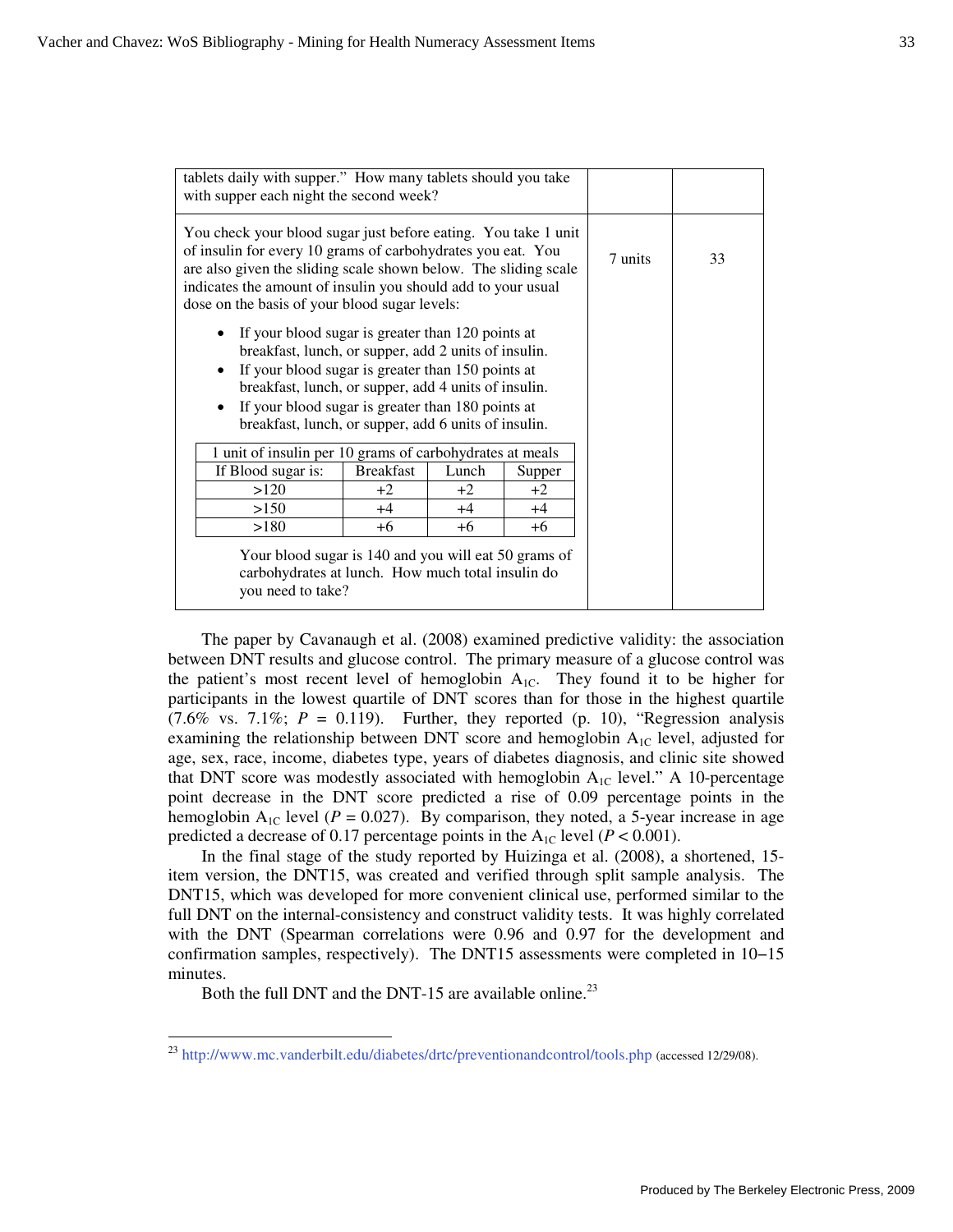### **Applications**

The papers by Baker et al. (1999), Schwartz et al. (2005), Fagerlin (2007), Gong et al. (2007) and Huizinga et al. (2008) in the preceding compilation are specifically about the development and testing of numeracy tests: the S-TOHFLA, MDIT, SNS, TOHFLiD and DNT, respectively. The first three are generalpurpose health-numeracy tests, and the last two are specifically aimed at a particular context: dentistry and diabetes, respectively.

The papers by Williams et al. (1995), Schwartz et al. (1997), Lipkus et al. (2001), Estrada et al. (2004), and Apter et al. (2006) develop and report the assessment instrument and then apply it to a research question. Between them the papers span a wide range of evaluations: the adequacy of functional health literacy amongst the patients in urban hospitals (Williams et al. 1995); the ability of patients to apply risk-reduction information to evaluate the benefit of mammography screening (Schwartz et al. 1997); the ability of patients with some college education to evaluate the benefits of breast and colon cancer screening (Lipkus et al., 2001); the ability of patients to monitor and adjust their medication dosages for anticoagulation control (Estrada et al. 2004); and the ability of patients to interpret instructions to self-manage their asthma (Apter et al. 2006). Additionally the compilation includes some papers in which the members of the team that developed the assessment tool apply it in a separate paper. Those applications include studies of the ability of patients to accurately complete utility assessments (Woloshin et al. 2001) and the ability of diabetes patients to manage their glucose levels (Cavanaugh et al. 2008).

The appendix briefly describes 10 additional papers that extend the range of applications of the various health numeracy assessment tools even further.

- How does numeracy affect patients' decision making (Peters et al. 2006)?
- Does numeracy contribute to how well patients comprehend and compare health-care performance reports (Hibbard et al. 2007)?
- How does one communicate potential benefits and harms of treatments to patients (Sheridan et al. 2003)?
- Does numeracy affect patients' perception of the risk of colon cancer (Kelly et al. 2007)?
- How does numeracy affect the validity of utility assessments for patients with head and neck cancer (Schwartz et al. 2004)?
- Which patients want to be involved in making choices in the treatment of their prostate cancer (Van Tol-Geerdink et al. 2006)?
- How does low numeracy affect incorrect medication dosing of young children (Yin et al. 2007)?
- How prevalent is limited numeracy amongst patients at emergency departments? (Ginde et al. 2008)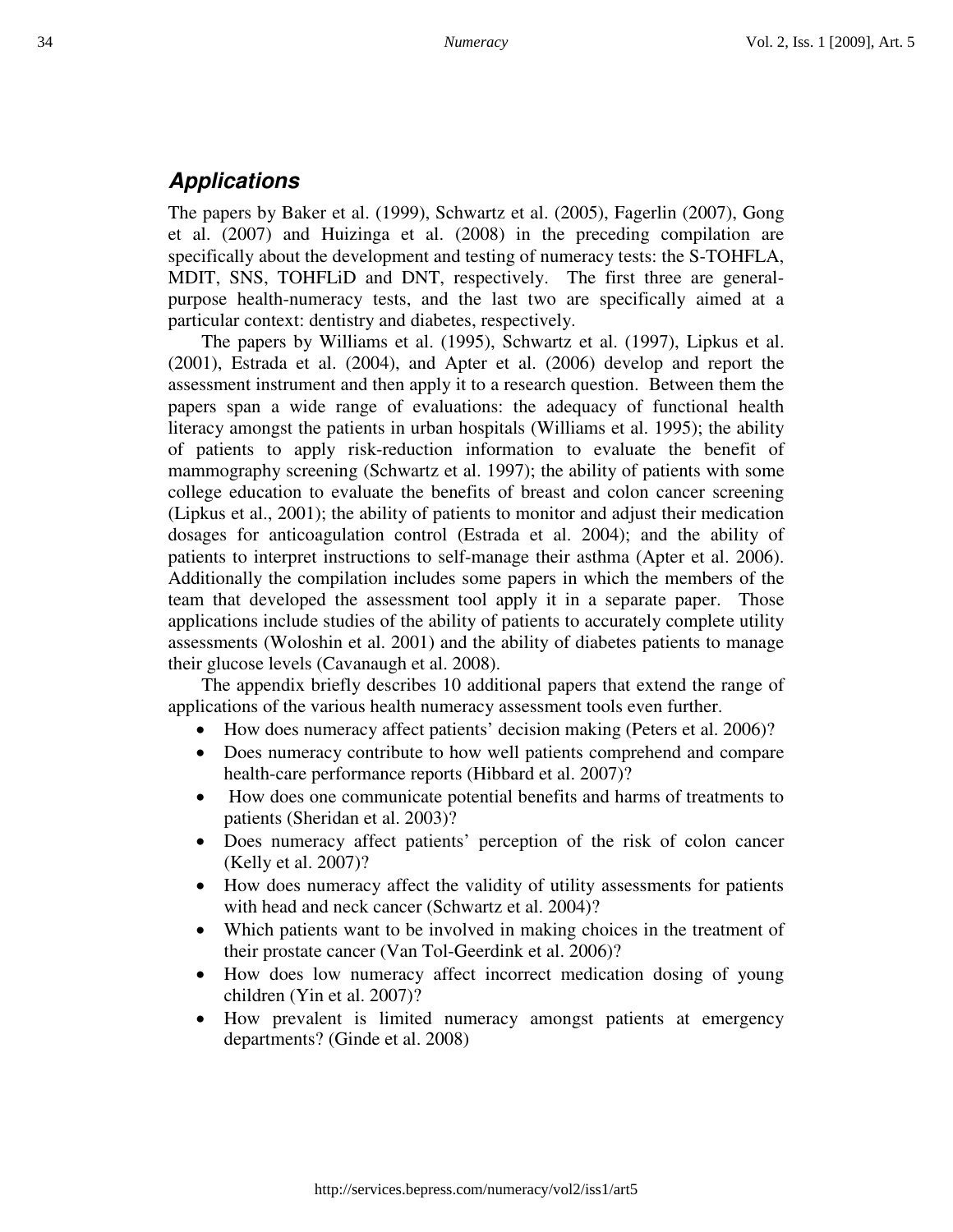- Does numeracy affect how patients (students) rate physicians who use computer programs to arrive at a treatment decision (Arkes et al. 2007)?
- How does numeracy relate to prose literacy, education and math anxiety (Donnelle et al. 2007)?

The collection of articles shows the widespread use of numeracy assessments in research concerning ways of communicating effectively with patients; how patients make medical decisions; how they look at risk; how well they can selfmanage their medical conditions; and how well they, as participants in research, understand what the research items are asking. The medical conditions run the gamut: breast, colon, prostate, head/neck cancer; cardiovascular problems; diabetes; asthma.

#### **Other Assessment Instruments**

The section on numeracy assessment in the review paper by Nelson et al. (2008) covers all the validated general-purpose instruments we found in our search of *WoS* (i.e., TOHFLA and S-TOHFLA, the Schwartz et al. 1997 and Lipkus 2001 scales, the MDIT, and the SNS). It adds two others we did not find:

- The Newest Vital Sign (Weiss et al. 2005)—six questions about data from a nutrition label on a pint of ice cream.
- The STAT-Confidence scale (Woloshin et al. 2005)—three subjective questions about how one reacts to medical statistics.

Both papers are in the *WoS* database, but they do not use the term "numeracy" in the search areas.

We note that some researchers (e.g., Williams et al. 1995; Rothman et al. 2006; Cavanaugh et al. 2008) used the Wide Range Achievement Test (Wilkinson 1993) as a measure of numeracy. One study (Donnelle et al. 2007) assessed math anxiety with the Abbreviated Math Anxiety Scale (Hopko et. al. 2003).

# **Assessment Items (EXTRACTED PRODUCT)**

Our mining exercise in the WoS recovered 48 assessment items from the health numeracy literature. The collection consists of 40 objective questions (Tables 5, 6, 10−15, 17, 18) and the eight subjective questions of the SNS (Table 16).

We attempt to classify the objective questions in Table 21. The four categories overlap. "Numeration, counting, and hierarchy," which we adopt from Huizinga et al. (2008), contains such questions as reading scales and figuring out appointment times and medication schedules. Probability (risk) accounts for half of the questions. These questions are heavy on ratios, and many involve some arithmetic. Some questions in the numeration category also involve arithmetic.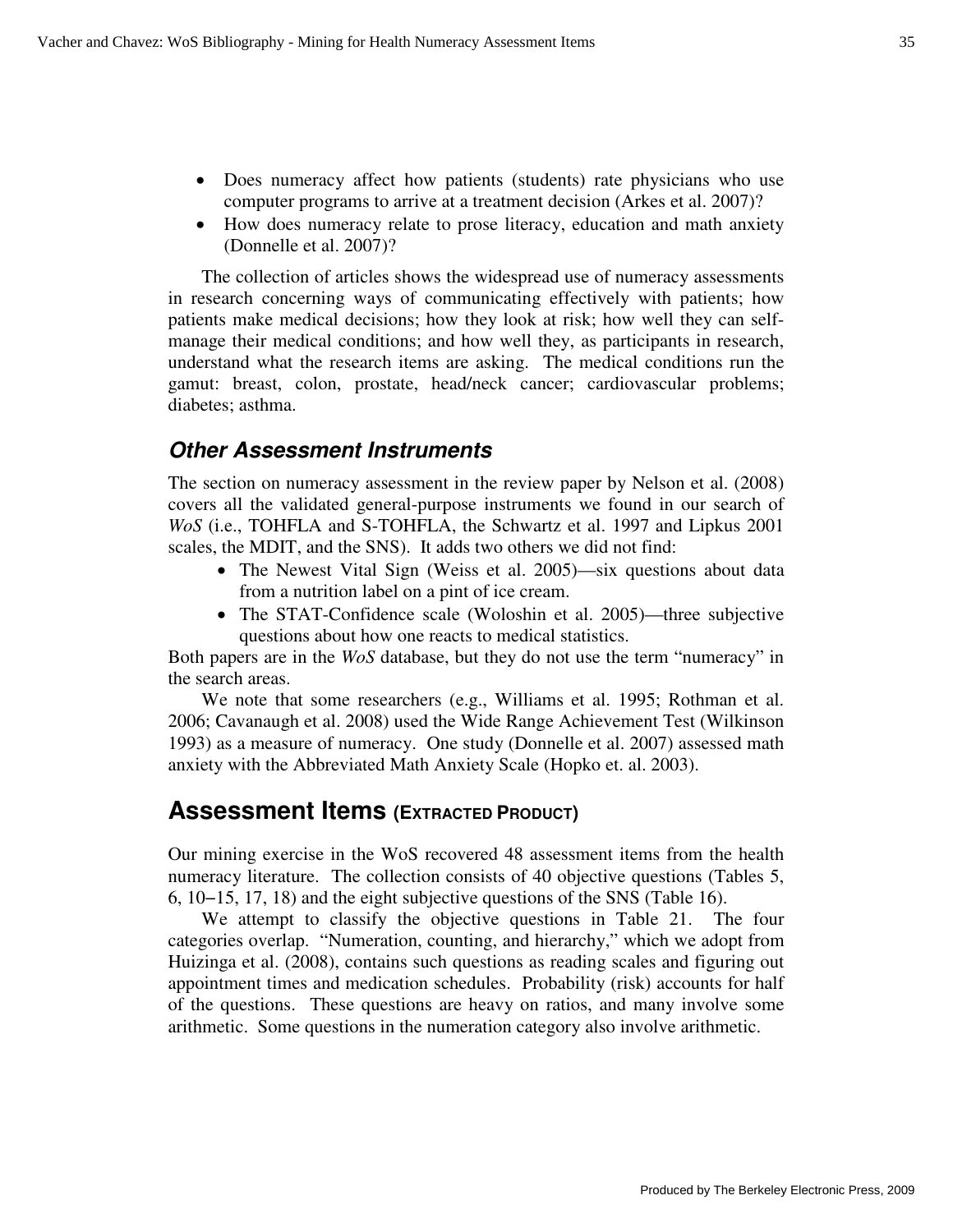|                                                                                               | $\perp$ |                | $\left(3\right)$ | (4) | (5 | (6) | $\mathcal{S}$ | Total |
|-----------------------------------------------------------------------------------------------|---------|----------------|------------------|-----|----|-----|---------------|-------|
| Numeration, counting,                                                                         |         |                |                  |     |    |     |               |       |
| hierarchy                                                                                     |         | $\overline{4}$ |                  |     |    |     |               |       |
| Arithmetic                                                                                    |         |                |                  |     |    |     |               |       |
| Multistep arithmetic                                                                          |         |                |                  |     |    |     |               |       |
| Probability                                                                                   |         |                |                  |     | 6  |     |               | 20    |
| Test: (1) Schwartz et al. 1997; (2) S-TOFHLA, Baker et al. 1999; (3) Lipkus et al. 2001; (4)  |         |                |                  |     |    |     |               |       |
| Estrada et al. 2004; (5) MDIT, Schwartz et al. 2005; (6) ANQ, Apter et al. 2006; (7) TOFHLiD, |         |                |                  |     |    |     |               |       |
| Gong et al. 2007; (8) DNT, Huizinga et al. 2008 and Cavanaugh et al. 2008.                    |         |                |                  |     |    |     |               |       |

**Table 21. Count of assessment items by numeracy skill** 

It is evident from Table 21, as well as the questions themselves, that these numeracy assessments involve elementary, foundational mathematics. There is nothing here that can be construed as algebra, geometry, or calculus.

# **Concluding Comment (BACK FROM THE MINE)**

By definition, journals published in the *Web of Science* (formerly, the *Science Citation Index*) are impact journals. The *WoS* is the library resource that scientists consult to find important papers in their field. A search for the term "numeracy" produces a bibliography of a few hundred papers published in the past ten years, and the bibliography is growing exponentially with a doubling period of  $\sim$  5 years (Vacher and Chavez 2008). These facts show that numeracy—or more exactly, innumeracy—is getting attention.

It is good news too that so much of the bibliography is composed of an expanding network (Fig. 1) of citation-linked papers in medical journals. With the culture of clinical-based studies and rigorous peer review that characterizes medical research, the implication is that numeracy will be the subject of evidencebased research. Indeed, to us, the most conspicuous feature of the papers in the health numeracy literature was that the statements in them are backed by evidence. The papers not only asserted that numeracy is (astonishingly) low in the population that the medical community deals with; the papers presented evidence. Not only did the papers present evidence; the evidence came from assessment instruments for which the authors included, sometimes in numbing detail, evidence of reliability and validity of the assessment instruments. And, the papers did not simply lament that the rampant innumeracy threatens to affect health care and patient self-management; they presented research evidence of connections. The broader numeracy community can assert with some justification that, in addition to everything else (e.g., Paulos 1988, Steen 2001), widespread innumeracy is bad for our citizens' health.

We believe we see a thematic evolutionary radiation (in the sense of a crude phylogenetic tree) in the collection of health numeracy research papers. The first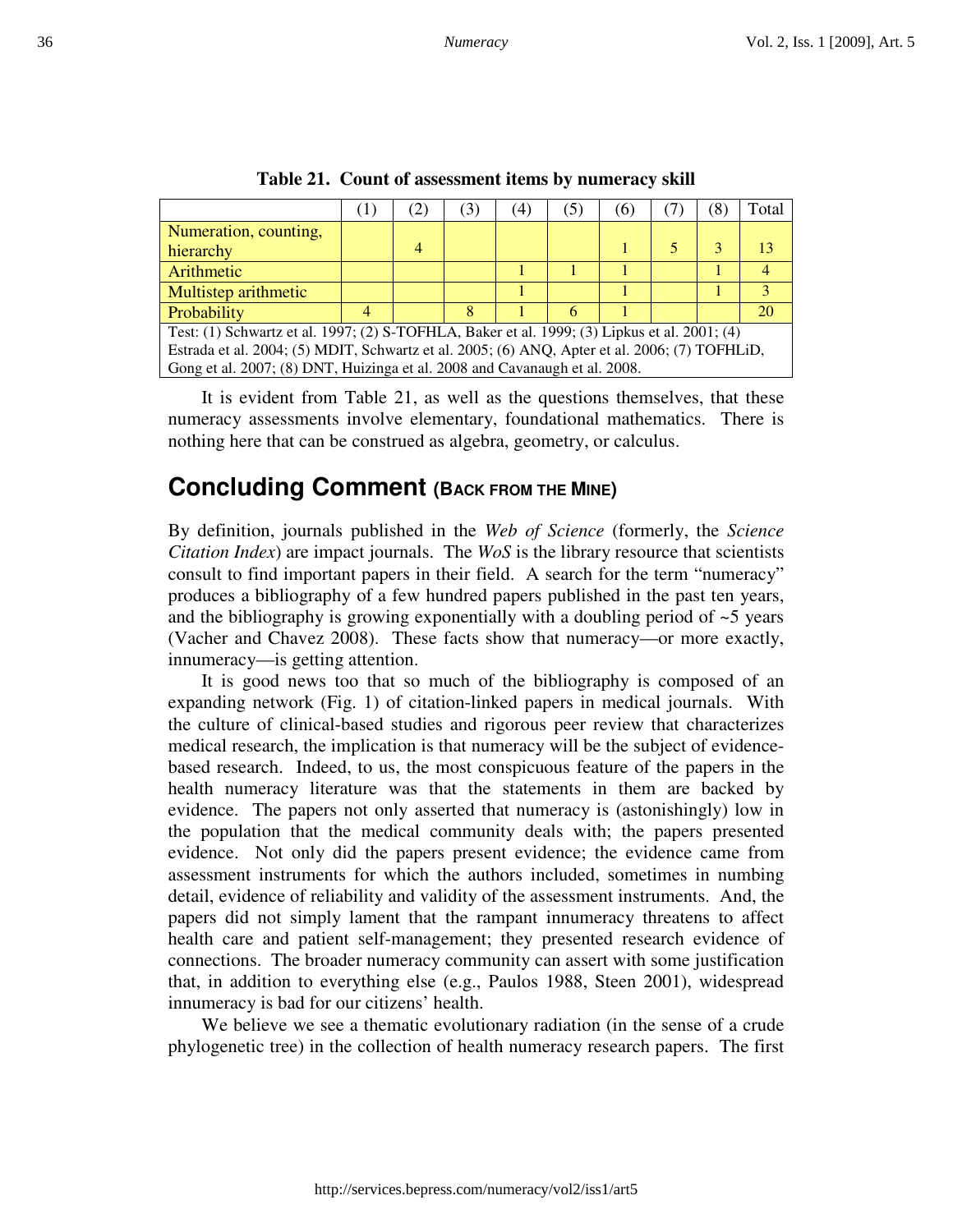$\overline{a}$ 

papers (notably Williams et al. 1995) sounded the alarm that many patients' functional literacy, including numeracy, is so low that they cannot function in today's health care environment. Schwartz et al. (1997) soon followed with a more specific message: that patients' poor understanding of probability associates with their inability to accurately gauge the benefit of cancer screening. There then developed a branch in which research addressed the correlation of assessed numeracy with other medical outcomes (e.g., Estrada et al. 2004; Apter et al. 2006; Yin et al. 2007; Cavanaugh et al. 2008; Ginde et al. 2008).

Another large branch that developed early has focused on the perception of risk, particularly on finding ways to communicate with innumerate patients about it (Lipkus et al. 2001; Sheridan et al. 2003; Hanoch 2004; Schwartz et al. 2005; Kelly et al. 2007; Schwartz et al. 2007). In addition, a persistent, early branch (e.g., Baker et al. 1999; Fagerlin et al. 2007) seeks to develop assessments of general health numeracy not only to support health numeracy research but also for routine use in clinical settings so that practitioners can identify innumerate patients in order to better communicate with them. And there is a recently twigged branch that investigates numeracy as a phenomenon (Donnelle et al. 2007; Reyna and Brainard 2007, 2008).

It is problematic of course to try to glean a phylogeny from a literature because the actual branches are not mutually exclusive. We interpret branches, though, in order to draw a contrast. On the one hand we have the two branches that represent workarounds: the medical researchers have recognized the pervasiveness of innumeracy and now seek ways of coping with it. Thus the riskperception branch is finding more effective ways of presenting numerical information to an innumerate public,  $24$  and the assessment developers are finding ways of mathematically stressing their innumerate subjects less.<sup>25</sup> These themes were noted in the early benchmark papers. $26,27$ 

<sup>&</sup>lt;sup>24</sup> From Schwartz et al. 2007, p. 661: "We believe our study supports the broader use of simple tabular displays to communicate the benefits and side effects of drugs or other medical interventions to the public. We hope that our findings will encourage medical journal editors, journalists (and their editors), and authors of patient decision aids to routinely use tables to communicate data to the public. Although editors and writers may worry that readers would not understand the data, our findings suggest that most would."

<sup>&</sup>lt;sup>25</sup> From Fagerlin et al. 2007, p. 679: "[Our study] suggests that replacing the Lipkus and others objective numeracy questionnaire with the SNS might decrease attrition rates for longitudinal studies and increase the likelihood that people will complete questionnaires."

<sup>&</sup>lt;sup>26</sup> From Williams et al. 1995, p. 9 of 12-page pdf: "... low literacy remains an occult, silent disability. Clinicians must learn to identify these individuals compassionately and overcome communication barriers to ensure that patients with inadequate literacy skills receive high-quality health care."

 $27$  From Schwartz et al. 1997, abstract: "More effective formats are needed to communicate quantitative information about risks and benefits."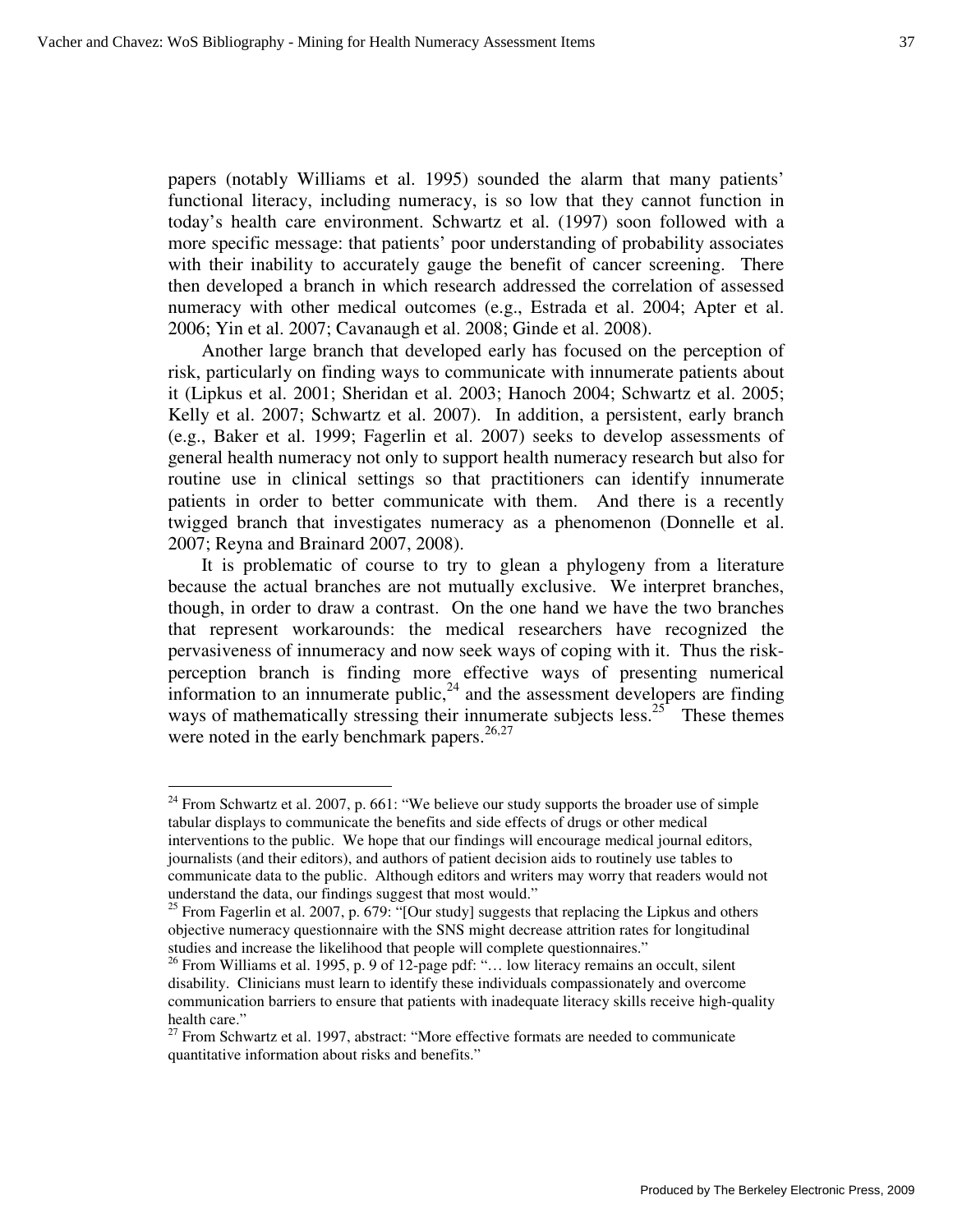On the other hand, there was a potential branch that appears to have been abandoned. The full last sentence of the paper by Schwartz et al. (1997) is:

If effective communication of quantitative information is important, *we can either better educate society to improve numeracy* or try to develop communication strategies that overcome innumeracy (emphasis added).

The health numeracy research community is not waiting for society to be better educated; it is researching ways of communicating that compensate for low numeracy. We believe, however, that publications of the health numeracy research community provide resources for educators in the National Numeracy Network to address the problem of low numeracy. One of those resources, we hope, is the set of 48 assessment items we present in this paper.

#### **Acknowledgments**

This project benefited from the USF Library System's mission of making research information immediately available to the university community via electronic subscriptions, databases, and delivery of interlibrary loan materials. That, together with the fact that USF has a medical school, meant that we were able to access the *Web of Science* and all of the research articles we needed from our computers. We thank the three anonymous reviewers for their helpful comments and questions, which led to a more complete, albeit longer, presentation.

# **References**

- American Medical Association Ad Hoc Committee on Health Literacy for the Council on Scientific Affairs. 1999. Health literacy: Report of the Council on Scientific Affairs. *Journal of the American Medical Association* 281: 552–557.
- Ancker, J. S., and D. Kaufman. 2007. Rethinking health numeracy: A multidisciplinary literature review. *Journal of the American Medical Informatics Association* 14 (6): 713–721.
- Apter, A. J., J. Cheng, D. Small, I. M. Bennett, C. Albert, D. G. Fein, M. George, and S. Van Horne. 2006. Asthma numeracy skill and health literacy. *Journal of Asthma* 43 (9): 705–710.
- Arkes, H. R., V. A. Shaffer, and M. A. Medow. 2007. Patients derogate physicians who use a computer-assisted diagnostic aid. *Medical Decision Making* 27 (2): 189–202.
- Baker, D. W. 2006. The meaning and the measure of health literacy. *Journal of General Internal Medicine* 21 (8): 878–883.
- Baker, D. W., M. V. Williams, R. M. Parker, J. A. Gazmararian, and J. Nurss. 1999. Development of a brief test to measure functional health literacy. *Patient Education and Counseling* 38 (1): 33–42.
- Bateman, A.M. 1950. *Economic Mineral Deposits*. New York: Wiley.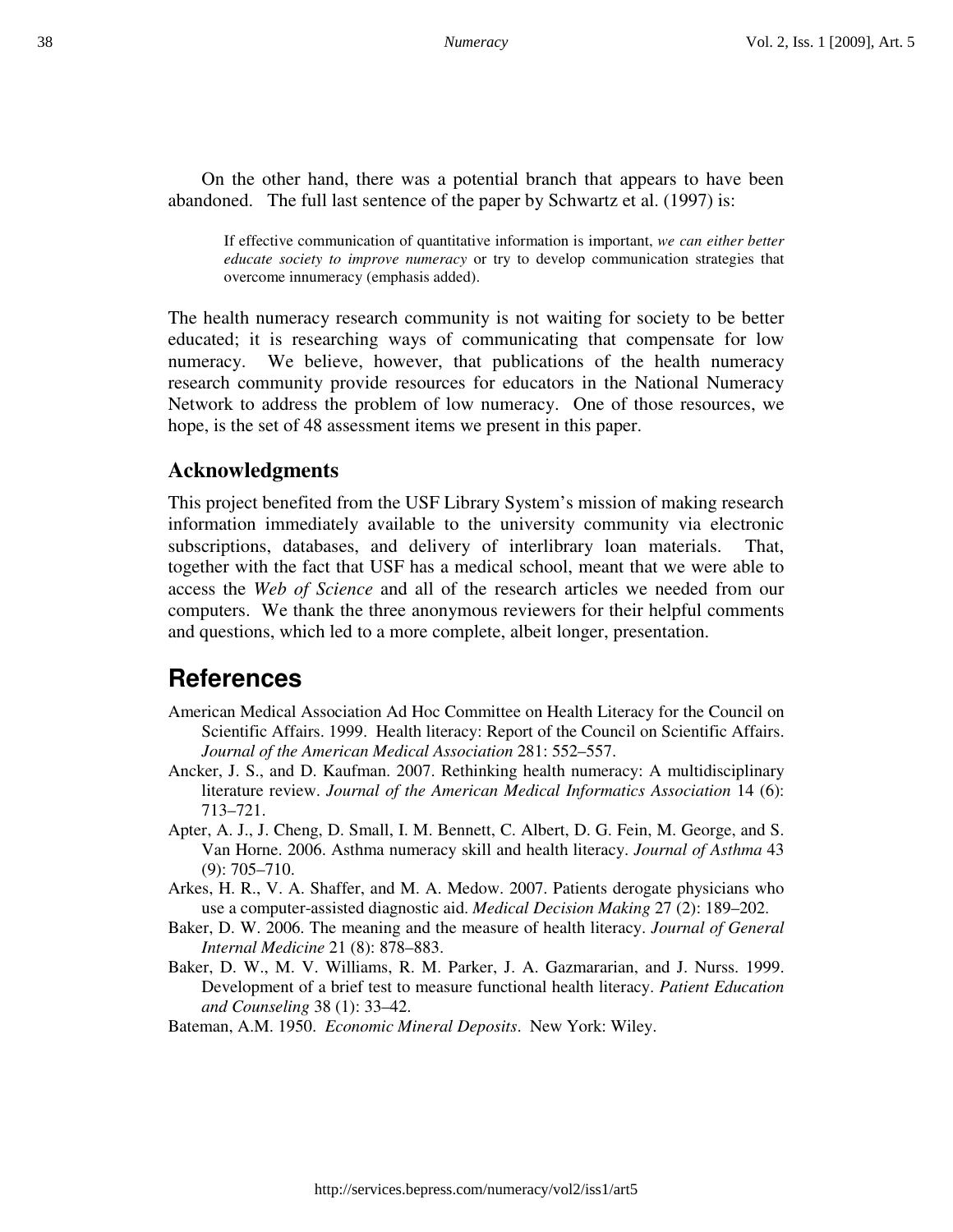- Cavanaugh K., M.M. Huizinga, K.A, Wallston, T. Gebretsadik, A. Shintani, D. Davis, R.P. Gregory, L. Fuchs, R. Malone, A. Cherrington, M. Pignone, D. DeWalt, T. Elsay, and R. L. Rothman. 2008. Association of numeracy and diabetes control. *Annals of Internal Medicine* 148 (10): 737–746
- Damschroder, L.J., B.J. Zikmund-Fisher, and P.A. Ubel. 2008. Considering adaptation in preference elicitations. *Health Psychology* 17 (3): 394–399.
- Davis, T. C., M. A. Crouch, S. W. Long,, R. H. Jackson, P. Bates, R. B. George, L. E. Bairnsfather. 1991. Rapid assessment of literacy levels of adult primary care patients. *Family Medicine* 23 (6): 433–435.
- Davis, T. C., S. W. Long, R. H. Jackson, E. J. Mayeaux, R. B. George, P. W. Murphy, and M. A. Crouch. 1993. Rapid assessment of adult literacy in medicine: A shortened screening instrument. *Family Medicine* 25 (6): 391–395.
- Davis, T. C. and M .S. Wolf. 2004. Health literacy: Implication for family Medicine. *Family Medicine* 36 (8): 595–598.
- Donelle, L., L. Hoffman-Goetz, and J. F. Arocha. 2007. Assessing health numeracy among community-dwelling older adults. *Journal of Health Communication* 12 (7): 651–665.
- Estrada, C. A., M. Martin-Hryniewicz, B. T. Peek, C. Collins, and J. C. Byrd. 2004. Literacy and numeracy skills and anticoagulation control. *American Journal of the Medical Sciences* 328 (2): 88–93.
- Fagerlin, A., B. J. Zikmund-Fisher, P. A. Ubel, A. Jankovic, H. A. Derry, and D. M. Smith. 2007. Measuring numeracy without a math test: Development of the subjective numeracy scale. *Medical Decision Making* 27 (5): 672–680.
- Fitzgerald, J., M. Funnell, G. Hess, P. Barr, R. Anderson, R. Hiss, and W. Davis. 1998. The reliability and validity of a brief diabetes knowledge test. *Diabetes Care* 21 (5): 706−710.
- Ginde, A. A., S. Clark, J. N. Goldstein, and C. A. Camrago, Jr. 2008. Demographic disparities in numeracy among emergency department patients: Evidence from two multicenter studies. *Patient Education and Counseling* 72: 350–356.
- Golbeck, A. L., C. R. Ahlers-Schmidt, A. M. Paschal, and S. E. Dismuke. 2005. A definition and operational framework for health numeracy. *American Journal of Preventive Medicine* 29: 375–376.
- Gong, D. A., J. Y. Lee, R. G. Rozier, B. T. Pahel, J. A. Richman, and W. F. Vann. 2007. Development and testing of the test of functional health literacy in dentistry (TOFHLiD). *Journal of Public Health Dentistry* 67 (2): 105–112.
- Gunning, Robert. 1968. *The Technique of Clear Writing*. McGraw-Hill.
- Hamm, R. M., D. E. Bard, E. Hsieh, and H. F. Stein. 2007. Contingent or universal approaches to patient deficiencies in health numeracy. *Medical Decision Making* 27 (5): 635–637.
- Hanoch, Y. 2004. Improving doctor-patient understanding of probability in communicating cancer-screening test findings. *Journal of Health Communication* 9: 327–335.
- Hibbard, J. H., E. Peters, A. Dixon, and M. Tusler. 2007. Consumer competencies and the use of comparative quality information: It isn't just about literacy. *Medical Care Research and Review* 64 (4): 379–394.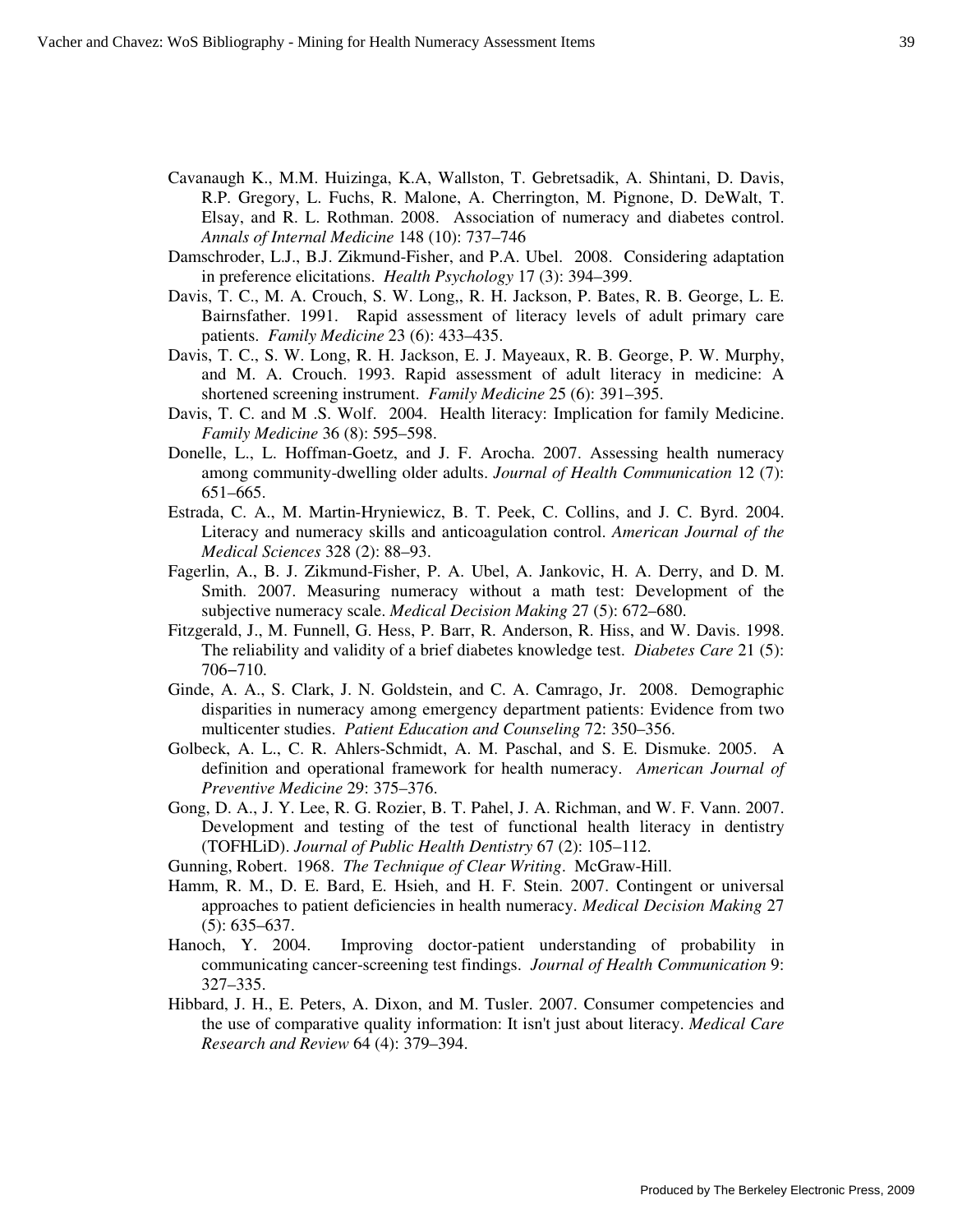- Hopko, D.R., R. Mahadevan, R.L. Bare and M.K. Hunt. 2003. The Abbreviated Math Anxiety Scale (AMAS): Construction, validity, and reliability. *Assessment* 10: 178– 182.
- Huizinga, M.M., T.A. Elasy, K.A. Wallston, K. Cavanaugh, D. Davis, R. P. Gregory, L.S. Fuchs, R. Malone, A. Cherrington, D. A. DeWalt, J. Buse, M. Pignone, and R. L. Rothman. 2008. Development and validation of the Diabetes Numeracy Test (DNT). *BMC Health Services Research* 64 (4), Art. No. 96.
- Human Resources Development Canada (HRDC). 1997. *Literacy Skills for the Knowledge Society*. Paris: Organisation for Economic Cooperation and Development (OECD) Publications.
- Kelly, K. M., K. D. Graves, F. W. K. Harper, J. E. Schmidt, S. L. Dickinson, and M. A. Andrykowski. 2007. Assessing perceptions of cancer risk: Does mode of assessment or numeracy matter? *Cancer Detection and Prevention* 31 (6): 465–473.
- Lipkus, I. M., G. Samsa, and B. K. Rimer. 2001. General performance on a numeracy scale among highly educated samples. *Medical Decision Making* 21 (1): 37–44.
- Lu, M., S.A. Safren, P.R. Skolnik, W.H. Rogers, W. Coady, H. Hardy, and I.B. Wilson. 2008. Optimal recall period and response task for self-reported HIV medication adherence. *AIDS Behavior* 12: 86–94.
- Montori, V. M., and R. L. Rothman. 2005. Weakness in numbers The challenge of numeracy in health care. *Journal of General Internal Medicine* 20 (11): 1071–1072.
- Nelson, W., V.F. Reyna, A. Fagerlin, I. Lipkus, and E. Peters. 2008. Clinical implications of numeracy: Theory and practice. *Annals of Behavioral Medicine* 35: 261–274.
- Nielsen-Bohlman L., A.M. Panzer and D.A. Kindig (eds). 2004. Committee on Health Literacy, Board on Neuroscience and Behavioural Health [Institute of Medicine]. *Health Literacy: A Prescription to End Confusion*. Washington DC: National Academies Press.
- Parker, R.M., Baker, D.W., Williams, M.V., et al. 1995. The test of functional health literacy in adults – A new instrument for measuring patients literacy skills. *Journal of General Internal Medicine* 10 (10): 537–541.
- Paulos, J. A. 1988. *Innumeracy: Mathematical illiteracy and its consequences*. New York NY: Random House.
- Peters, E., D. Vastfjall, P. Slovic, C. K. Mertz, K. Mazzocco, and S. Dickert. 2006. Numeracy and decision making. *Psychological Science* 17 (5): 407–413.
- Peters, E., J. Hibbard, P. Slovic, and N. Dieckmann. 2007. Numeracy skill and the communication, comprehension, and use of risk-benefit information. *Health Affairs* 26 (3): 741–748.
- Reyna, V. F., and C. J. Brainerd. 2007. The importance of mathematics in health and human judgment: Numeracy, risk communication, and medical decision making. *Learning and Individual Differences* 17 (2): 147–159.
	- ———. 2008. Numeracy, ratio bias, and denominator neglect in judgments of risk and probability. *Learning and Individual Differences* 18 (1): 89–107.
- Richman J., J. Lee, R. Rozier, D. Gong, B. Pahel, and W. Vann Jr. 2007. Evaluation of a word recognition instrument to test health literacy in dentistry: the REALD-99. *Journal of Public Health Dentistry* 67: 99−104.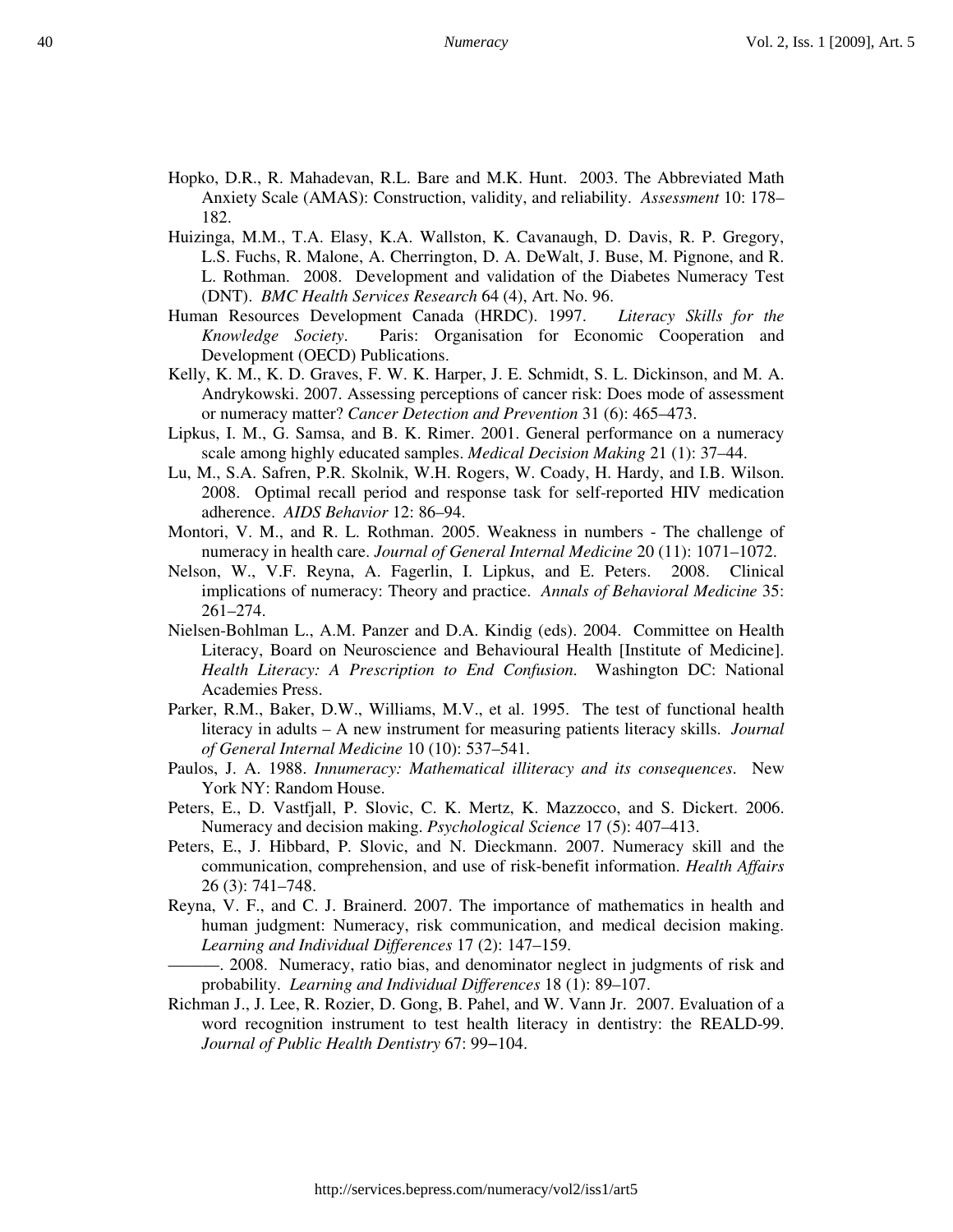- Rothman, R. L., R. Housam, H. Weiss, D. Davis, R. Gregory, T. Gebretsadik, A. Shintani., and T. Elasy. 2006. Patient understanding of food labels: The role of literacy and numeracy. American Journal of Preventive Medicine 31 (5): 391−398.
- Schapira, M. M, K. E. Fletcher, M. A. Gilligan, T. K. King, W. L. Purushottam, and J. M. Neuner. 2008. A framework for health numeracy: How patients use quantitative skills in health care. *Journal of Health Communication* 13: 501–517.
- Schield, Milo. 2008. Quantitative literacy and school mathematics: Percentages and fractions. In *Calculation vs. context: Quantitative literacy and its implications for teacher education*, ed. B. L. Madison and L. A. Steen, 87–107. Washington, DC: Mathematical Association of America. http://www.maa.org/Ql/cvc/cvc-087-107.pdf (accessed 12/29/08).
- Schwartz, L. M., S. Woloshin, W. C. Black, and H. G. Welch. 1997. The role of numeracy in understanding the benefit of screening mammography. *Annals of Internal Medicine* 127 (11): 966–972.
- Schwartz, L. M., S. Woloshin, and H. G. Welch. 2005. Can patients interpret health information? An assessment of the medical data interpretation test. *Medical Decision Making* 25 (3): 290–300.
	- ——— 2007. The Drug Facts Box: Providing consumers with simple tabular data on drug benefit and harm. *Medical Decision Making* 27 (5): 655–662.
- Schwartz, S. R., J. McDowell, and B. Yueh. 2004. Numeracy and the shortcomings of utility assessment in head and neck cancer patients. *Head and Neck-Journal for the Sciences and Specialties of the Head and Neck* 26 (5): 401–407.
- Sheridan, S. L., M. P. Pignone, and C. L. Lewis. 2003. A randomized comparison of patients' understanding of number needed to treat and other common risk reduction formats. *Journal of General Internal Medicine* 18 (11): 884–892.
- Smerecnik, C. M. R., and I. Mesters. 2007. Validating the medical data interpretation test in a Dutch population. *Patient Education and Counseling* 68 (3): 287–90.
- Speros, C. 2004. Health literacy: concept analysis. *Journal of Advanced Nursing* 50 (6): 633–640.
- Steen, Lynn Arthur, ed. 2001*. Mathematics and democracy: The case for quantitative literacy*. Princeton NJ: National Council on Education and the Disciplines. http://www.maa.org/ql/mathanddemocracy.html (accessed 12/29/08).

———. 2008. Reflections on Wingspread Workshop. In *Calculation vs. context: Quantitative literacy and its implications for teacher E\education*, ed. B. L. Madison and L. A. Steen, 11–23. Washington, DC: Mathematical Association of America. http://www.maa.org/Ql/cvc/cvc-011-023.pdf (accessed 12/29/08).

- Taylor, W. 1953. Cloze procedure: A new tool for measuring readability. *Journalism Quarterly* 30: 415–433.
- Tucker, Alan. 2008. Fractions and units in everyday life. In *Calculation vs. context: Quantitative literacy and its implications for teacher E\education*, ed. B. L. Madison and L. A. Steen, 75–86. Washington, DC: Mathematical Association of America. http://www.maa.org/Ql/cvc/cvc-075-086.pdf (accessed 12/29/08).
- U.S. Department of Health and Human Services. 2000. *Healthy People 2010*, 2<sup>nd</sup> ed. With Understanding and Improving Health and Objectives for Improving Health, 2 vols. Washington DC: US Government Printing Office.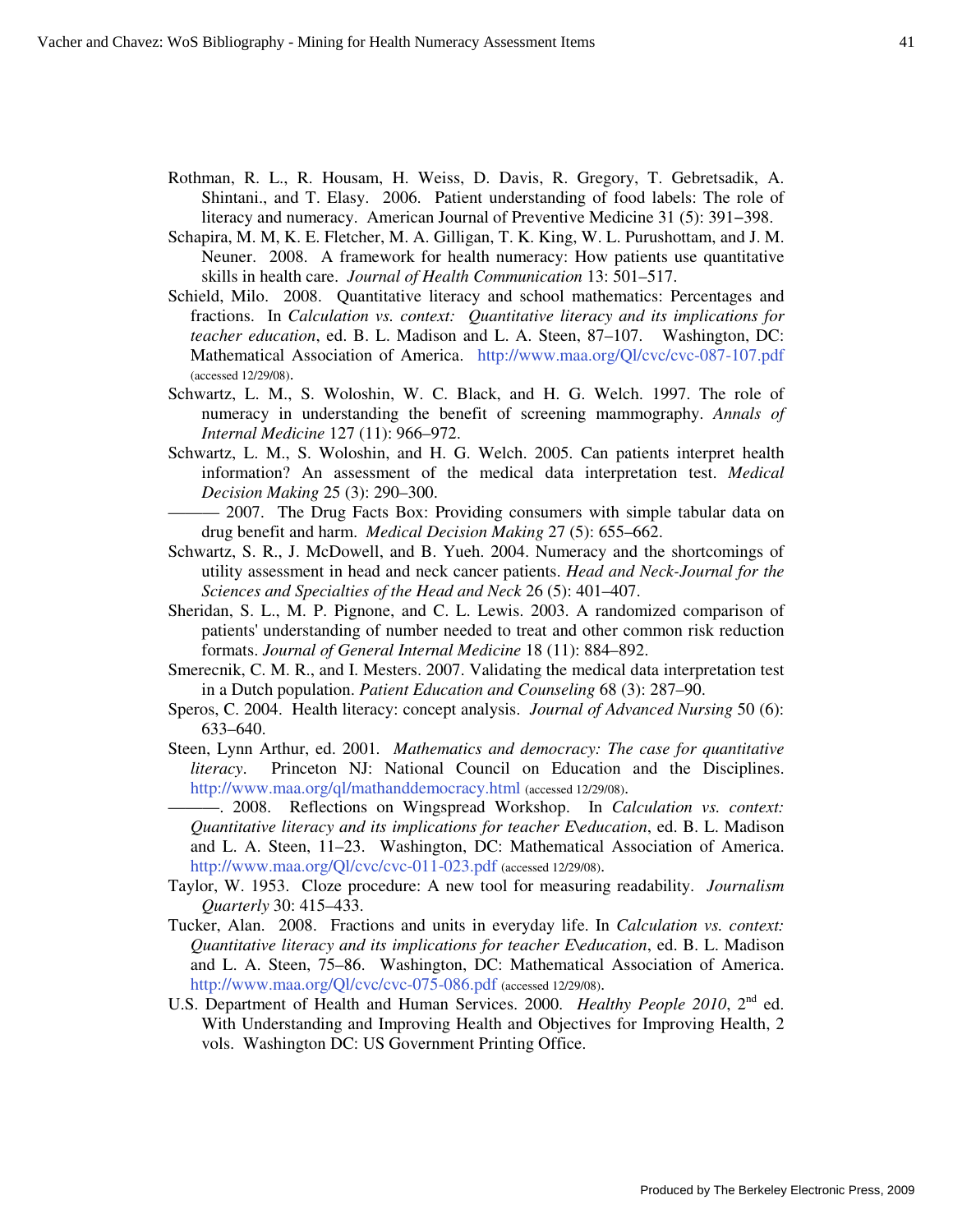- Vacher, H. L., and T. Chavez. 2008. Quantitative literacy on the Web of Science, 1: The bibliography and its role in the history of this journal. *Numeracy* 1 (2): Article 2. http://services.bepress.com/numeracy/vol1/iss2/art2/ (accessed 12/29/08).
- van Tol-Geerdink, J. J., P. F. M. Stalmeier, E. N. J. T. van Lin, E. C. Schimmel, H. Huizenga, W. A. J. van Daal, and J. W. Leer. 2006. Do prostate cancer patients want to choose their own radiation treatment? *International Journal of Radiation Oncology Biology Physics* 66 (4): 1105–1111.
- Weiss B.D., M.Z. Mays, W. Martz, K. M. Castro, D. A. DeWalt, M. P. Pignone, J. Mockbee, and F. A. Hale. 2005. Quick assessment of literacy primary care: The newest vital sign. *Annals of Family Medicine* 3: 514–522.
- Wilkinson G. S. 1993. WRAT-33. *Wide Range Achievement Test administration manual*. Wilmington DE: Wide Range Inc.
- Williams, M. V., R. M. Parker, D. W. Baker, N. S. Parikh, K. Pitkin, W. C. Coates, and J. R. Nurss. 1995. Inadequate functional health literacy among patients at 2 public hospitals. *Jama-Journal of the American Medical Association* 274 (21): 1677–1682.
- Woloshin, S., L. M. Schwartz, M. Moncur, S. Gabriel, and A. N. A. Tosteson. 2001. Assessing values for health: Numeracy matters. *Medical Decision Making* 21 (5): 382–390.
- Woloshin, S., L. M. Schwartz, and H. G. Welch. 2005. Patients and medical statistics: Interest, confidence and ability. *Journal of General Internal Medicine* 20: 996-1000.
- World Health Organization (WHO). 1998. Division of Health Promotion, Education and Communications Health Education and Health Promotion Unit. *Health Promotion Glossary*. Geneva: World Health Organization.
- Yin, H. S., B. P. Dreyer, G. Foltin, L. van Schaick, and A. L. Mendelsohn. 2007. Association of low caregiver health literacy with reported use of nonstandardized dosing instruments and lack of knowledge of weight-based dosing. *Ambulatory Pediatrics* 7 (4): 292–298.
- Zarcadoolas, C.A., A. Pleasant and D.S. Greer 2005. Understanding health literacy: An expanded model. *Health Promotion International* 20 (2): 195–203
- Zikmund-Fisher, B. J., D. M. Smith, P. A. Ubel, and A. Fagerlin. 2007. Validation of the subjective numeracy scale: Effects of low numeracy on comprehension of risk communications and utility elicitations. *Medical Decision Making* 27 (5): 663–671.
- Zikmund-Fisher, B.J., A. Fagerlin, T. Ro. Roberts, H.A. Derry, and P.A. Ubel. 2008. Alternate methods of framing information about medication side effects: Incremental risk versus total risk of occurrence. *Journal of Health Communication* 13 (2): 107–124.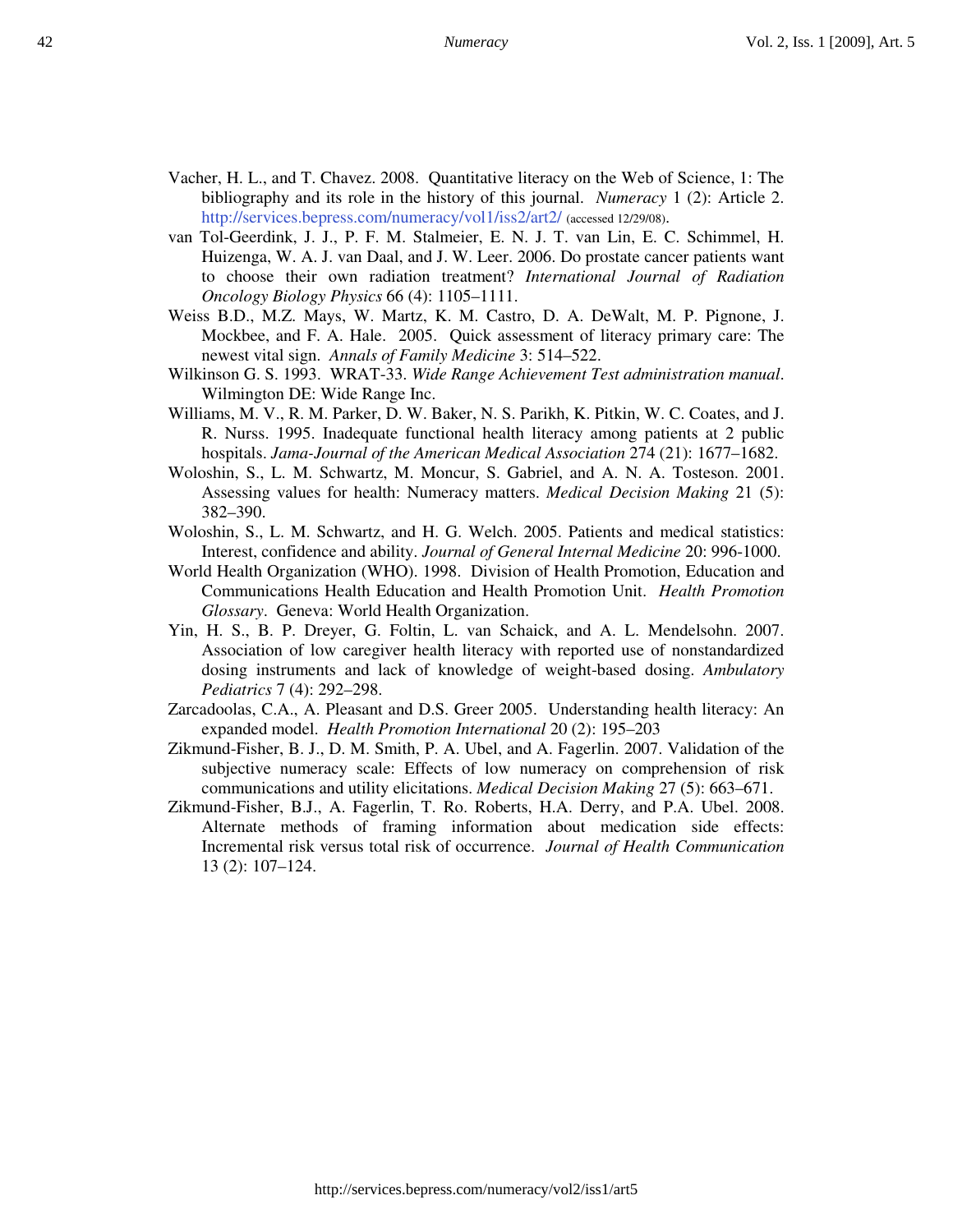# **Appendix Applications of Health Numeracy Assessments (arranged chronologically)**

#### **Sheridan et al. (2003)**

- The study: How to communicate potential benefits and harms to patients: number needed to treat (NNT), absolute risk reduction (ARR), relative risk reduction (RRR) or a combination (COMBO). Participants were given written information about the baseline risk of a hypothetical disease and were asked to decide which of two drug treatments would provide more benefit and, further, to calculate the effect of one of those drug treatments on the given baseline risk of disease. Risk information was given in one of the four investigated risk formats, selected randomly.
- Numeracy assessment instrument: Three-item Schwartz et al. (1997) test.
- Participants: 358 patients, ages 50-80, recruited from a university internal medicine clinic.
- Numeracy findings (see Table 9B): Overall, RRR was the more successful format (60% correct, compared to 43% for COMBO, 42% for ARR, and 30% for NNT). With respect to numeracy: 88% of the 2% of the participants who got all 3 questions correct stated correctly which treatment provided more benefit (compared to 63% of the 28% who got 2 numeracy questions correct, and 35% of the 71% who got 1 or 0 numeracy questions correct). Results for the calculation were: 50%, 30% and 5% correct for the participants with 3, 2, and  $\leq 1$  numeracy items correct, respectively.

#### **S. Schwartz et al. (2004)**

- The study: Connecting numeracy to utility assessment (SG and TTO) and a oneitem questionnaire to assess overall ("global") quality of life (QOL).
- Numeracy assessment instrument: Three-item Schwartz et al. (1997) test via Woloshin et al. (2001).
- Participants: 18 patients who had recently been diagnosed with head and neck cancer.
- Numeracy findings: Half of the patients were numerate (answered 2-3 questions correctly). The numerate patients gave more consistent responses on the other assessments, and those assessments agreed more with clinician-rated functioning. Paper concludes: "QOL evaluation through utility assessment may provide inaccurate and contradictory data about patient functioning for nonnumerate patients. This may confound QOL assessment when interpreting utility data" (p. 401).

#### **Van Tol-Geerdink et al. (2006)**

• The study: Which patients want to be involved in choosing the radiation dose in their conformal radiation therapy, and which patients want to leave the choice to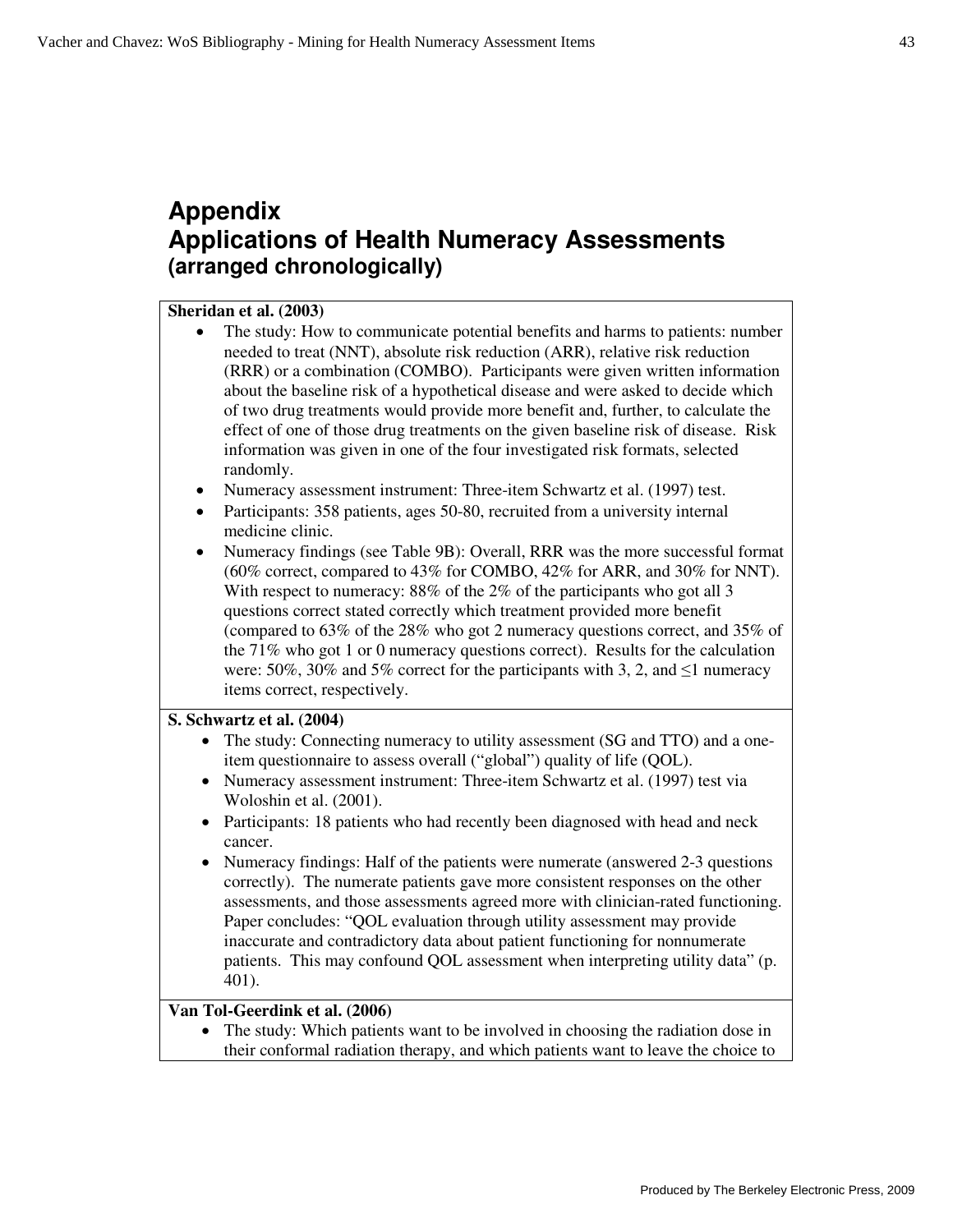the doctor? The patients were informed of the benefits and risks associated with two choices by use of side-by-side pie charts ("decision aids") comparing the choices for each of several outcomes and side effects. Numeracy was one of several independent variables.

- Numeracy assessment instrument: Schwartz et al. (1997) test.
- Participants: 140 prostate cancer patients at two hospitals in the Netherlands.
- Numeracy findings (see Table 9B): Patients with high numeracy were more likely to accept the option to choose: 72 of the 83 numerate patients (87%) opted to choose; 40 of the 57 nonnumerate patients (70%) opted to choose.

#### **Peters et al. (2006)**

- The study: Four studies examining the roles of numeracy (ability to comprehend and transform probability numbers) and affect in decision making.
- Assessment instrument: Lipkus et al. (2001)
- Participants: 100 participants were recruited using a campus newspaper for one of the studies. There were 46 students from a psychology course in two of the other studies, and 171 volunteers from the psychology department in the fourth.
- Numeracy findings (see Table 11): "… highly numerate individuals (are) more likely to retrieve and use appropriate numerical principles, thus making themselves less susceptible to framing effects, compared with less numerate individuals. In addition, the highly numerate tended to draw different (generally stronger or more precise) affective meaning from numbers and numerical comparison, and their affective responses were more precise." (p. 407).

#### **Yin et al. (2007)**

- The study: Is low health literacy of caregivers (e.g., parents) associated with incorrect medication dosing of young children? Independent variables: health literacy including numeracy. Dependent variables: (1) use of nonstandardized dosing instrument – subjects were asked "*What do you use most of the time at home to give your child his/her liquid medicine?"* and shown photographs of kitchen teaspoon, kitchen tablespoon, dosing spoon, measuring spoon, dosing cup, dropper and syringe; .(2) lack of knowledge of weight-based dosing – "*From the following list, what is the most important characteristic of a child when deciding what dose of medicine to give*?" – gender, age, height, weight, and how the child is feeling.
- Assessment instrument: TOFHLA (Williams et al. 1995).
- Participants: 292 caregivers recruited from an urban pediatric emergency room.
- Numeracy findings: 23% of the participants reported using nonstandardized dosing instruments, and 68% were unaware that dosages are based on weight. "Overall health literacy, reading comprehension and numeracy were all associated with both dependent variables" (p. 292).

#### **Kelly et al. (2007)**

• The study: An assessment of cancer risk perception. Participants were asked four risk perception items in the context of colon cancer: (1) estimate the likelihood of developing colon cancer in your lifetime (personal percentage risk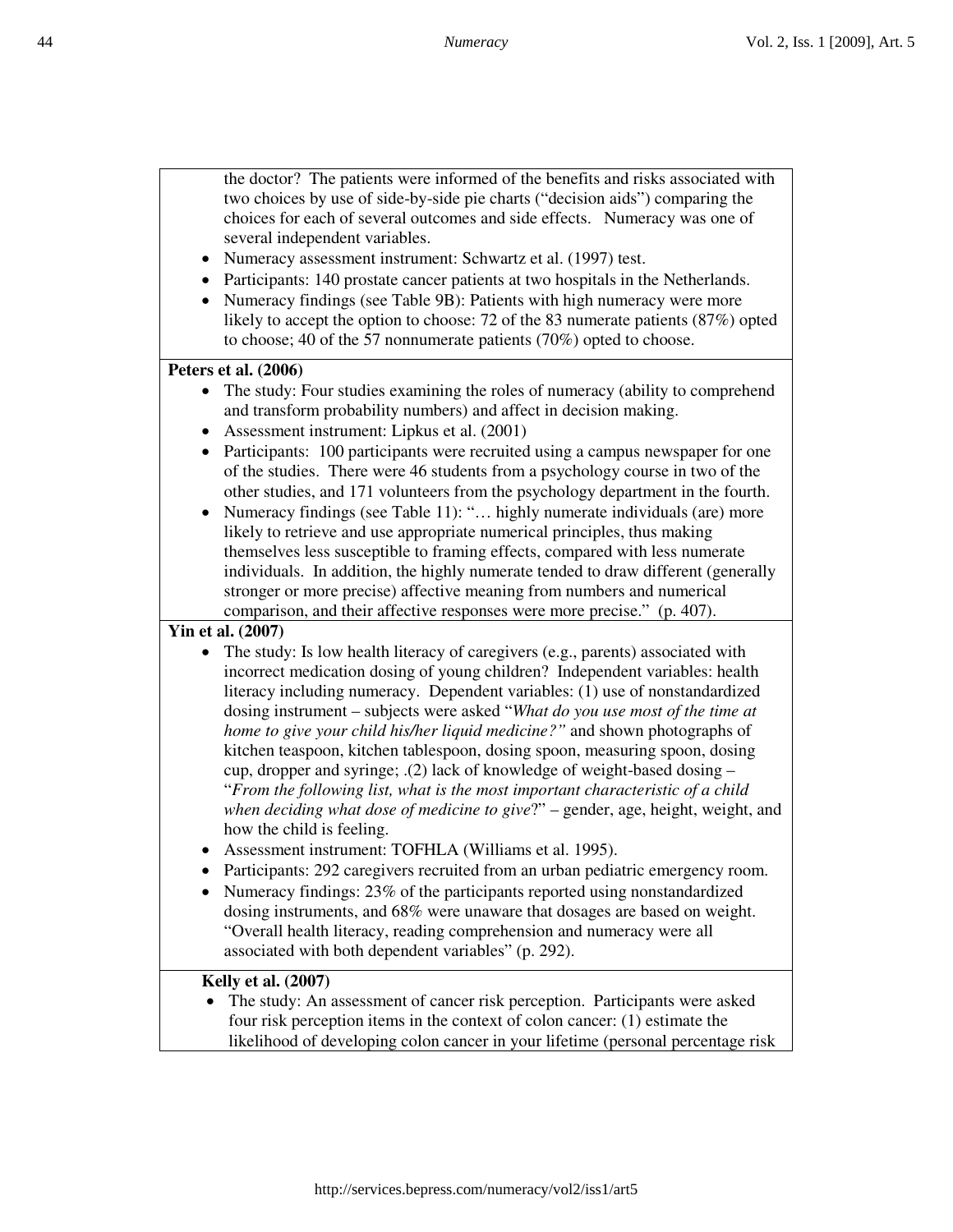perception), (2) estimate the percentage likelihood of a typical woman your age in developing colon cancer in her lifetime (population risk); (3) compare your lifetime risk of developing colon cancer to other women your age using a five-

point scale from "much below average" to "much above average" (comparative risk); and (4), yes or no, will you develop colon cancer in your lifetime (personal binary risk)?

- Numeracy assessment instrument: Schwartz et al. (1997) test.
- Participants: 457 healthy women (mean age 61.3) either participating in a cancer-screening program or recruited from through newspaper advertisements.
- Numeracy findings: Although the study found that mode of assessment (telephone, mail, web-based) does not matter to assessing perceived colon cancer risk, it did find that numeracy matters. "Specifically women with lower numeracy tended to yield higher percentage estimates of cancer risk. On the other hand, as hypothesized, numeracy did not appear to influence verbal estimates of perceived risk. Similar risk estimates were reported for the binary and comparative risk items regardless of a woman's level of numeracy. These results suggest individual differences in numeracy may be a source of error in the assessment of cancer risk perceptions when numerically based risk perception items are used" (p. 471).

#### **Hibbard et al. (2007)**

- The study: Contribution of health literacy, numeracy and patient activation (knowledge, skill and confidence for managing one's own health and health care) to patients' comprehension of comparative health care performance reports and in making an informed choice.
- Numeracy assessment instrument: Lipkus et al. (2006) plus "four more difficult items…. The items assess people's ability to understand risk magnitudes, to calculate percentages, to convert proportions to percentages, and probabilities to proportions. An example question was: Which is a higher risk: 1 in 10, 1 in 100, or 1 in 1000?" In addition, the study assessed participants' comprehension as a dependent variable. The 13-item comprehension assessment, which is included in the appendix of the paper, asks the participants to read comparative data displays and answer 3-4 questions requiring a conclusion: for example, which hospital has the highest death rate for patients being treated for heart failure?
- Participants: 303 employed-age adults recruited using posted fliers and newspaper advertisements
- Numeracy findings: Scores on the 15-item numeracy test ranged from 0 to 15, and had a mean of 9.3. Numeracy was found to be the strongest predictor of comprehension, and could be compensated for, to some extent, by high activation. The authors concluded: "… the main focus on consumer competencies for making health care choices has been on health literacy. While heath literacy is an important determinant of use of information, it does not tell the whole story, and in fact is not even the most predictive of the three competency areas explored in this study. Efforts to support informed patient choices will be more successful if they focus on addressing patients' numeracy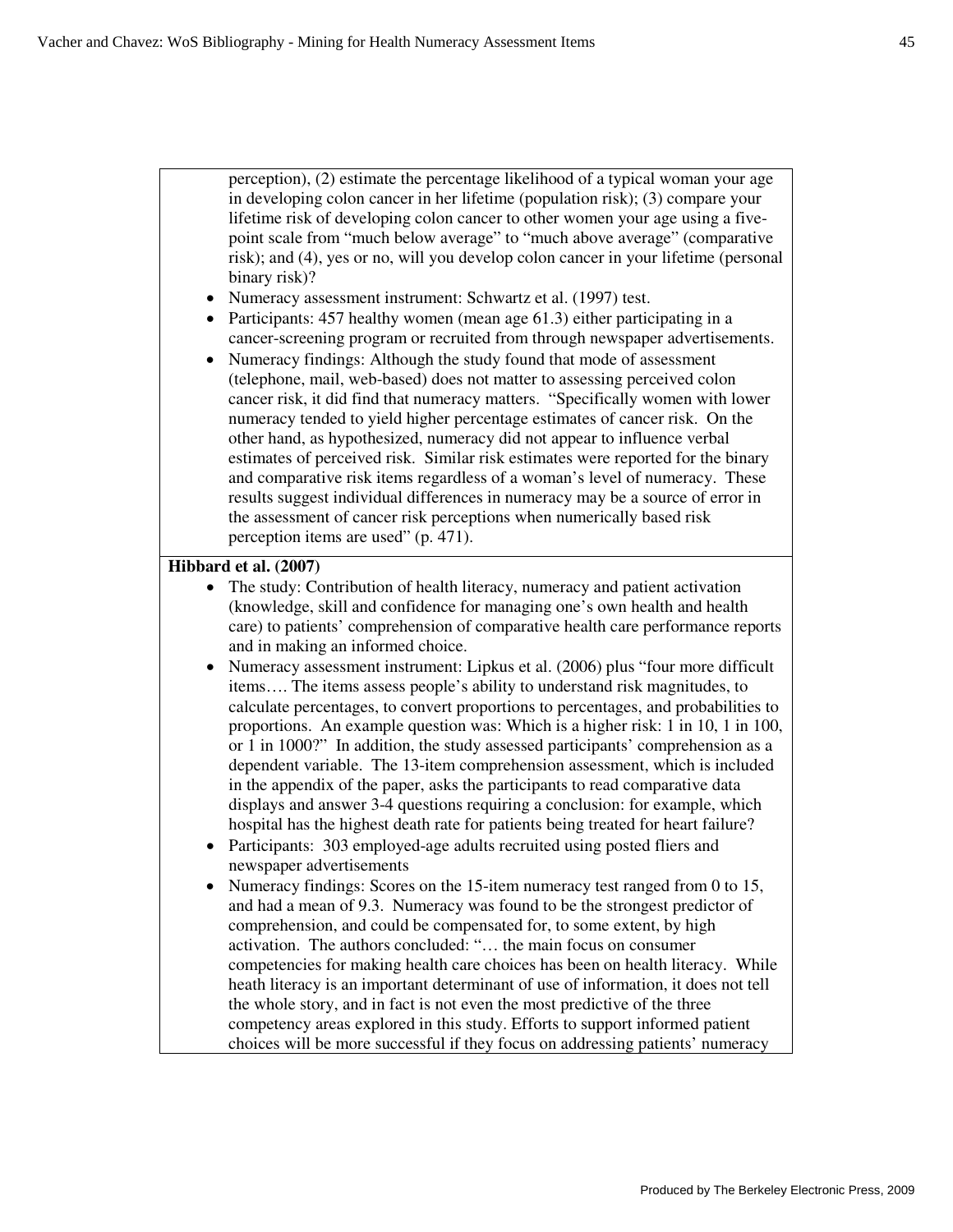and literacy skills, and activation levels, than if they only focus on addressing health literacy" (p.389).

#### **Arkes et al. (2007)**

- The study: How do patients react to a physician who bases a decision on a computer-assisted diagnostic support system (DSS)? The participants were undergraduate students. The study involved four separate experiments in which students read short scenarios describing a physician-patient interaction and then rated target independent variables such as diagnostic ability of the physician and thoroughness of the exam. In one of the experiments, for example, the scenario had the student going to the physician after turning an ankle in a softball game. In one version, the physician orders an X-ray; in a second version, the physician enters the information into a DSS and uses it to make the decision to order the X-ray; in the third version, the physician orders the X-ray after using a "prestigious" DSS (i.e., the physician tells the patient that the computer program was "developed at the prestigious Mayo Clinic, one of the nation's premier medical facilities"). Similar to other studies, the values of the dependent variables were highest for the no-aid scenario and least for the prestigious-aid scenario.
	- Assessment instrument: The three general numeracy questions from Lipkus et al. (2001) (i.e., the three questions from Schwartz et al. 1997, with the 2-sided coin traded out for a 6-sided die).
	- Participants: 347 undergraduate students who participated as part of their course.
	- Numeracy findings. The average score on the 3-item numeracy assessment was 1.83. Contrary to hypothesis, numeracy did not significantly affect the evaluation of the physician.

#### **Donnelle et al. (2007)**

- The study: Used a variety of assessment tools to examine relationships between health numeracy skills and prose health literacy, education, and math anxiety.
- Assessment instruments: S-TOFHLA to measure health literacy (prose and numeracy), the three Schwartz et al. (1997) general-context numeracy items, and the eight Lipkus et al. (2001) health-context numeracy items. They measured math anxiety by Abbreviated Math Anxiety Scale (AMAS) of Hopko et al. (2003).
- Participants: 140 independently functioning older adults ( $>50$  years old) recruited from communities in southern Ontario. "In effect, these results are illustrative of a 'well' rather than a health-compromised group of older adults" (p. 662).
- Numeracy findings (see Table 9B): For the eight health-context numeracy questions from Lipkus et al., the mean score was 5.9. "Approximately 36% of the variation in general-context numeracy and 26% of the variation in healthcontext numeracy were explained by prose health-literacy skill, math anxiety and attained education" (p. 651).
- Moreover: The numeracy results depended on the numeracy assessment